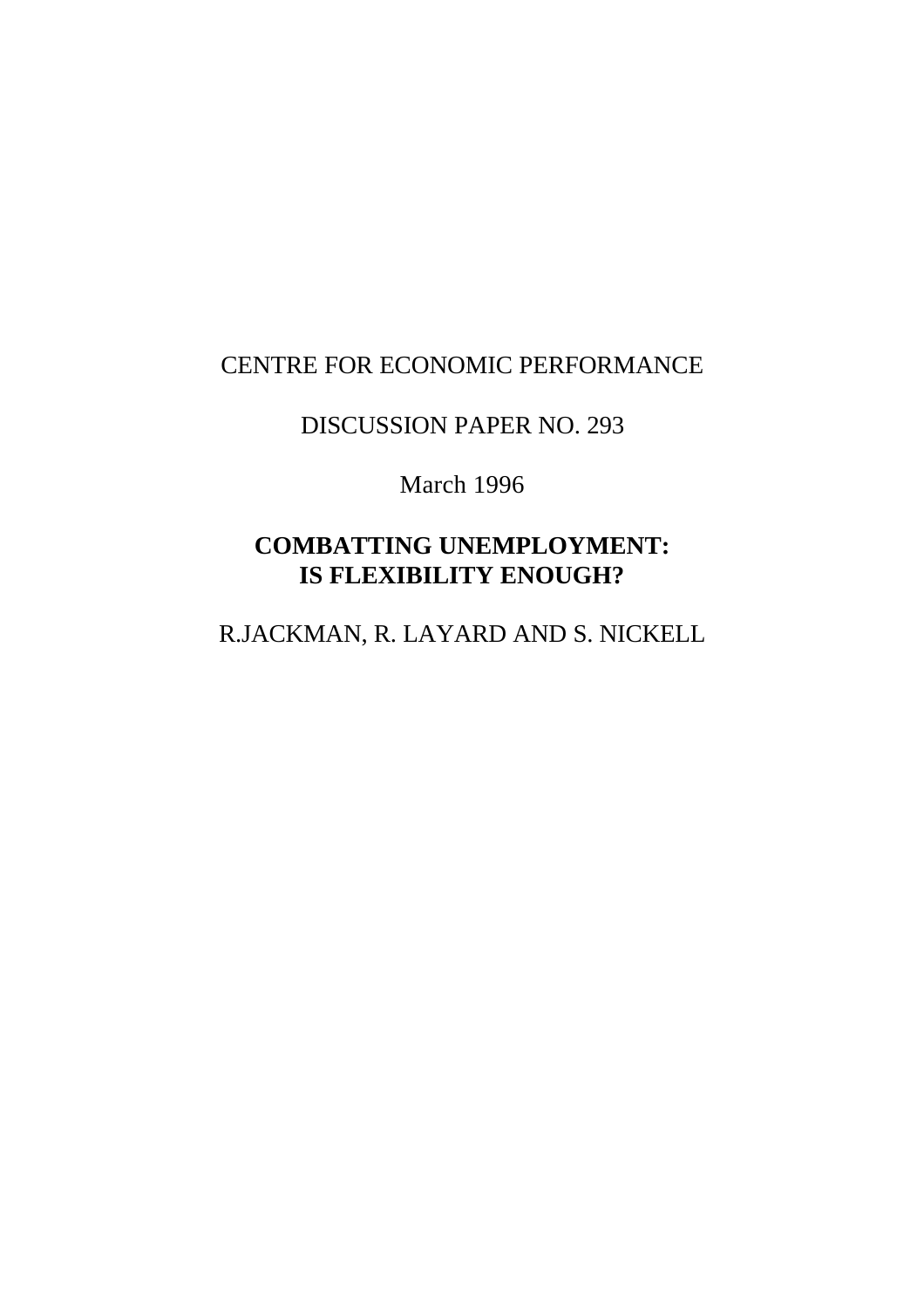# **ABSTRACT**

Our conclusions are that the most important influences on unemployment come from the following.

- (i) The longer **unemployment benefits** are available the longer unemployment lasts. Similarly, higher levels of benefits generate higher unemployment, with an elasticity of around one half. On the other hand **active help** in finding work can reduce unemployment. So more "flexibility" may need to be complemented by more intervention to provide active help.
- (ii) Union coverage and union power raise unemployment. But if **wage bargaining** is decentralised, wage bargainers have incentives to settle for more than the "going rate", and only higher unemployment can prevent them leap-frogging. Although decentralisation makes it easier to vary **relative** wages, this advantage is more than offset by the extra upward pressure on the **general** level of wages. Thus, where union coverage is high, coordinated wage bargaining leads to lower unemployment.
- (iii) Conscious intervention to raise the **skill levels** of less able workers is an important component of any policy to combat unemployment. Pure wage flexibility may not be sufficient because it leads to growing inequality which in turn discourages labour supply from less able workers.

Thus in these areas it is clear what types of reform are needed. If well designed, such reforms might halve the level of unemployment in many countries.

But there are three other remedies which have been widely advocated in both the OECD Jobs Study and the Delors White Paper. These are: less employment protection, lower taxes on employment, and lower working hours. Our research does not suggest that lower employment taxes or lower hours would have any long term effects; while the effects of lower employment protection would be small.

- (iv) **Lower employment protection** has two effects. It increases hiring and thus reduces long-term unemployment. But it also increases firing and thus increases short-term unemployment. The first (good) effect is almost offset by the second (bad) one. The gains from flexibility are small.
- (v) **Employment taxes** do not appear to have any long-term effect on unemployment and are borne entirely by labour. There may be some shortterm effects, but it is not clear that there would be any fall in inflationary pressure if taxes on polluting products were raised at the same time as taxes on employment were lowered.
- (vi) **Hours of work** appear to have no long-term effect upon unemployment. Equally, if **early retirement** is used in order to reduce labour supply, it is necessary to reduce employment pari passu unless inflationary pressure is to increase. While flexible hours and participation can reduce the fluctuations in unemployment over the cycle, they cannot affect its average level.

This paper was produced as part of the Centre's Programme on Human Resources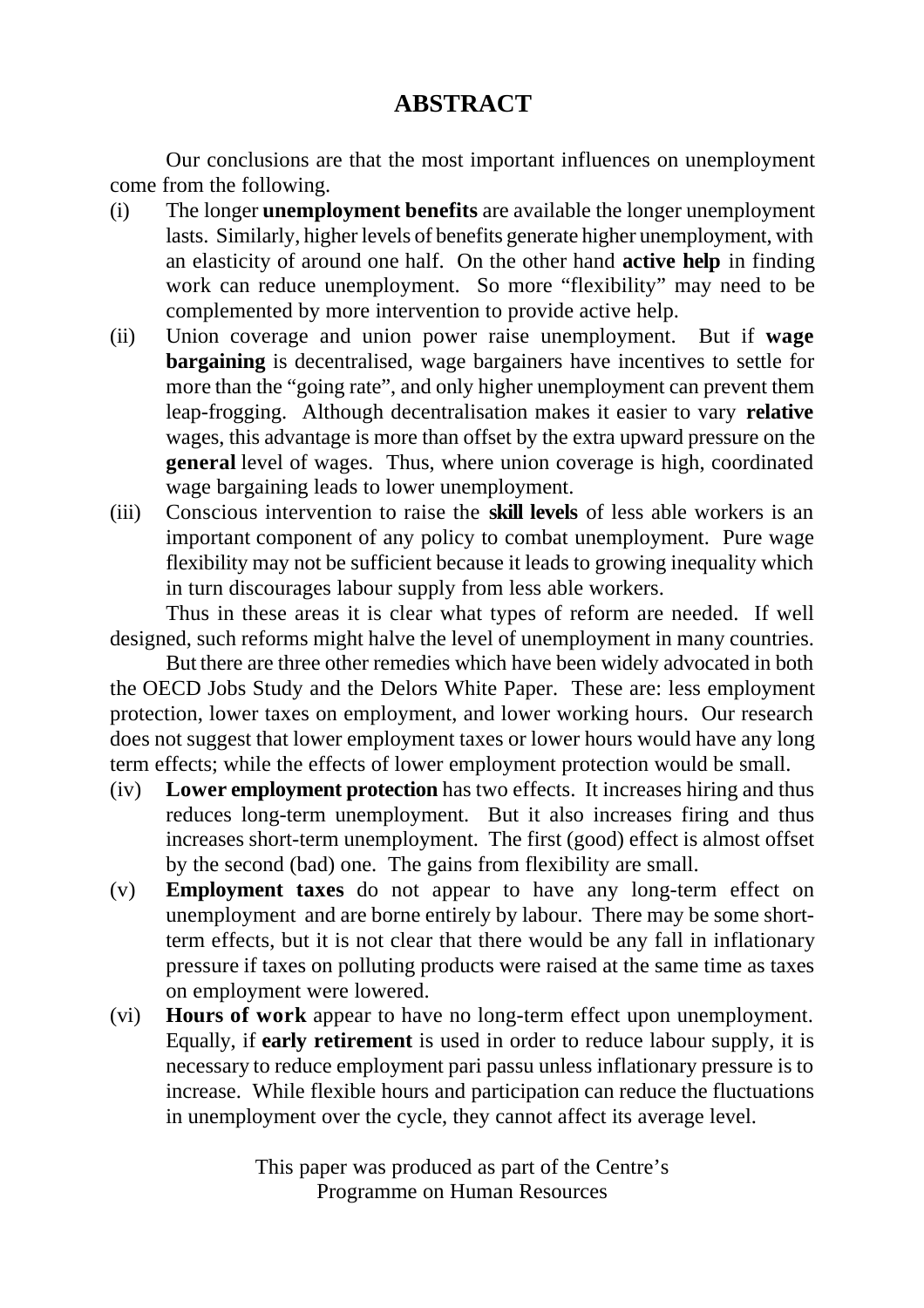# **COMBATTING UNEMPLOYMENT: IS FLEXIBILITY ENOUGH?**

R. Jackman, R. Layard and S. Nickell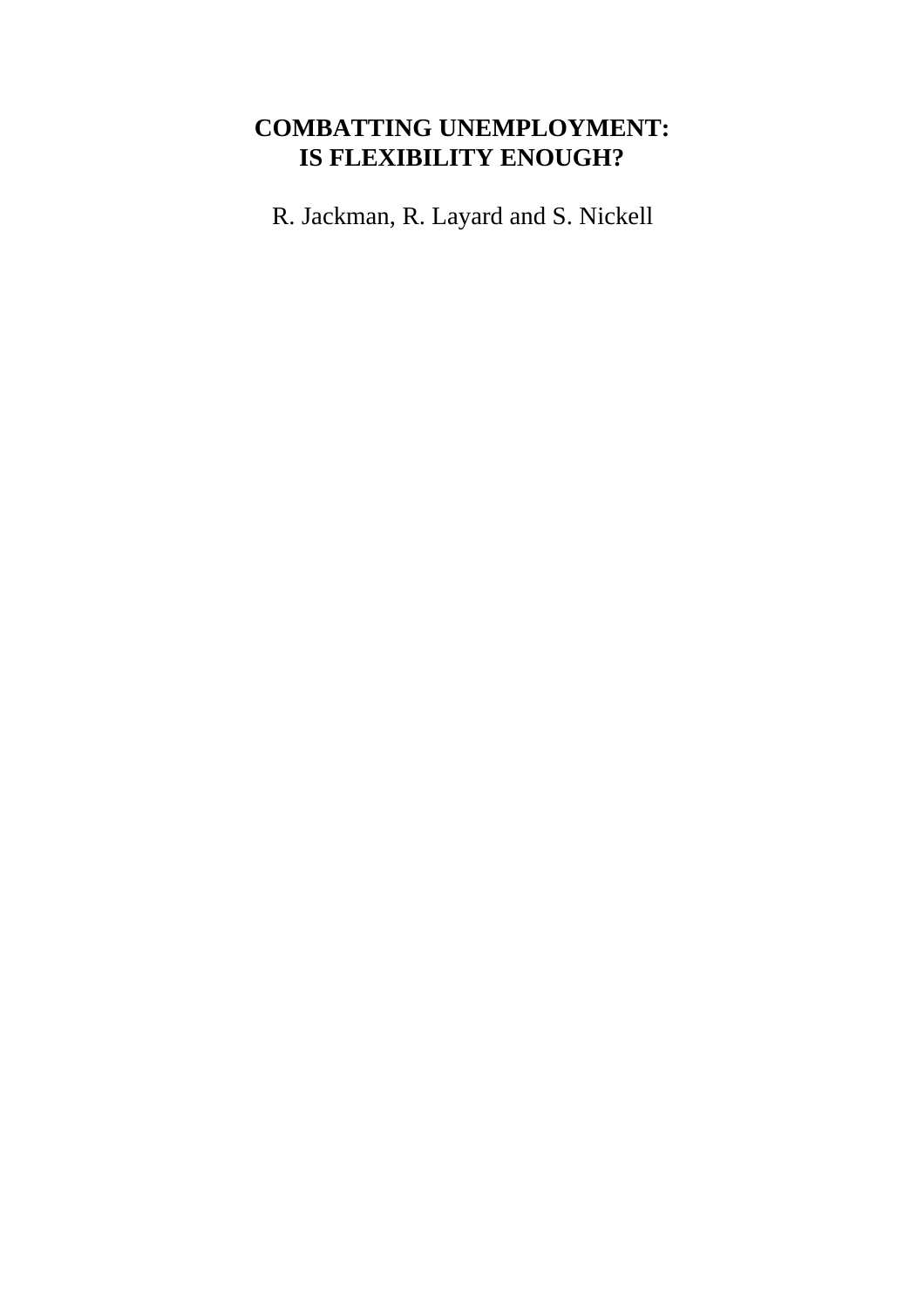### **MARCH 1996**

Published by Centre for Economic Performance London School of Economics and Political Science Houghton Street London WC2A 2AE

©R.Jackman, R.Layard and S. Nickell, 1996

ISBN 07530 0539 5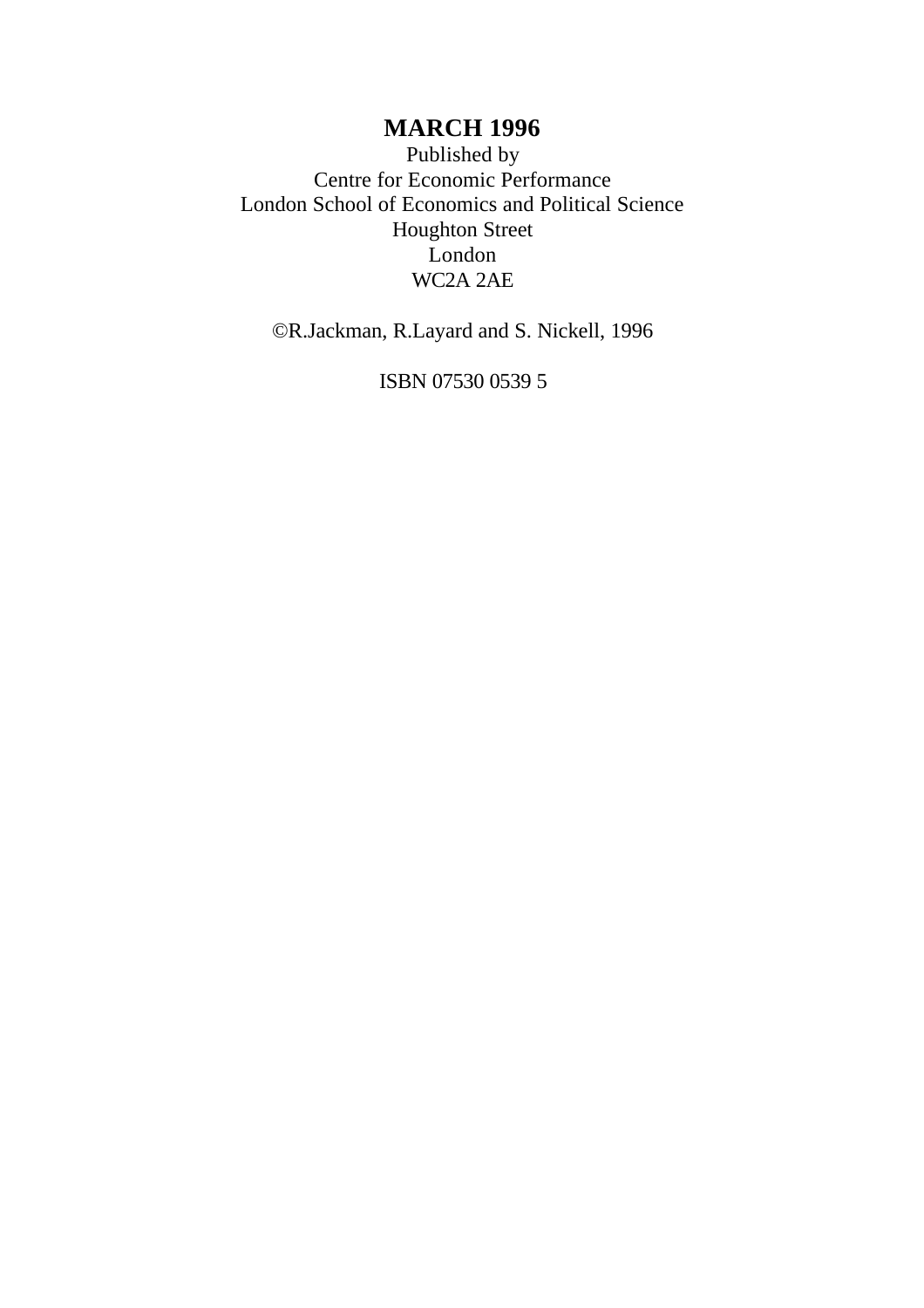# **COMBATTING UNEMPLOYMENT: IS FLEXIBILITY ENOUGH?**

R. Jackman, R. Layard and S. Nickell

|            |                                   | Page |  |
|------------|-----------------------------------|------|--|
| 1.         | Country differences               | 3    |  |
| 2.         | Policies to the unemployed        | 5    |  |
| 3.         | Wage bargaining                   | 10   |  |
| 4.         | Skills imbalance                  | 12   |  |
| 5.         | <b>Employment protection</b>      | 15   |  |
| 6.         | Taxes on employment               | 22   |  |
| 7.         | Work-sharing and early retirement | 26   |  |
| 8.         | Conclusions                       | 29   |  |
| Endnotes   |                                   |      |  |
| Tables     |                                   |      |  |
| Figures    |                                   |      |  |
| References |                                   |      |  |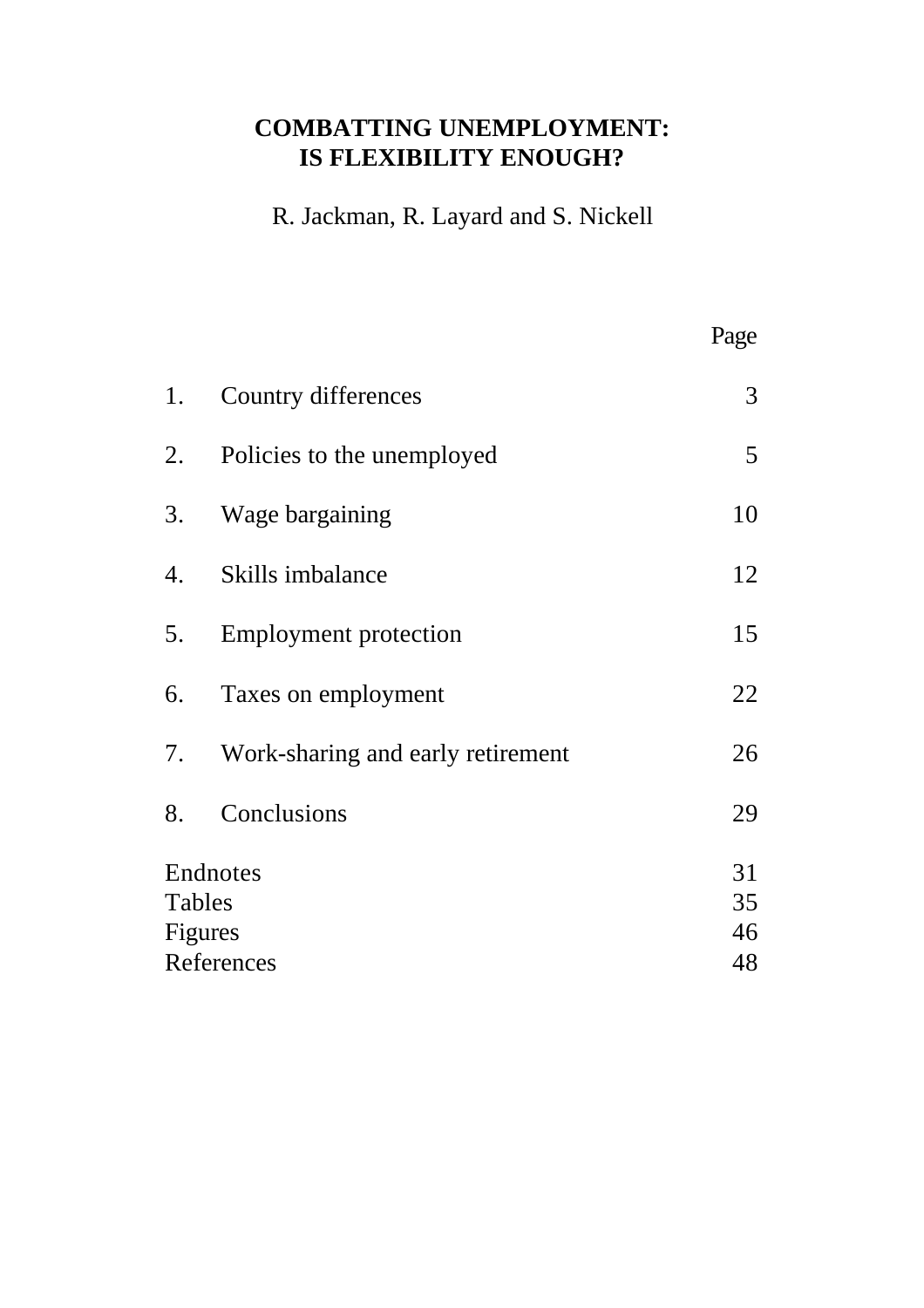The Centre for Economic Performance is financed by the Economic and Social Reserach Council.

Paper for the OECD Conference on 'Interactions between Structural Reform, Macroeconomic Policies and Economic Performance', Paris, 18th-19th January 1996.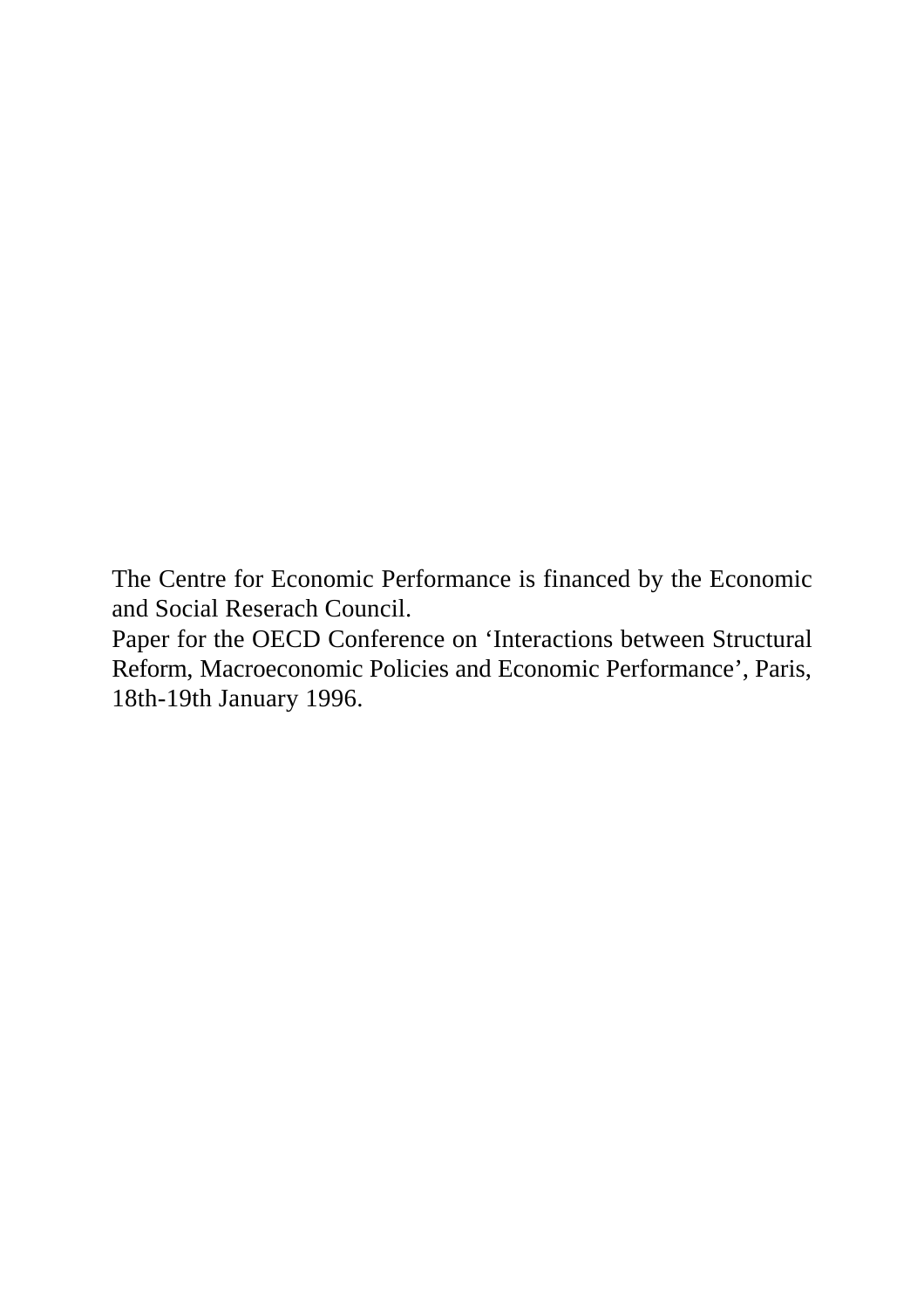# **COMBATTING UNEMPLOYMENT: IS FLEXIBILITY ENOUGH?**

## R. Jackman, R. Layard, S. Nickell<sup>1</sup>

What is the route to lower unemployment? Is it through greater labour market flexibility, involving deregulation and decentralisation? Or are there areas where more collective action, rather than less, is required?

To examine this issue we have tried to see how differences of policy and institutions affect the unemployment levels in the different OECD countries. (We are concerned not with cyclical fluctuations but with the average levels of unemployment over a run of years.) The factors whose possible influence we examine are:

- (i) how unemployed people are treated (benefit levels and active help with job-finding);
- (ii) how wages are determined;
- (iii) how skills are formed;
- (iv) how far jobs are protected by redundancy legislation;
- (v) how heavily employment is taxed, and
- (vi) how far labour supply is reduced through reductions in hours of work and through early retirement.

Our conclusions are that the most important influences on unemployment come from the following.

- (i) The longer unemployment benefits are available the longer unemployment lasts. Similarly, higher levels of benefits generate higher unemployment, with an elasticity of around one half. On the other hand active help in finding work can reduce unemployment. So more "flexibility" may need to be complemented by more intervention to provide active help.
- (ii) Union coverage and union power raise unemployment. But if wage bargaining is decentralised, wage bargainers have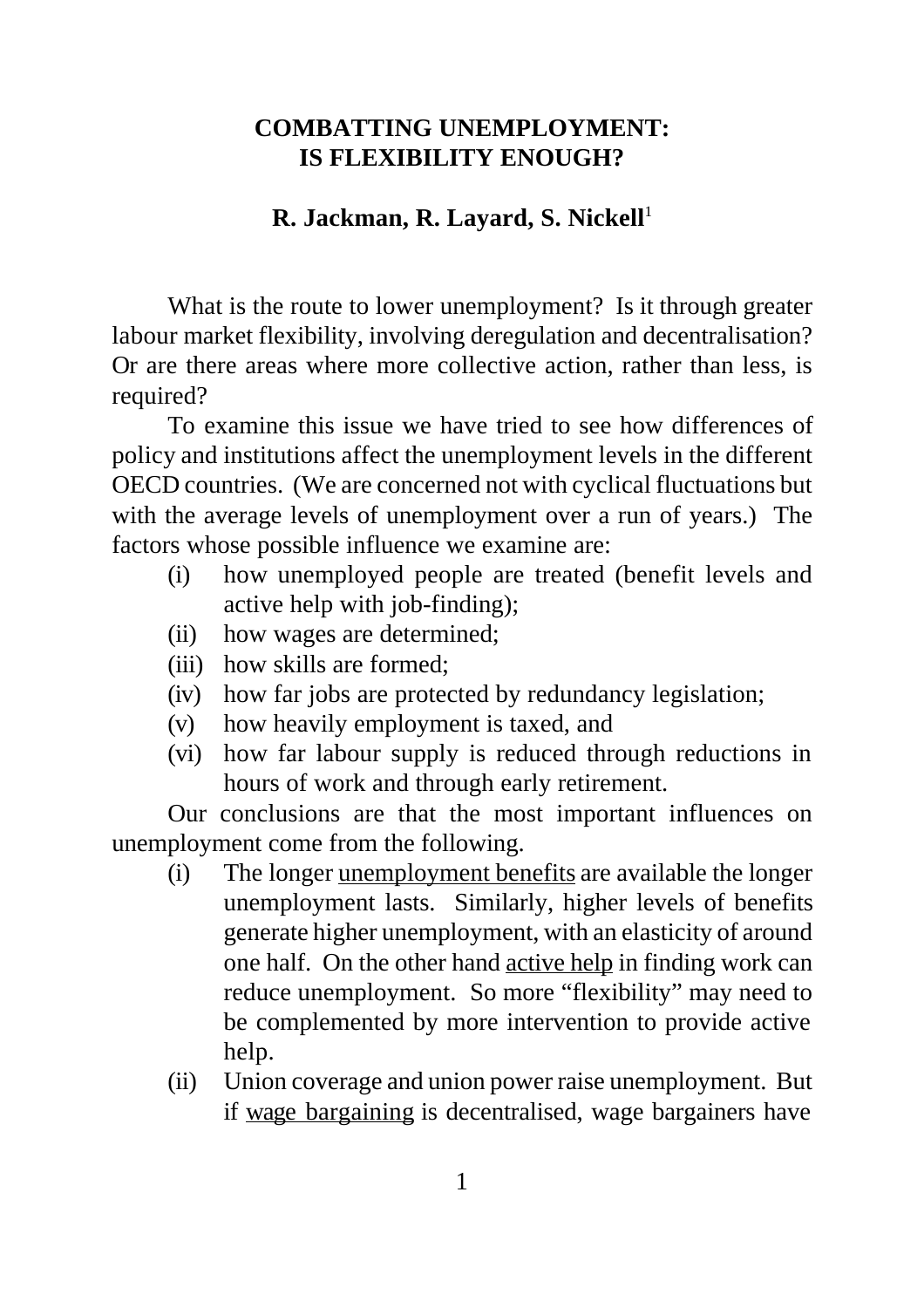incentives to settle for more than the "going rate", and only higher unemployment can prevent them leap-frogging. Although decentralisation makes it easier to vary relative wages, this advantage is more than offset by the extra upward pressure on the general level of wages. Thus, where union coverage is high, coordinated wage bargaining leads to lower unemployment.

(iii) Conscious intervention to raise the skill levels of less able workers is an important component of any policy to combat unemployment. Pure wage flexibility may not be sufficient because it leads to growing inequality which in turn discourages labour supply from less able workers.

Thus in these areas it is clear what types of reform are needed. If well designed, such reforms might halve the level of unemployment in many countries.

But there are other remedies which have been widely advocated (some of them in the OECD Jobs Study and/or the Delors White Paper). These include: less employment protection, lower taxes on employment, and lower working hours. Our research does not suggest that lower employment taxes or lower hours would have any long term effects; while the effects of lower employment protection would be small.

- (iv) Lower employment protection has two effects. It increases hiring and thus reduces long-term unemployment. But it also increases firing and thus increases short-term unemployment. The first (good) effect is almost offset by the second (bad) one. The gains from flexibility are small.
- (v) Employment taxes do not appear to have any long-term effect on unemployment and are borne entirely by labour. There may be some short-term effects, but it is not clear that there would be any fall in inflationary pressure if taxes on polluting products were raised at the same time as taxes on employment were lowered.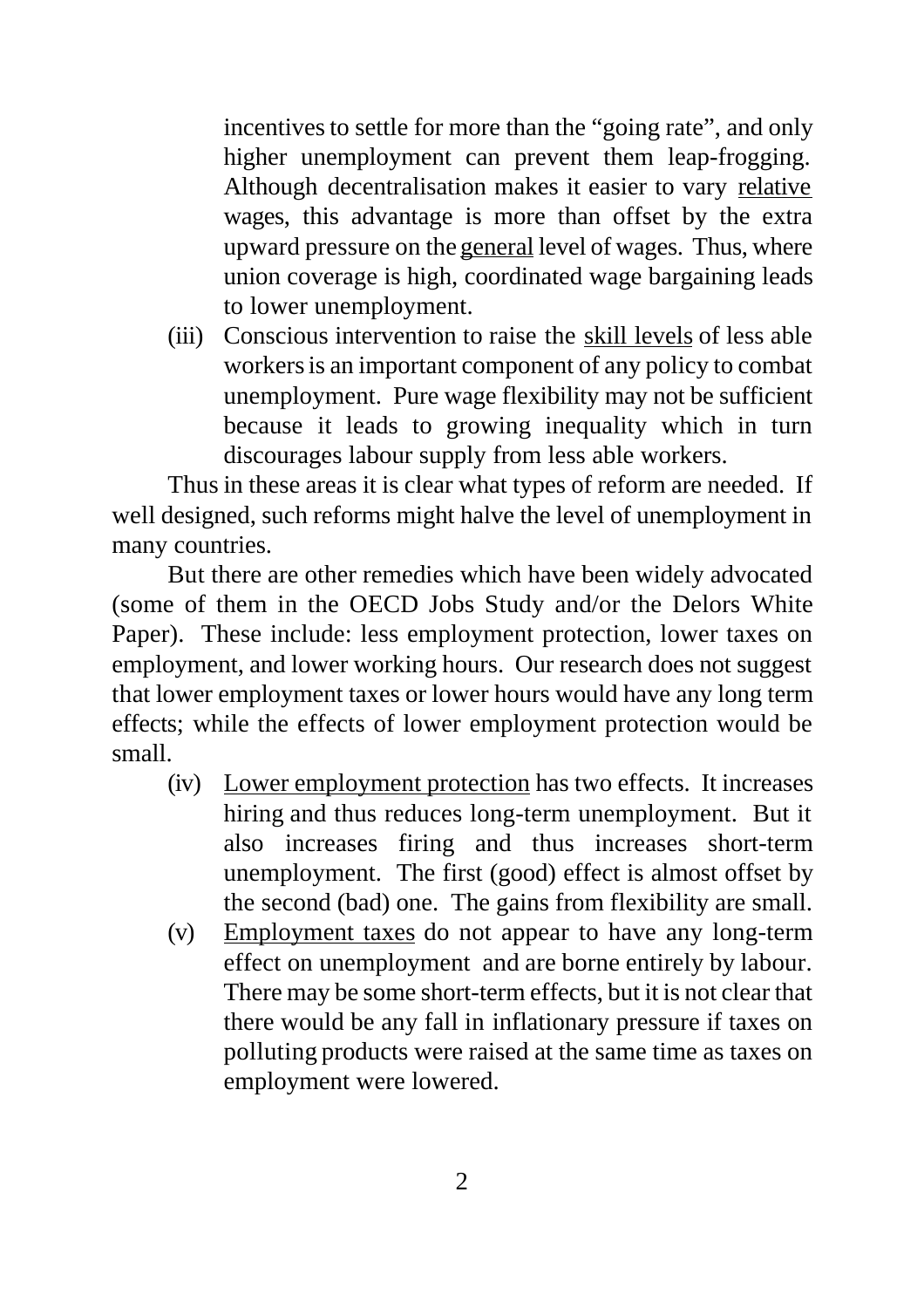(vi) Hours of work appear to have no long-term effect upon unemployment. Equally, if early retirement is used in order to reduce labour supply, it is necessary to reduce employment pari passu unless inflationary pressure is to increase. While flexible hours and participation can reduce the fluctuations in unemployment over the cycle, they cannot affect its average level.

We can now proceed to the evidence for these assertions. We begin by looking at the pattern of unemployment differences between countries and estimate an equation which explains it, using all the factors we find significant. We then discuss each factor in turn, drawing on other evidence where relevant. We end with policy conclusions.

### **1. COUNTRY DIFFERENCES**

There are wide differences in unemployment rates across countries, but one feature of these differences has been little noticed: a large part of the variation is in long-term unemployment. This is shown in Table 1. It appears that countries can live with very different rates of long-term unemployment, whereas some short-term unemployment seems inevitable. The reason for this "optional" nature of long-term unemployment appears to be that long-term unemployment has a much lower effect on wage pressure than does short-term unemployment (OECD 1993, p.94).

To explain unemployment it is therefore useful to explain separately not only the total of unemployment but also its two different parts (short-term and long-term). We shall explain unemployment rates in 1983-8 and 1989-94, using the following main explanatory variables:

> Replacement rate (%) Benefit duration (years; indefinite=4 years)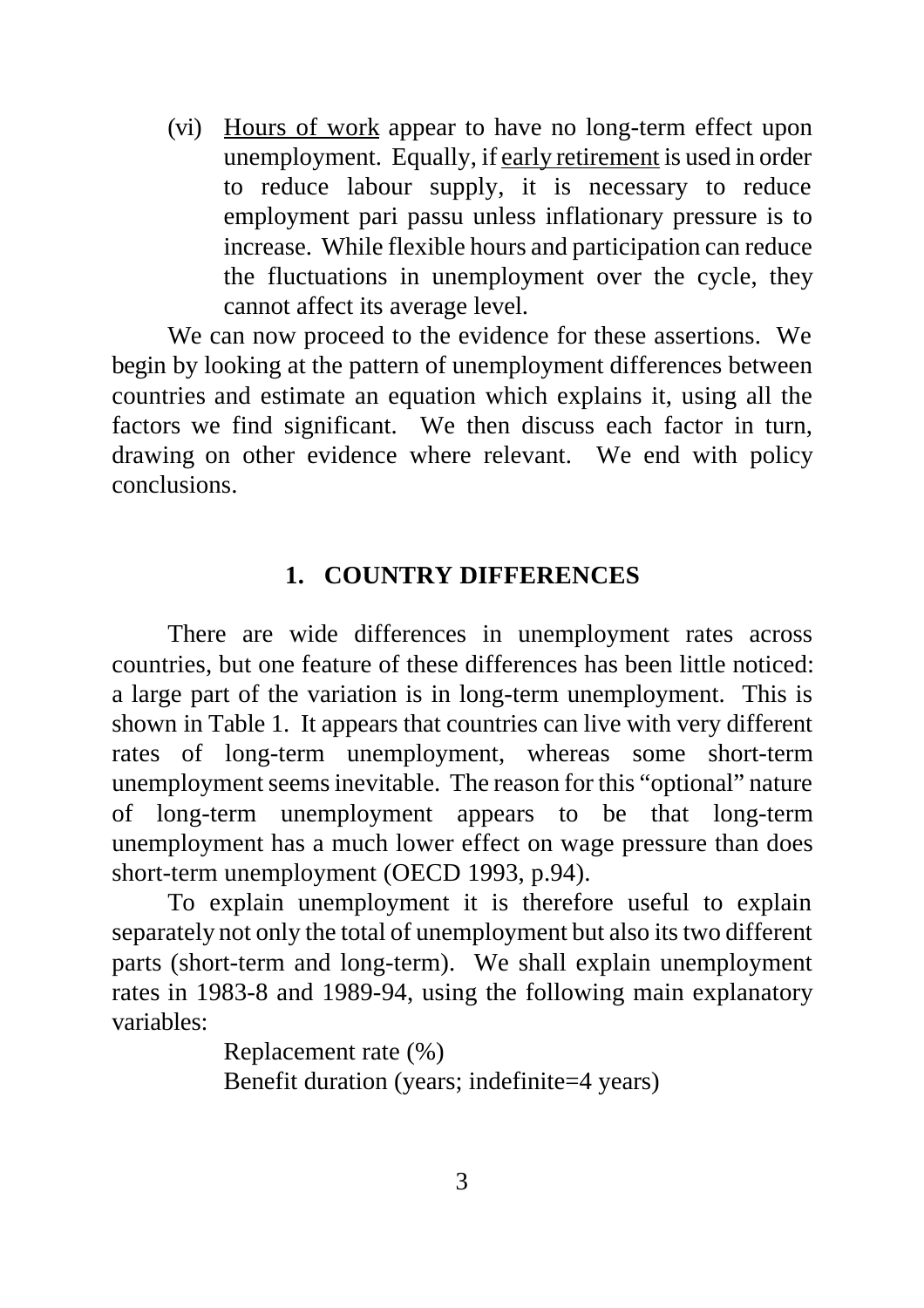Active labour market policy per unemployed person as % of output per worker (ALMP) Union coverage (1 under 25%, 2 middle, 3 over 75%) Coordination in wage bargaining (1 low, 2 middle, 3 high) Employment protection (ranking: 1 low, 20 high) Change in inflation (percentage points per annum).

The last variable is included because it is always possible to achieve a temporary fall in unemployment through allowing inflation to increase.<sup>2</sup> The values of the variables are in Table 2.

The explanatory regression was a pooled regression for the two sub-periods. (We checked that the two sets of coefficients in the two sub-periods were not as a set significantly different.) The results are in Table 3. In the equation for long-term unemployment we also include short-term unemployment as a regressor.

OECD countries do of course display quite severe persistence in unemployment, and our two six-year periods may not be long enough to eliminate these effects.<sup>3</sup> However, terms measuring lagged unemployment were either insignificant or incorrectly signed, and have therefore not been included. The pooled regression was however estimated by the random-effects method which to some extent discounts the effects of persistent country specific factors.

Turning to our results, we can first explain the cross-country variation of long-term unemployment. All the variables reflecting the treatment of unemployed people come in with the predicted sign. The system of wage bargaining is also important. Employment protection raises long-term unemployment.

However when we turn to short-term unemployment, things change. Not surprisingly, benefit duration and active labour market policy (ALMP) are unimportant. And, as expected, employment protection reduces short-term unemployment, by reducing the inflow to unemployment.

Turning to the effects on total unemployment, employment protection has an insignificant effect. But unemployment does respond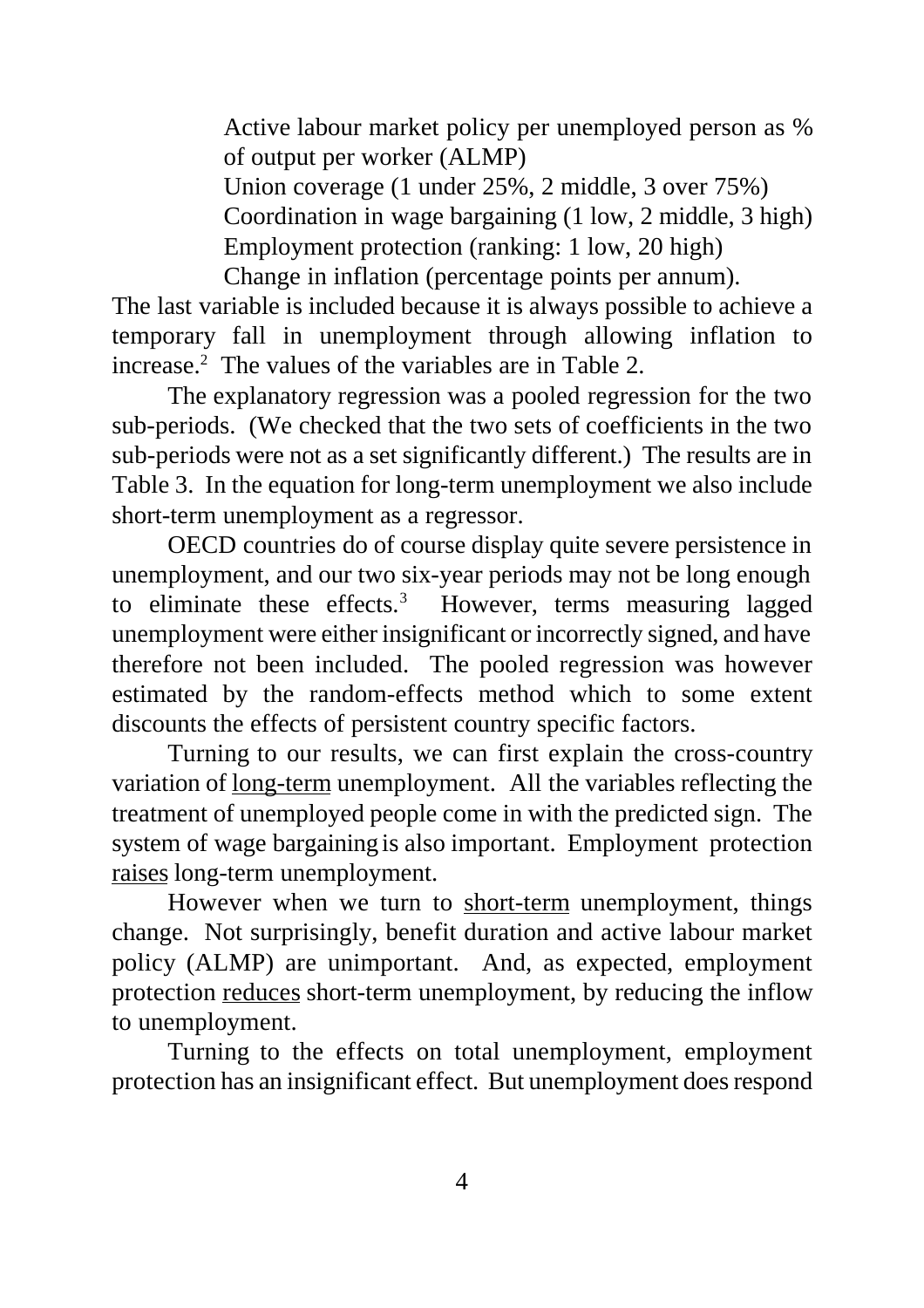to how unemployed people are treated and to how wages are determined.

To understand why all these variables might affect unemployment, we need to see how they fit into an integrated framework. This is provided by the system of wage and price equations. Assuming no price surprises, we have

Wage equation

$$
\log W \ \&? \log(cu) \% Z \% \log(Y/L) \tag{1}
$$

Price equation (simplified)

$$
\log W^{\prime} \ \beta\% \log(Y/L) \tag{2}
$$

where W is the real cost per worker, u the unemployment rate, c the "effectiveness" of the unemployed, Z the impact of other wage pressure variables, and Y/L is output per head of labour force.

Thus the equilibrium unemployment rate is given by

$$
\log(cu)^{\cdot} \frac{Z \& B}{?}. \tag{3}
$$

The key variables affecting unemployment are those which affect "wage pressure" (namely c and the Zs) plus the effect of unemployment in offsetting wage pressure (?). We can now examine each of the possible causes of unemployment for their effect on wage pressure.

### **2. POLICIES TO THE UNEMPLOYED**

### **Benefits**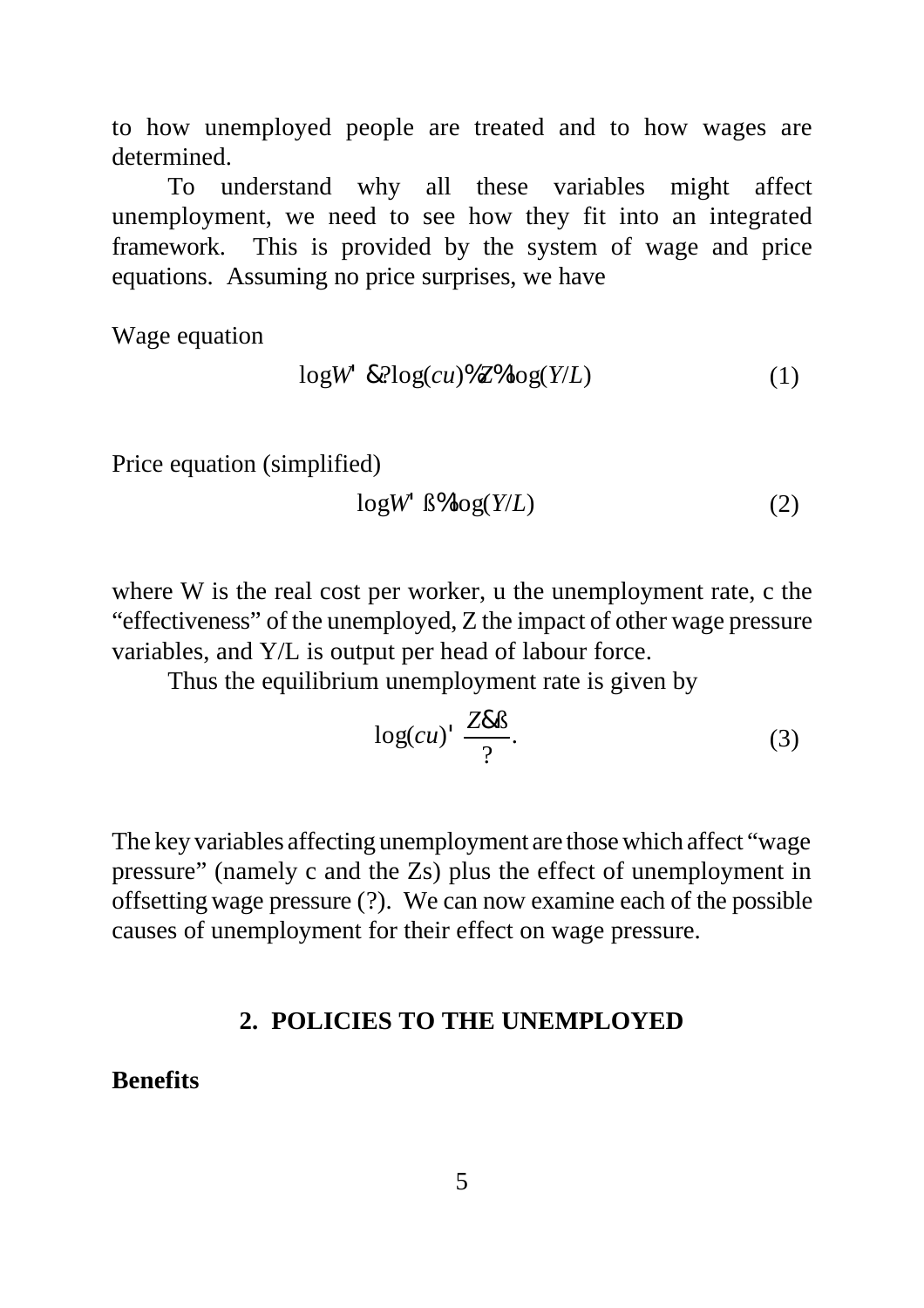Benefits work through two mechanisms. First, they reduce the fear of unemployment and thus directly increase wage pressure from the unions (a simple Z factor). But second, and more important, they reduce the 'effectiveness' of unemployed people (c) as fillers of vacancies. This encourages employers to raise wages. It also reduces the competition which newly unemployed workers will face in their search for jobs, which again encourages the unions to push for higher wages.

Since any reduction in effectiveness (c) leads to an equiproportional increase in unemployment, one can obtain an estimate of the effects of benefits (working through c) from micro cross-sectional studies which explain exit rates by benefits, holding vacancies constant. These estimates typically give an elasticity of exit rates with respect to the replacement ratio of around one half, with a wide range on either side (Narendranathan et al., 1985; Atkinson and Micklewright 1991).

A second key dimension of unemployment benefits is their potential duration. Long-term benefits increase long-term unemployment. There are two processes at work here. First benefits reduce exit rates in general. But the resulting long-term unemployment further reduces exit rates. For in those countries where long-term unemployment is common, the exit rates for the long-term unemployed are much lower than for the short-term unemployed - in other words they have lower c. At least in part this appears to reflect a statedependence of exit rates on duration (Jackman and Layard, 1991). Thus the incidence of long-term unemployment shifts out the U/V curve in many European countries (Budd, Levine and Smith, 1988).

However when unemployment benefits run out quite quickly exit rates decline much less as duration lengthens . This is confirmed by Meyer and Katz (1991) and Carling et al., (1995) for the US and Sweden, where benefits run out after 6 and 14 months respectively. By contrast in Britain and Australia, where benefits are long-lived, there is much more state dependence. (Jackman and Layard, 1991; Fahrer and Pease, 1993.)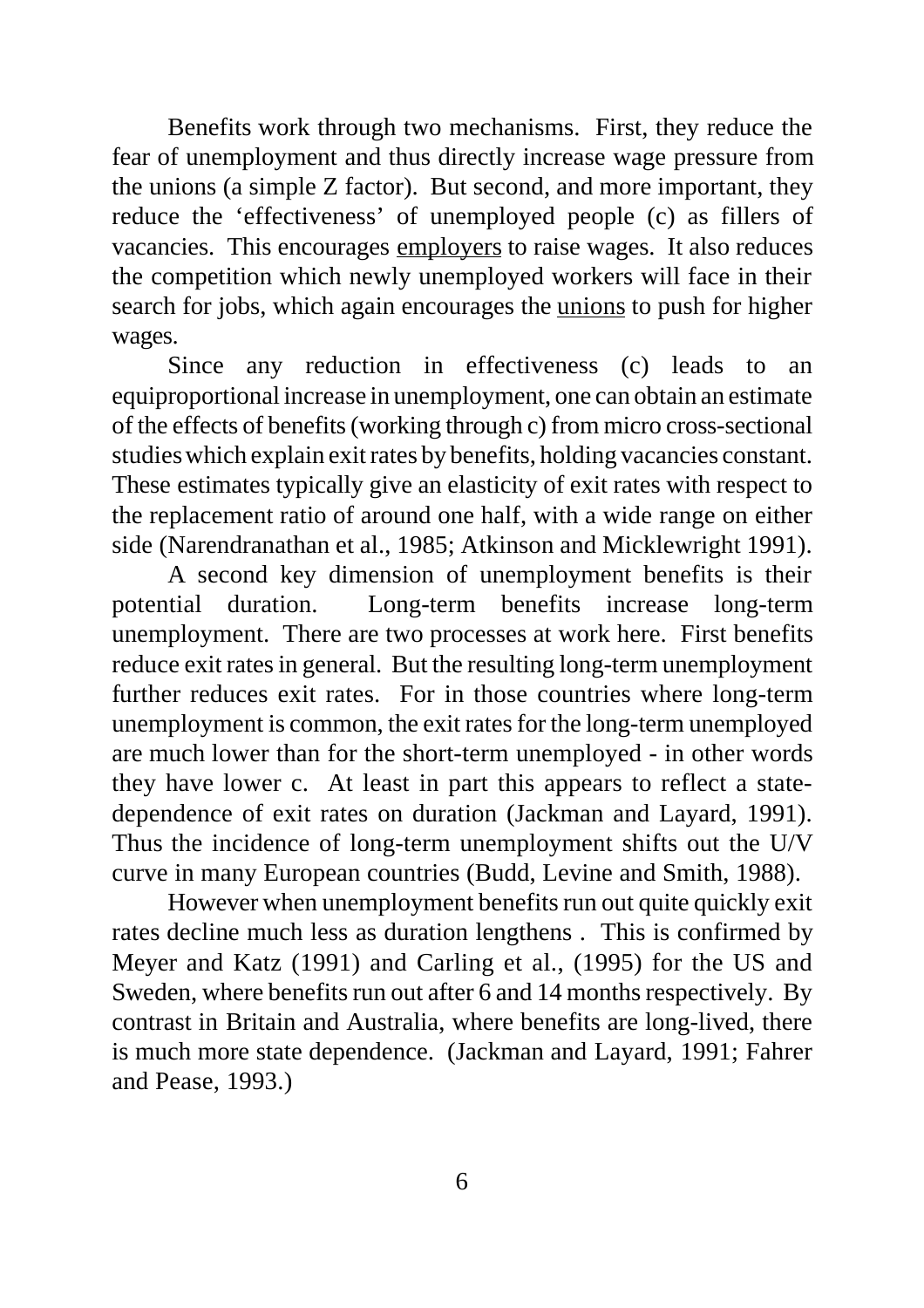### **Active labour market policies (ALMP)**

If long-duration benefits have negative effects, one approach is simply to provide <u>no help</u> to unemployed people beyond some period. Given sufficient wage flexibility, this will increase employment. But the cost will be more unequal wages, and not all of long-term unemployment will be eliminated.

An alternative is to provide some help to all who do not get benefit, but to give it through activity rather than though benefits. This cuts off the flow of long-term unemployment at least for the period for which the active measures last, and gives all the unemployed at least a chance to prove themselves.

This latter alternative is the Swedish model: active labour market policy replaces benefits. It should be sharply distinguished from other systems of active labour market policy where the uptake of the help offered is voluntary, so that labour market activity is an optional alternative to benefits. While active labour market policies of the second kind do continue in many countries, there is an interesting shift towards the Swedish model in Switzerland, while Denmark which has always had a similar general approach to Sweden's has now shortened the "passive" period of benefit duration to 2 years (Schwanse, 1995). In our regression equation, we find that dropping Sweden eliminates the effect of active labour market policy spending on long-term unemployment, consistent with the view that only Swedish-style ALMPs make a real difference.

The case for active labour market policy comes of course from social cost-benefit analysis. But it is also important to note that in terms of costs and benefits to the Ministry of Finance, optional ALMP is quite costly per unit reduction in unemployment, since those helped by the subsidy will include a disproportionate number of people who would have exited anyway (the problem of 'deadweight'). Replacement ALMP can more nearly break-even, since all of those still unemployed are helped; there is thus a known maximum for the proportion of those helped who would have exited otherwise (the problem of "deadweight" is reduced, through avoiding creaming).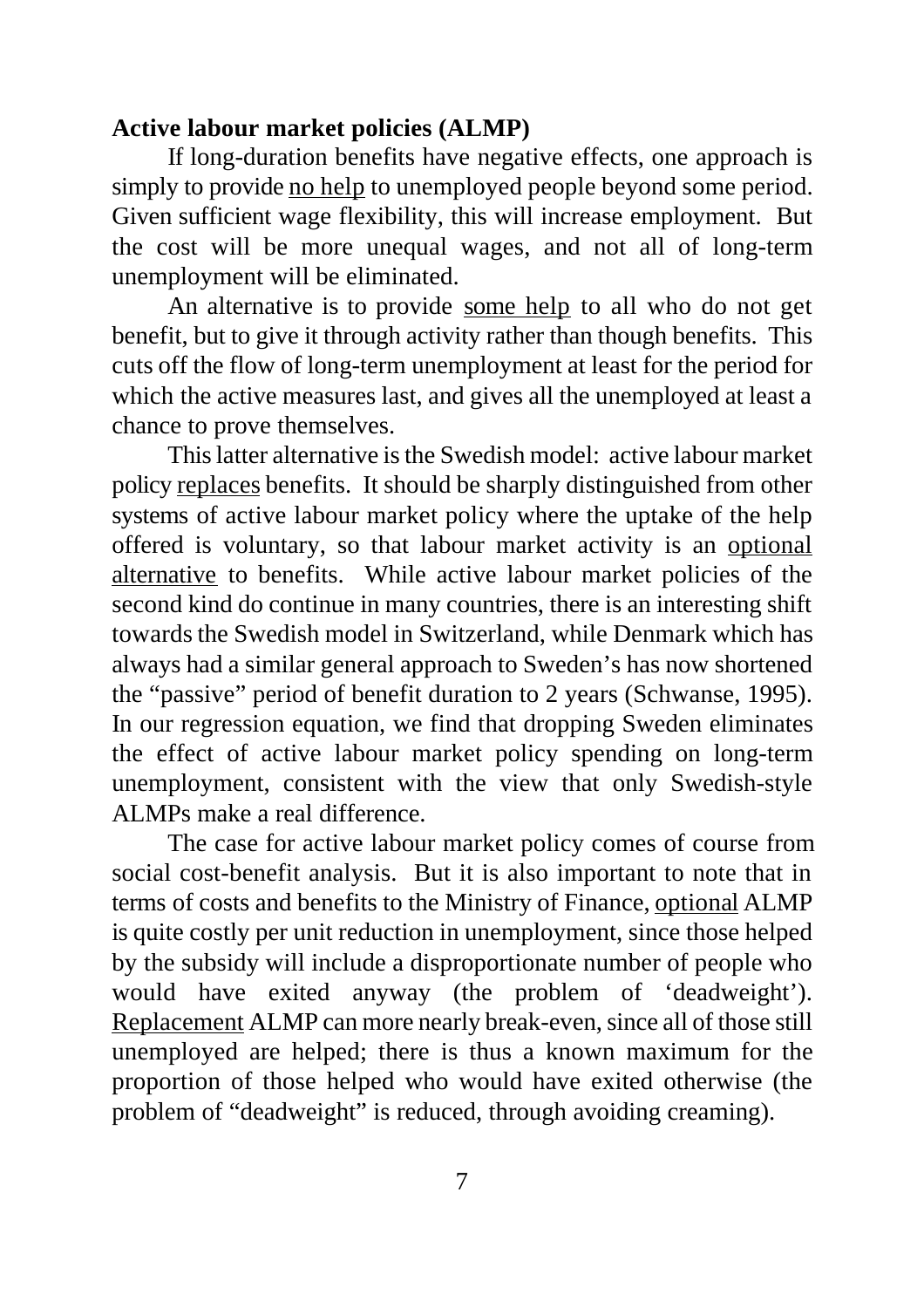The other problem with active labour market policy is "substitution and displacement" - if an employer employs someone who would not have exited otherwise, this may disemploy someone else who would otherwise have been employed. In normal discussions this problem is greatly exaggerated. For the aim of ALMP is to help people who would otherwise have had low exit probabilities. By positive discrimination in their favour, vacancies go to them rather than to others who had better exit probabilities (were more employable). The effect is to increase the total stock of employable workers who are still unemployed. So vacancies get filled faster and employment expands. By helping the hard to place, the total stock of employable labour expands. In response the total stock of jobs expands.

We can easily see this in the context of our model - equations (1) and (2). There is a certain required level of cu. Through the active labour market policy the average effectiveness of the unemployed (c) is increased. This decreases wage pressure at each level of unemployment (see Figure 1). In consequence there is an increase in the equilibrium employment rate. Assuming that when prices are set the mark-up of prices over wages is constant, as in Figure 1, unemployment falls by the same proportion that average effectiveness (c) rises.

But what about substitution and displacement? If for example action is taken to help the long-term unemployed, does this increase short-term unemployment? The logic of our model says No.

Suppose the short-term unemployed have effectiveness  $c_s$  and the long-term unemployed have effectiveness  $c_L$ . Equilibrium requires a given level of  $(c_s u_s + c_L u_L)$  in order to restrain wage pressure. We now through ALMP improve  $c_L$ , while  $c_s$  remains unchanged. What happens?  $u<sub>L</sub>$  falls and  $u<sub>s</sub>$  remains unchanged. Why?

The stock of short-term unemployed depends on the total inflow into unemployment (S) and on the exit rate from short-term unemployment. This latter is equal to  $c_s$  times the exit rate for a person with effectiveness equal to unity, i.e., it equals  $c_sS/cu$  L, where L is labour force. But cu is given. Thus if  $S/L$  and  $c_s$  remain unchanged, so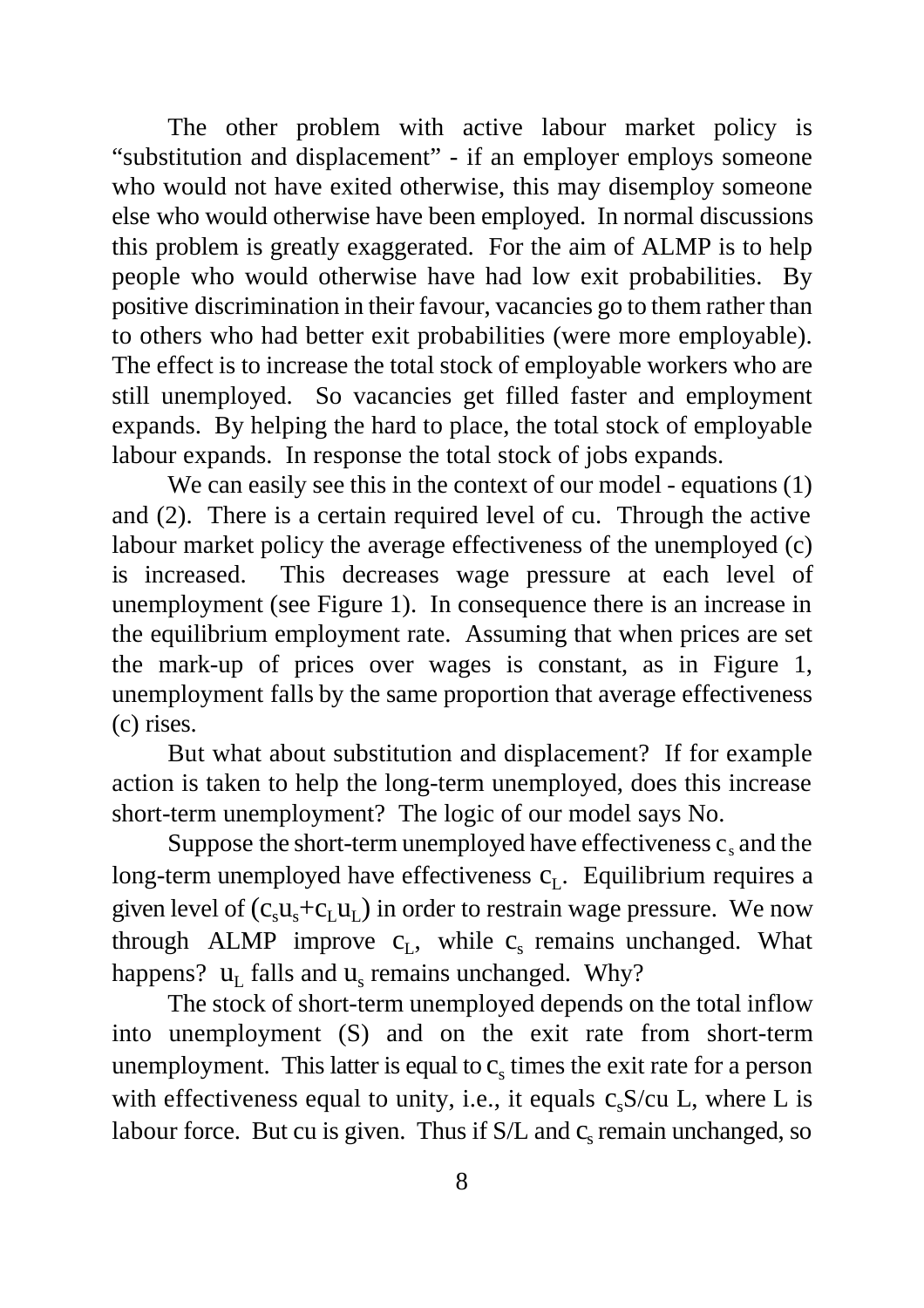does the exit rate from short-term unemployment and so does the stock of short-term unemployed.

The short-term unemployed get the same number of jobs per period because the long-term unemployed also get the same number of jobs per period. The only thing that has changed is that the stock of long-term unemployed has fallen since the exit rate from long-term unemployment has risen. Thus the long-term unemployed do not take jobs from the short-term unemployed.

There is no job-fund. Employment expands as the effective supply of labour expands. This should be obvious to anyone who contemplates the employment miracle which occurred when the Pilgrim Fathers landed at Cape Cod and found a sudden increase in the demand for labour on those inhospitable shores. But, as expressed so far, it is a medium term argument. In the short-run there may be some constraints on the demand side. For example, if nominal demand is fixed, an increase in the effective supply of labour will generate some new jobs, due to lower inflation, but the increase in jobs will be less than the increase in labour supply. If, however, the government has an inflation target, then even in the short-run employment will increase in line with the effective supply of labour.

This result provides important insights but may need modifying to suit the details of particular schemes. In any case it says nothing about the effectiveness of particular schemes. This depends on how well they do indeed improve the effectiveness of the individuals who are exposed to them.

Clearly schemes are more effective when they are not optional (see above) but then they are also more difficult to study - since there is no control group. Thus most studies of ALMP relate to optional schemes and compare people who were and were not exposed to such schemes. The micro-economic studies have been well summarised in OECD (1993) and Fay (1995). The general findings are (i) a good return to assistance with job-finding, (ii) a goodish return to subsidised self-employment, (iii) some return to targeted recruitment subsidies, (iv) a weaker return to public sector job creation and (v) an often weak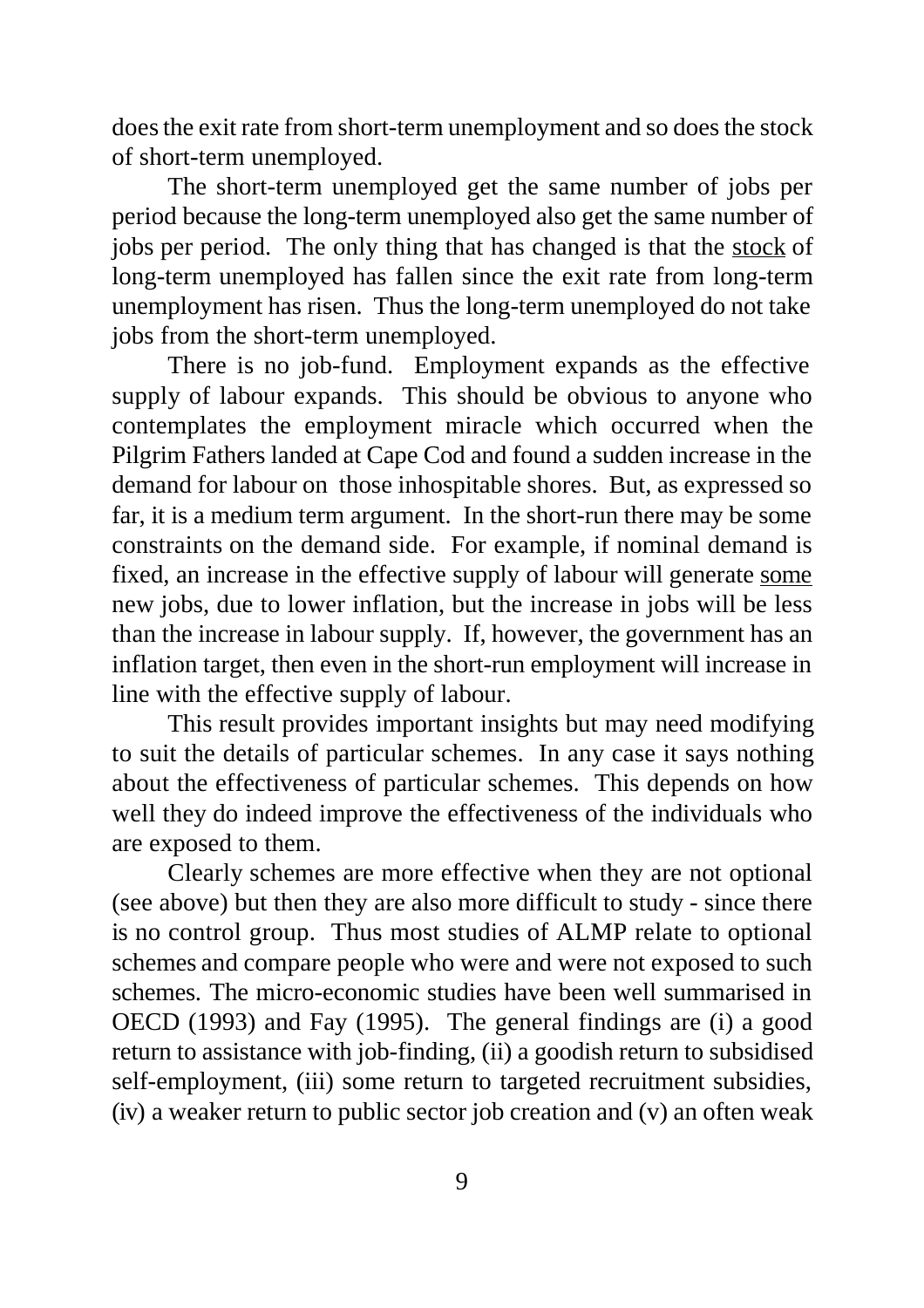return to the training of unemployed people. In most cases heavy deadweight is the main factor reducing the return.

Our conclusion is that major expansions of ALMP can only be justified where the aim is to achieve universal coverage of some group (e.g., the long-term unemployed). This will greatly reduce deadweight, since in any disadvantaged group the overall outflow rates are generally low. It is also the only way to make any large dent in unemployment.

Going further, what is needed is in fact a change of regime. When people enter unemployment they need to understand that there will be no possibility of indefinite life on benefits. Instead it should be made clear that, after a period of say one year, public support will be provided only through participation on a programme. But access to the programme is guaranteed. This will have the twin effect of (a) helping those who really need help and (b) driving off the public purse those who only want help in the form of cash.

This is the Swedish model, which played a central role in holding down Swedish unemployment to around 2% until the end of the 1980s.<sup>4</sup> The model has of course come under heavy pressure recently due to bad macroeconomic management: over-expansionary policy in the late 1980s followed by over-contraction. The Swedes have been right to continue with ALMP, since institutional/cultural arrangements of this kind cannot easily be re-established once they have been abandoned (Layard, 1995). But the experience makes it clear that ALMP is not primarily a counter-cyclical device - it needs to be a permanent feature of the economic and social system.<sup>5</sup>

### **3. WAGE BARGAINING**

The next key factor affecting equilibrium unemployment is the system of wage determination. In systems where wages are settled in a decentralised way (either by employers' fiat or by bargaining) there is always a problem of leapfrogging. Even in the absence of bargaining, some employers may have an incentive to pay an "efficiency" wage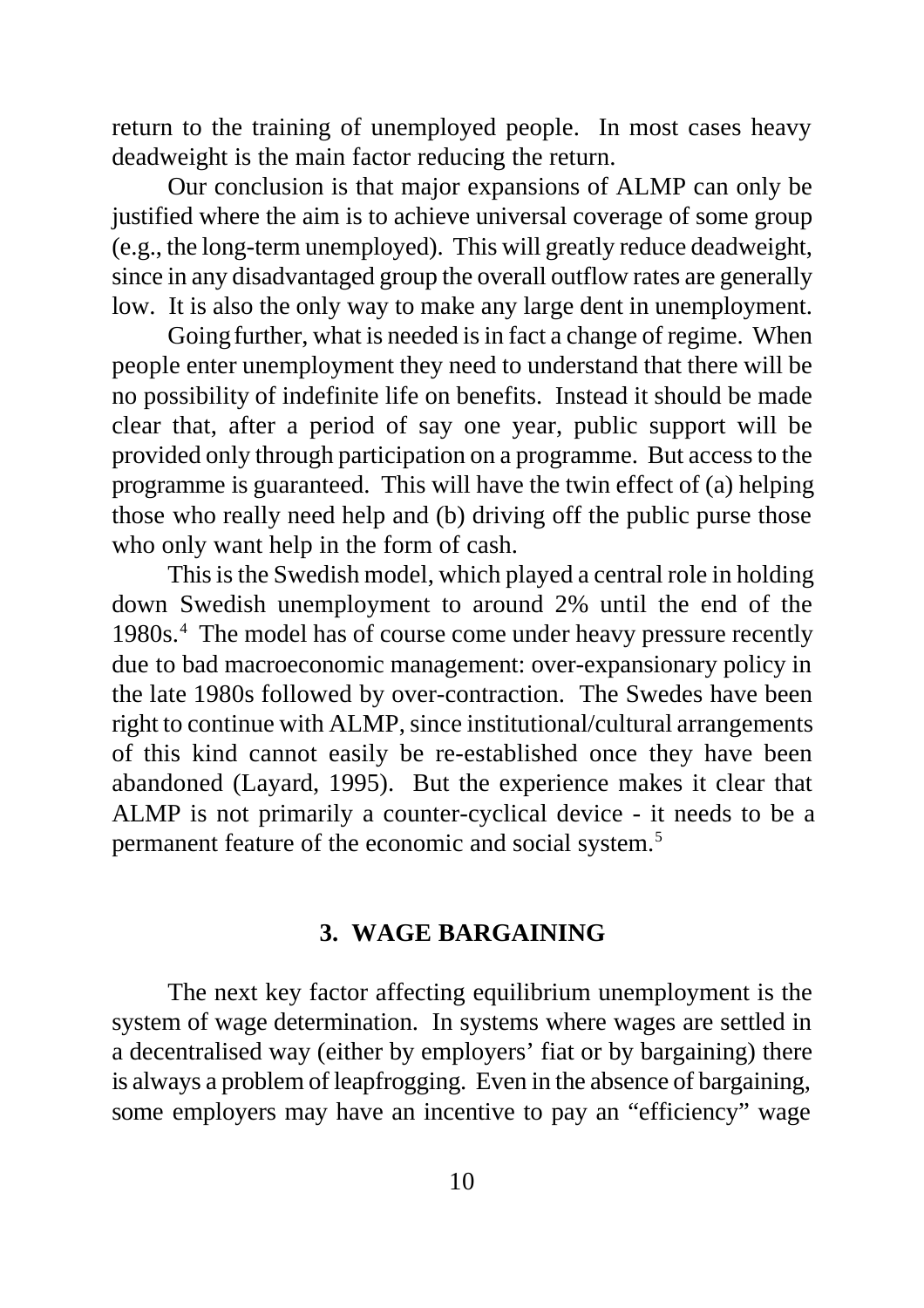above the supply price of labour, in order to motivate and retain staff. Indeed, unless unemployment is high enough, they will generally try to pay more than the going wage paid by other employers. Unions will also seek to raise their pay above that of other unions.

This problem of leapfrogging can be reduced when wages are centrally coordinated (namely by centralised positions adopted by the unions and the employers). A simple illustration will suffice, where unions can freely choose their pay so as to maximise the expected income of their members. If the choice is decentralised, the union chooses the firm-level wage  $(W_i)$  to maximise a function like  $(W_i-A)N_i$  where  $N_i$  is firm-level employment, and A is expected income outside the firm. A is then given by  $(1-u)W^e+uB$ , where  $W^e$ is the expected outside wage and B benefits. (The price level is taken as exogenous.) This leads to a wage given by

$$
\frac{W_i \& A}{W_i} \cdot \left(\frac{\text{MN}_i}{\text{MW}_i} \frac{W_i}{N_i}\right)^{\& 1}
$$

So, for equilibrium ( $W_i$  equal to  $W^e$ ), unemployment is given by

$$
u'\left(\frac{\mathsf{M}N_i}{\mathsf{M}W_i}\frac{W_i}{N_i}\right)^{\&1}\left(1\&frac{B}{W}\right)^{\&1}
$$

By contrast a centralised union would be setting the wage for everybody and would choose it to maximise NW, recognising that workers disemployed by the wage settlement would have no alternative income opportunity (so that  $A=0$ ), unemployment benefits simply being a transfer from employed to unemployed union members. Unless an increase in employment required a more than proportionate fall in the real wage, the union would choose a wage consistent with full employment. A similar result can be obtained in a wage bargaining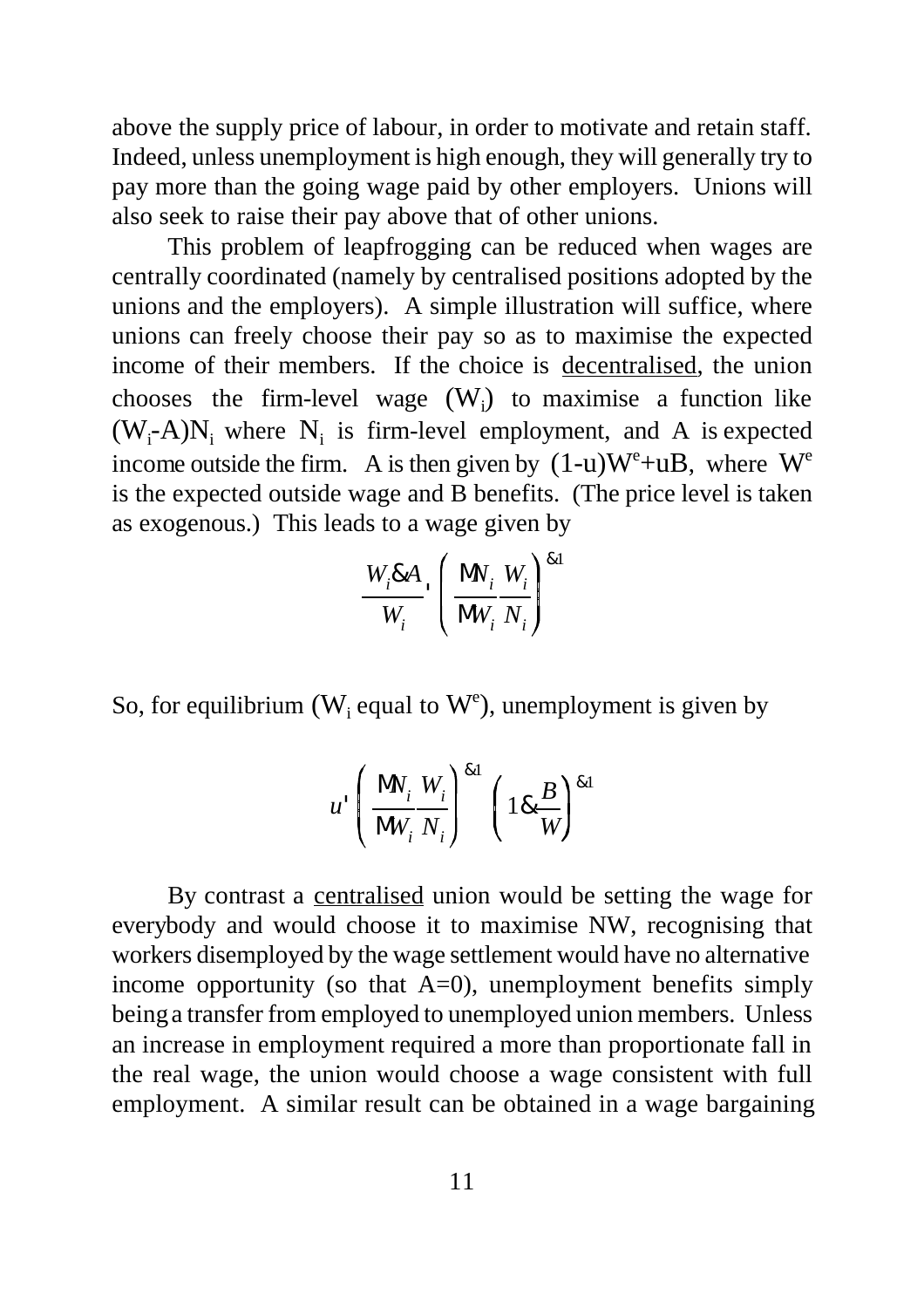model. If by contrast employers set efficiency wages, there are also advantages from coordination to reduce leap-frogging, though employers would collectively choose non-zero unemployment as a worker-discipline device.

All this is on the assumption of homogenous labour. If labour is heterogenous, the arguments for decentralisation become more powerful. Under coordinated bargaining it is quite difficult to achieve the shifts in relative wages that may be required in response to differential shifts of relative demands and supplies. Thus coordinated bargaining reduces unemployment by cutting out leapfrogging, but increases it by worsening structural imbalances. The overall outcome is an empirical issue.

The issue appears to be quite clearly resolved in Table 2. Coordination has a powerful influence in reducing unemployment. An uncoordinated economy will have, other things equal, an unemployment rate more than twice as high as an economy with highly coordinated wage-setting arrangements. Our results suggest, however, that a fully co-ordinated economy with a high degree of union coverage will have approximately the same unemployment rate as an economy with low union coverage and no coordination.

In this context we should perhaps refer to the view of Calmfors and Driffill (1988) that, while full centralisation has advantages, coordination at the industry level gives the worst of all worlds (due to the low demand elasticity for labour in one industry). The implication is that if full centralisation is too difficult, one should go for full decentralisation. We believe this argument is misleading. On the empirical level the finding is not robust (Soskice, 1990). Moreover it ignores the obvious point that, when comparing countries, it is not only the degree of centralisation which rises but the degree of union coverage. The USA does not have decentralised bargaining; it has hardly any unions. Other things equal, higher coverage is bad for employment but this effect can be offset by sufficient coordination. This is precisely what our equation shows.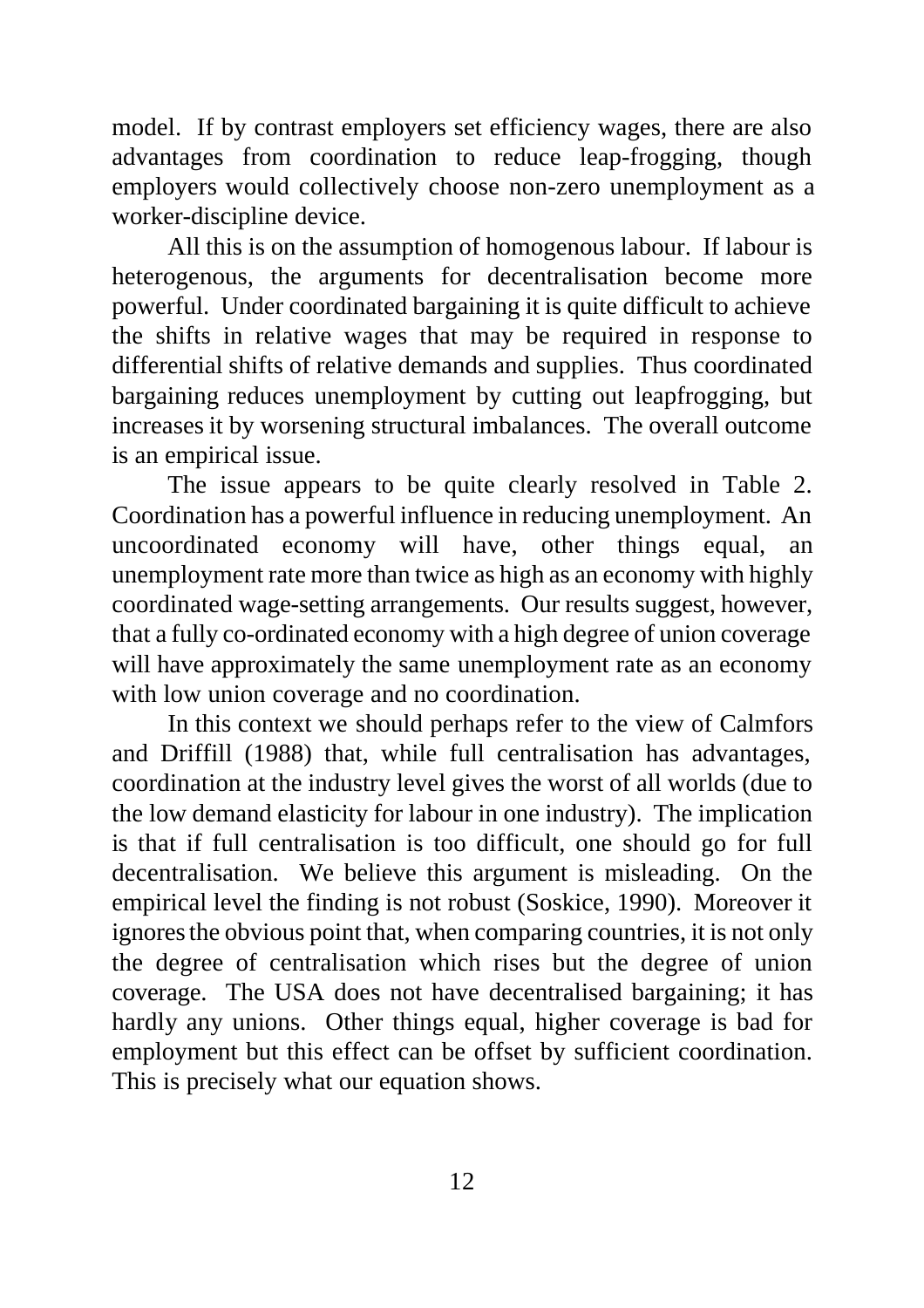With regard to the impact of relative wage flexibility, we tried introducing the degree of wage dispersion as a further independent variable in the Table 3 regressions. It turned out insignificant in relation to total unemployment  $(t=0.6)$  and long-term unemployment ( $t=-0.9$ ), but to have a significant positive effect ( $t=4.2$ ) in increasing short-term unemployment. These results suggest the complexity of the issues surrounding wage flexibility.

The truth is that coordination is a very subtle affair.<sup>6</sup> But the more there is, it appears, the better. Equally the task of achieving it appears to have become more difficult, possibly reflecting the greater exposure to international competition in both product and factor markets in recent years.

#### **4. SKILLS IMBALANCE**<sup>7</sup>

One possible reason why unemployment is higher than in the 1970s is the steady fall in the demand for unskilled workers. If this is not matched by an equal fall in supply, this can certainly cause an increase in unemployment.

To see this we can (for simplicity) divide the labour force into two categories, skilled and unskilled denoted 1 and 2 respectively. We shall assume that output is produced by a Cobb-Douglas production function

$$
Y' A N_1^{a_1} N_2^{a_2} K^{a_3} \t\t (a_1\%a_2\%a_3' 1)
$$

Thus the demand for labour of type i is given by $\delta$ 

$$
\ln W_i \bullet \log a_i \% \log (Y/L) \& \log l_i \% u_i \tag{4}
$$

where W is the cost per worker, L total labour force and  $l_i = L_i/L$ . It follows that, if the unemployment rate of a group is to remain constant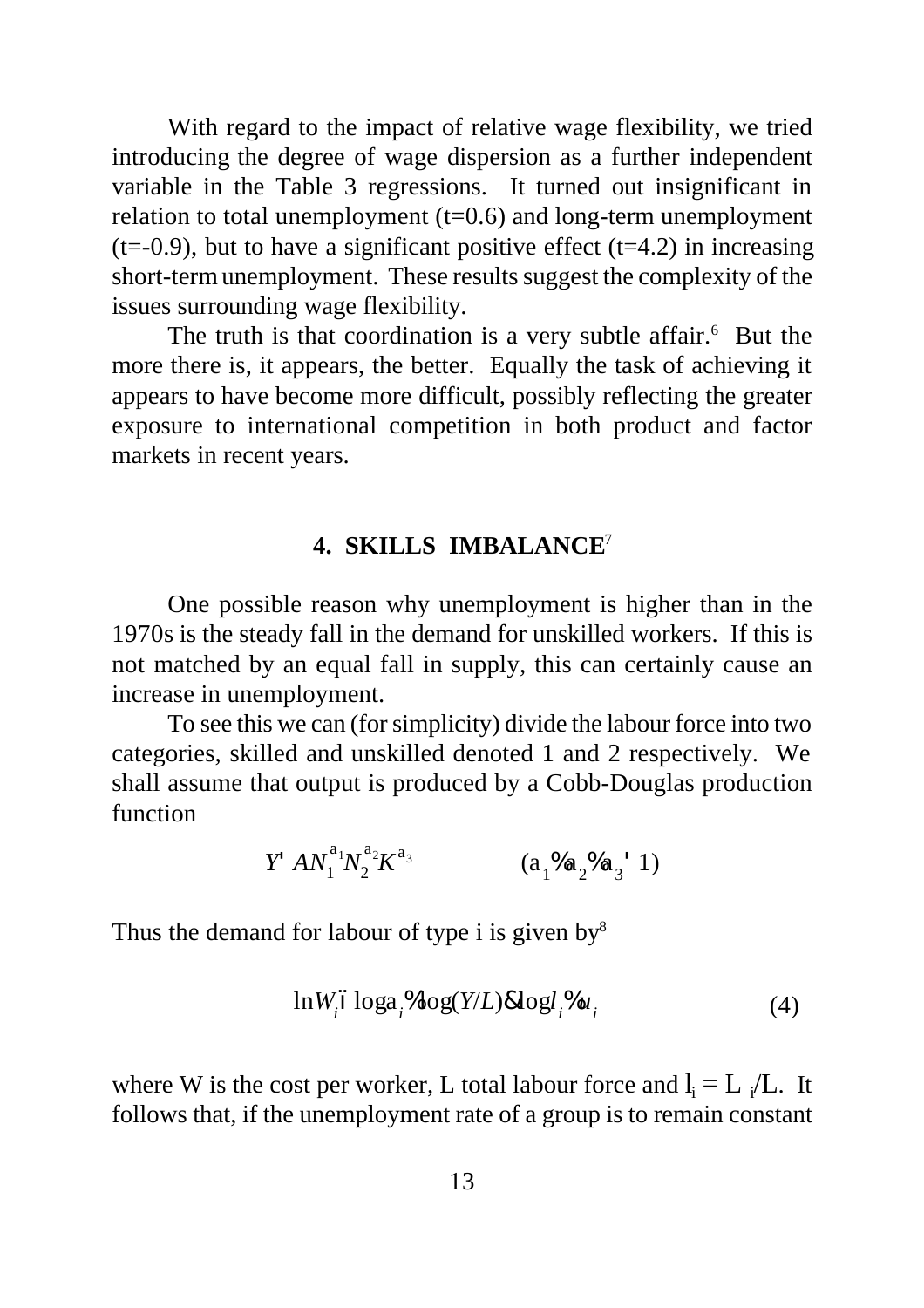when  $a_i$  rises or falls, wages must adjust in line. Equally, when the labour force composition changes, wages must also adjust.

The problem is that wages do not normally adjust as they 'should'. Usually it takes extra unemployment to get wages down. There is much evidence to support the following wage equation

$$
\ln W_i^{\text{T}} \& ?\log u_i\% z_i\% \log(Y/L) \tag{5}
$$

where  $z_i$  measures a return of wage pressure effects. From  $(1)$  and  $(2)$ we can see that the unemployment of a group is determined by

$$
u_i^2 \cdot \log u_i^2 \log l_i \cdot \log u_i^2 \cdot \log u_i \tag{6}
$$

If the relative demand for a group  $(a_i)$  falls faster than the relative supply of people in that group  $(l_i)$ , then  $(\log l_i$ -log  $a_i)$  falls, and the unemployment rate in that group rises. There is thus a ceaseless race between shifts in demand and shifts in supply.

The change in unemployment of group i is

$$
du_i
$$
' f<sub>i</sub>(dlogl<sub>i</sub>&dloga<sub>i</sub>)

where  $f_i = u_i / (u_i + ?)$ . We can interpret this in terms of Figure 2. The demand for type i labour (relative to its supply) shifts to the left by the same amount if the labour supply  $(l_i)$  increases by 1% or the labour demand  $(a_i)$  falls by 1%. Both of the shifts in supply and demand have the same effect. The effect on unemployment is greater the more rigid are wages. The lower is ? the more rigid are wages and the greater the rise in unemployment. Moreover the absolute rise in unemployment is greater the higher the existing level of unemployment  $(u_i)$  - due to the curved nature of the wage function.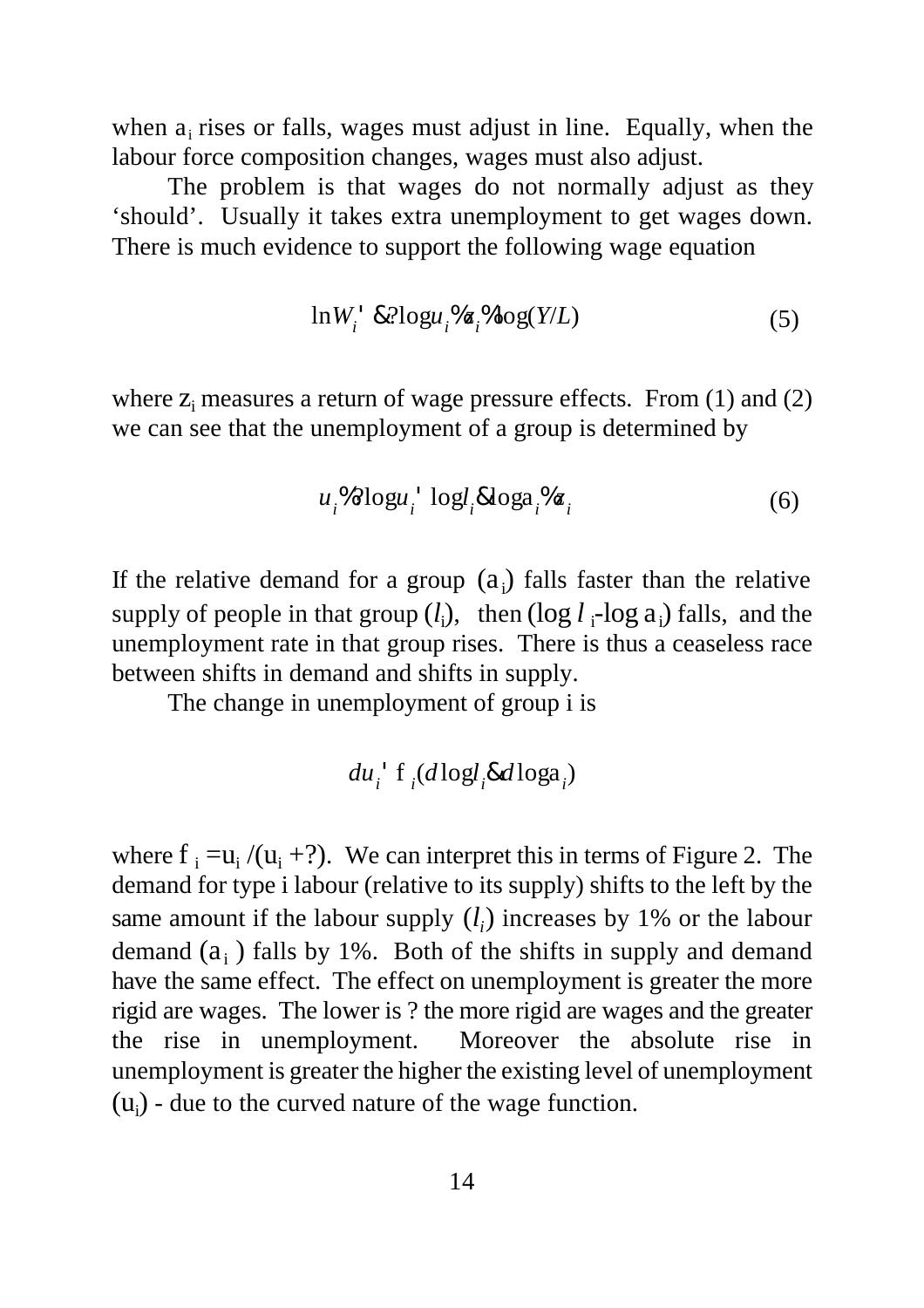In modern societies a race is in progress between the increase in the demand for skilled labour (measured by  $a_1$ ) and the supply of skilled labour (measured by  $l_1$ ). If the supply of skill fails to increase as fast as the demand, total unemployment will rise. To see this, note that the total change in unemployment is

$$
du' d(u_1l_1\%u_2l_2)' u_1dl_1\&u_2dl_1\%l_1du_1\% \frac{1}{2}dl_1\&u_2
$$
  
'  $\& (u_2\&u_1)dl_1\& (\frac{f}{2}\&\frac{f}{2})dl_1\% \frac{2}{2}\&^?_1\&u_1$ 

where  $?$ <sub>i</sub>=f<sub>i</sub> $l_i/a_i$ .

The first of these terms is a pure composition effect - if the labour force becomes more concentrated in low-unemployment groups, unemployment will tend to fall. The second term reflects the problems which stem from wage rigidity. Since log wages depend on <u>log</u> unemployment, one extra point of unemployment reduces wages less for a group whose unemployment is high. Thus switching labour into the skilled group reduces overall unemployment - the downwards force on skilled wages outweighs the upwards force on unskilled wages (f  $_2$  $f_1$  >0). The third term shows the effect of technical progress raising the relative demand for skilled labour. Since  $l_2/a_2 > l$  and  $l_1/a_1 < l$ , a rise in the demand for skilled labour  $(a_1)$  <u>raises</u> overall unemployment, by raising the demand for labour where the wage pressure responds sharply to extra demand and reducing demand where wages are unresponsive to demand.

### **Empirical work**

Empirical work using this kind of approach is still at a preliminary stage. However Nickell and Bell (1995a and b) give results using a similar model, with a more general CES production function. They tentatively estimated that on average one fifth of the rise in unemployment from the late 70s to the late 80s in Germany, Holland, Spain, UK and Canada was due to structural shifts of demand relative to supply. Nickell (1995b) gives similar results.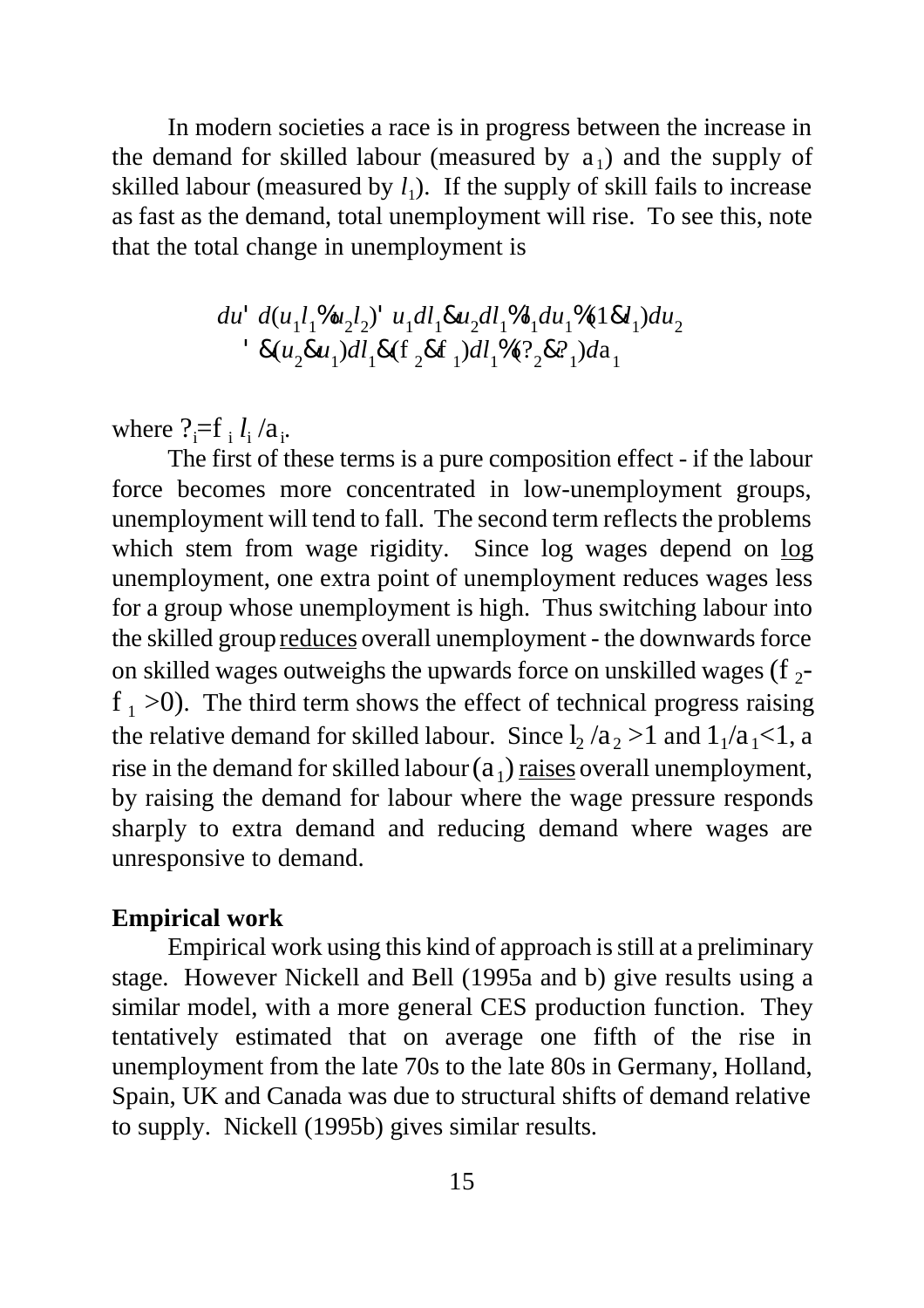### **5. EMPLOYMENT PROTECTION**

It is widely believed that labour market flexibility is good for the macroeconomy and that employment protection legislation is an impediment to such flexibility. So it is argued that freedom of action for employers to dismiss workers on economic grounds is necessary for a smoothly functioning economy, though it is of course desirable to protect employees from arbitrary, unfair or discriminating dismissals. However, it may be tricky in practice to protect employees from arbitrary dismissal while simultaneously allowing freedom of action for employers to dismiss on economic grounds. Thus it may be felt necessary by benevolent legislators to circumscribe this freedom of action.<sup>9</sup> The macroeconomic consequences of this are, however, of major importance - both on the process of short-run adjustment and on the long-run equilibrium level of unemployment.

### **Theoretical background**

Employment protection has a potential impact at a number of different points in the operation of the labour market. It obviously impedes employment adjustment by reducing both flows from employment, because of the legal hurdles, and flows into employment by making employers more cautious about hiring. It may also influence wage determination, for example by raising the power of insiders or by lengthening unemployment duration. Finally, because of the excessive caution of employers, it may impede the absorption of new entrants into the labour market thereby reducing participation rates and raising relative youth unemployment rates.

Consider the following model, where we ignore nominal inertia (wage/price stickiness), labour force growth and trend productivity effects. Wage setting is given by

$$
\log W^{\prime} \, \& ?_{1} u \& ?_{11} ? \, u \& z_{w} \tag{7}
$$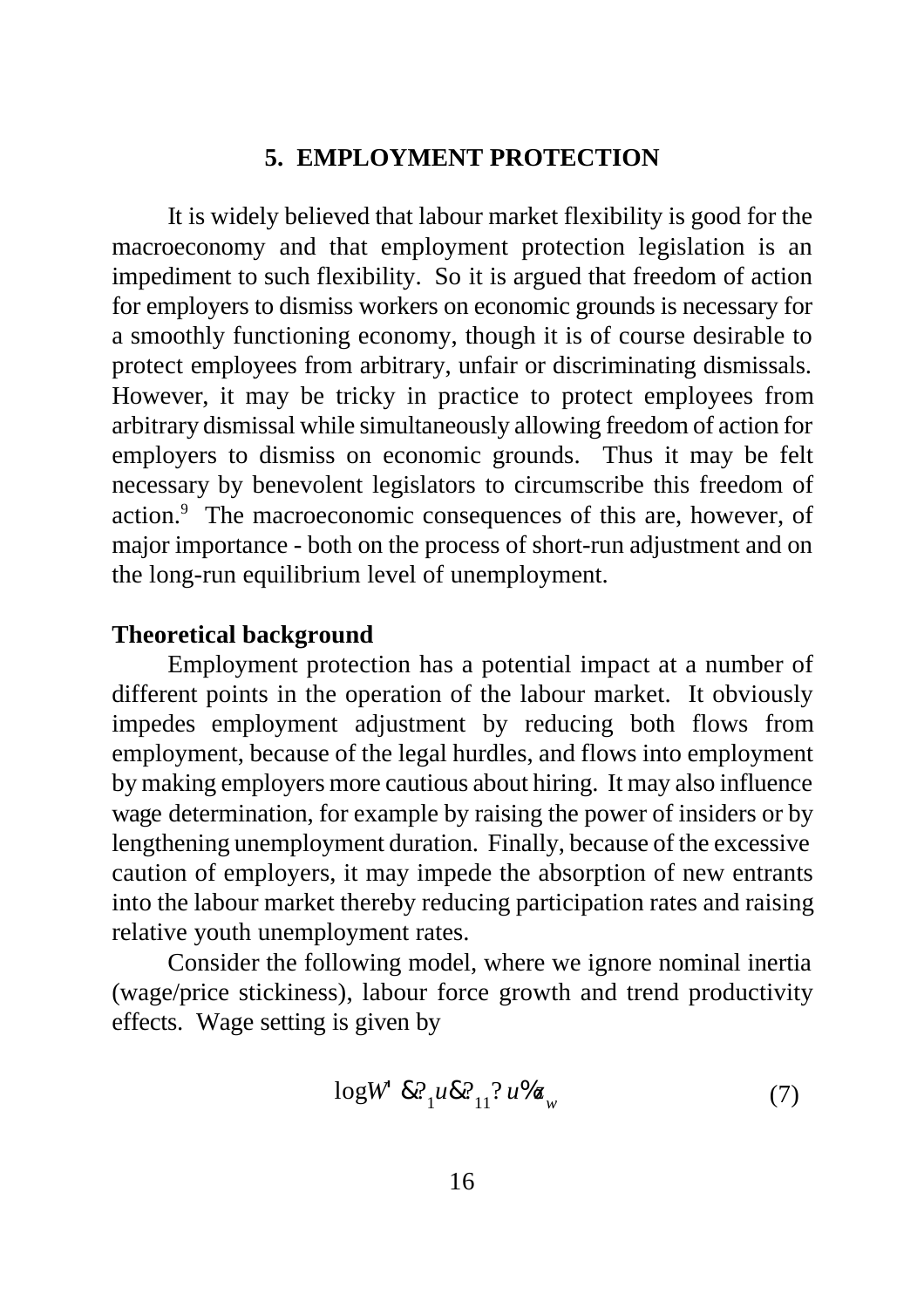where  $z<sub>w</sub>$  are wage pressure shocks. The demand for labour is given by

$$
n' ?n81 & (1 & 2)B1 logW% (1 & 2) zn \tag{8}
$$

n=log employment,  $z_n$ =labour demand shifts (e.g., productivity shocks) and  $\beta_1$  is the <u>long-run</u> labour demand elasticity. If we suppose the labour force to be fixed and normalised to unity, (8) can be written as

$$
u' \; ?u_{81} \% (1 \& ?) B_1 log W & (1 \& ?) z_n. \tag{9}
$$

Then, eliminating real wages from (7) and (9), we obtain

$$
u' a_{11} u_{81} \% (18a_{11}) u^{(1)}
$$
 (10)

where u<sup>\*</sup> is the equilibrium unemployment rate, given by

$$
u^{(1)} \frac{\beta_1 z_w \& z_n}{1\% \beta_1 ?_1},
$$
\n(11)

and the speed of adjustment,  $1-a_{11}$ , is given by

$$
18a_{11} \frac{B_1?_1\%1}{B_1?_1\%B_1?_{11}\% (1\&?)^{\&1}}.\tag{12}
$$

From this analysis, we see that there are two important questions. First, how might employment protection influence the speed of <u>adjustment</u>,  $1-a_{11}$ ? Second, how might employment protection affect the equilibrium unemployment rate, u<sup>\*</sup>? The first of these is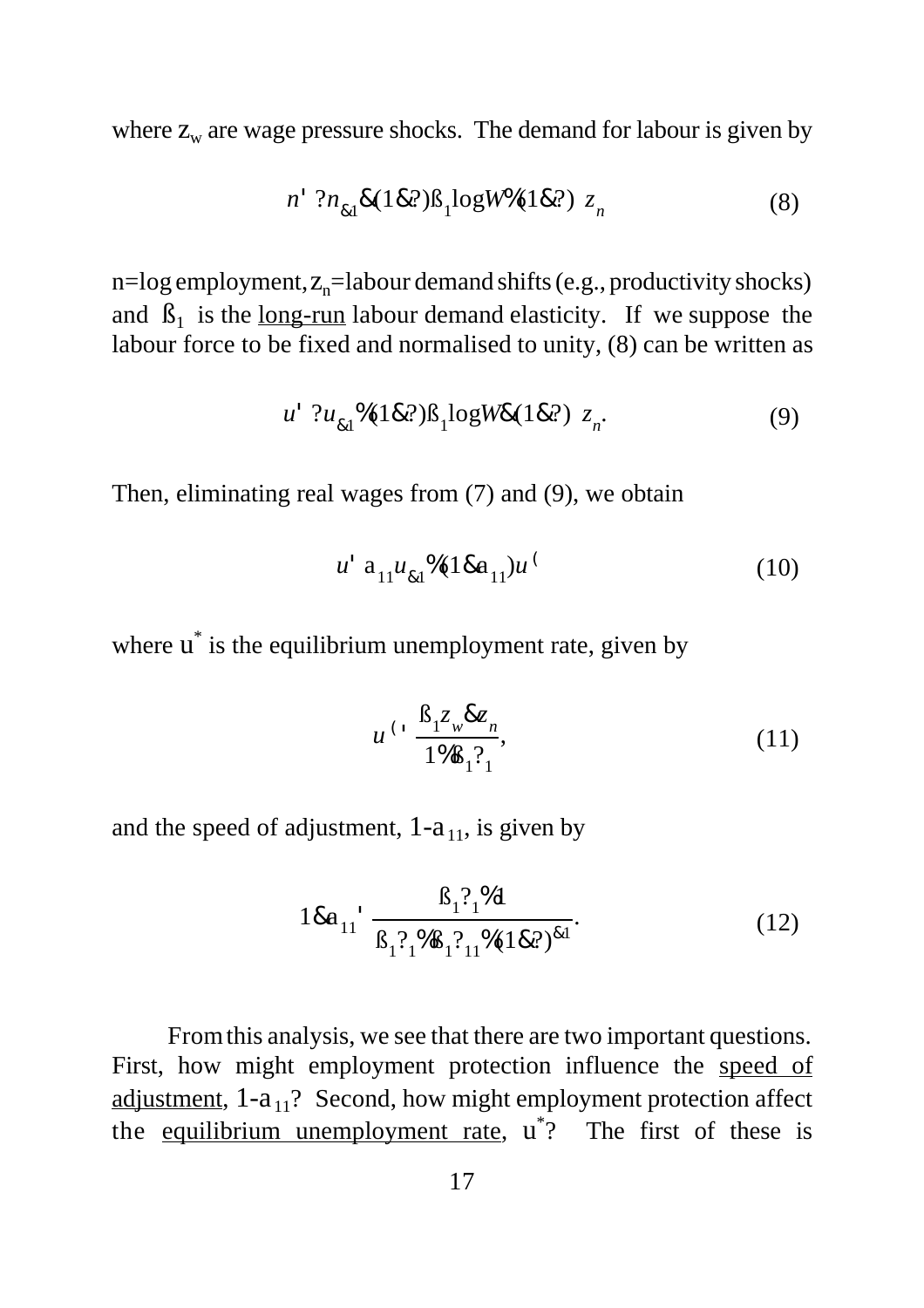straightforward. We would expect employment protection to raise employment adjustment costs and this would increase ?. Furthermore, employment protection may tend to increase long-term unemployment by reducing the rate of flow from unemployment to employment, as employers become more cautious about hiring. This will typically generate hysteresis effects in wage determination and thereby raise  $?_{11}$ . Increases in both ? and  $?_{11}$  will tend to reduce the overall speed of adjustment,  $1-a_{11}$ .

Turning to the second question, namely the impact on equilibrium unemployment, it is important to recognise that, just because employment protection may tend to lengthen the duration of unemployment spells, this does not mean that it will necessarily raise equilibrium unemployment, u<sup>\*</sup>. For offsetting the duration effect is the reduction in flows. The flow into unemployment is obviously reduced by regulations designed to restrict dismissals. Since the unemployment rate is the product of the inflow rate and the mean duration, the overall effect of employment protection on u<sup>\*</sup> is indeterminate.

Looking at the formula for  $u^*$  in (11), there are a number of possibilities. First, employment protection may influence wage pressure,  $z_w$ , directly, for example, by raising the power of insiders. Second, employment protection can raise the impact of unemployment on wages,  $?$ <sub>1</sub>, by making the threat of unemployment more unpleasant (longer duration, harder to find alternative employment). On the other hand, of course, since employees are protected against dismissal to some extent, the threat of unemployment is less germane and this will reduce  $?_1$ . So the overall effect on  $u^*$  is ambiguous.

Finally, we have not modelled participation in this exercise but we should consider the implications of employment protection for employment rates as well as unemployment rates when we come to our empirical investigation.

### **Evidence on unemployment dynamics**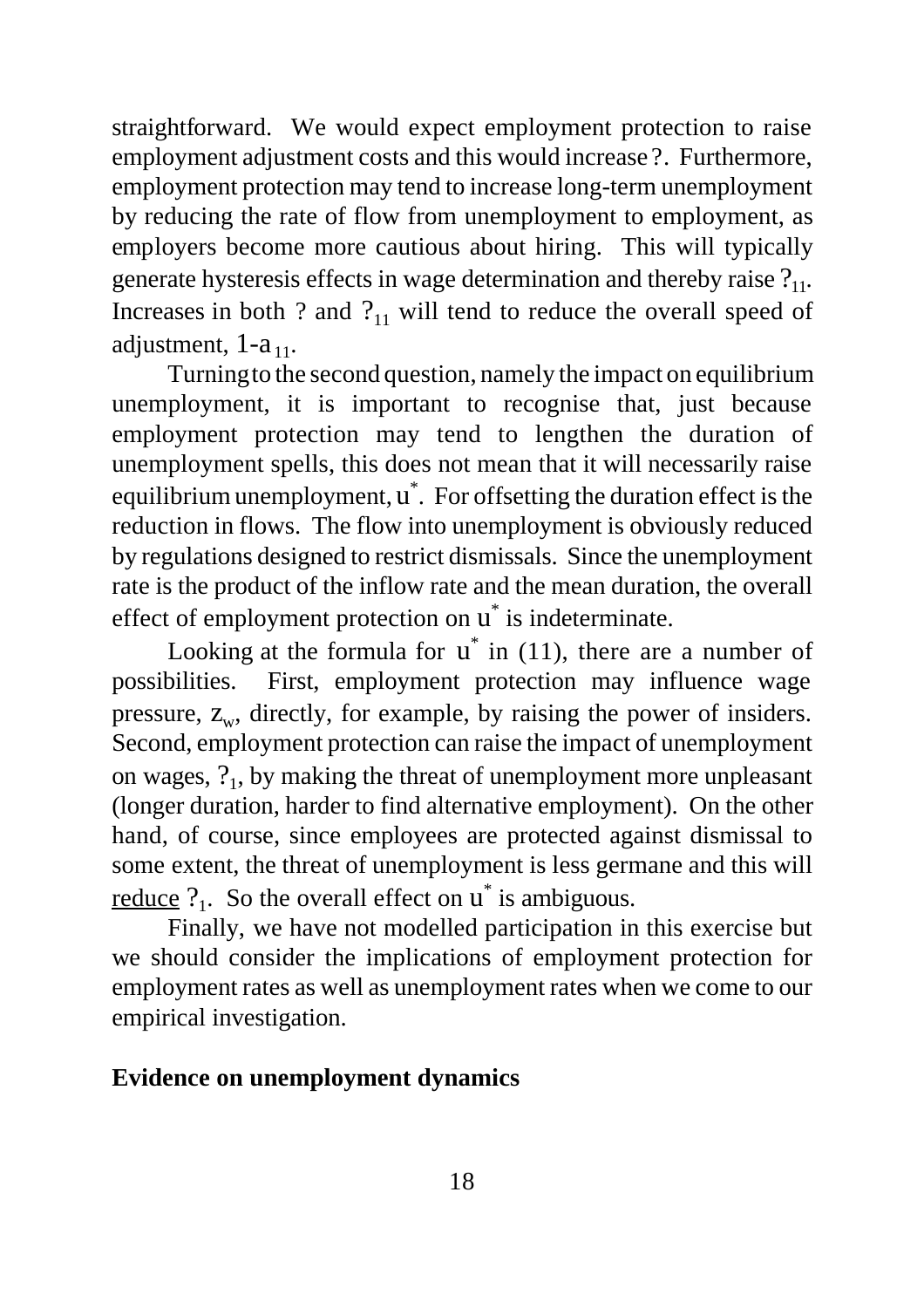Our purpose in this section is to explore the evidence on the relationship between employment protection, employment adjustment and both the dynamics of labour demand (?) and the extent of hysteresis in wage determination  $(?_{11})$ .<sup>10</sup>

We first investigate the relationship between some empirical measures of ?, a measure of the rate of turnover of employees within companies (the percentage of employees with job tenures less than 2 years, PL2) and the OECD composite ranking of the tightness of employment protection (EP). The data are reported in Table 4. The first point to note is the very strong correlation between EP and PL2, the correlation coefficient between the two variables being 0.9. So the variation in the rate of turnover (as captured by the proportion of employees with less than two years tenure) is explained almost entirely by the strictness of the employment protection laws. The relationship between PL2 and our various measures of ? is set out in Table 5. In two out of the three cases, we see that PL2 is significantly related to the aggregate measure of labour demand sluggishness (?). Overall, therefore, there is some evidence in favour of the hypothesis that the speed of adjustment in labour demand is negatively related to the strictness of employment protection legislation.

Turning next to wage determination, we are concerned here with the relationship between the degrees of hysteresis  $(2_{11})$  and employment protection, operating via long-term unemployment. The impact of long-term unemployment on the extent of hysteresis is confirmed explicitly in Layard et al. (1991), Chapter 9, Table 9 and implicitly in OECD (1993, Chapter 3).<sup>11</sup> So we can simply focus on the impact of employment protection on long-term unemployment, in particular on the proportion of the unemployed who have a duration of more than one year. As well as employment protection, we should also expect the long-term proportion to be influenced by the duration of benefit availability (BD) and by expenditure on active labour market policies (ALMP), many of which are designed to prevent the build-up of long-term unemployment. In Table 4 we provide two measures of long-term unemployment. The first is simply the 1985-93 average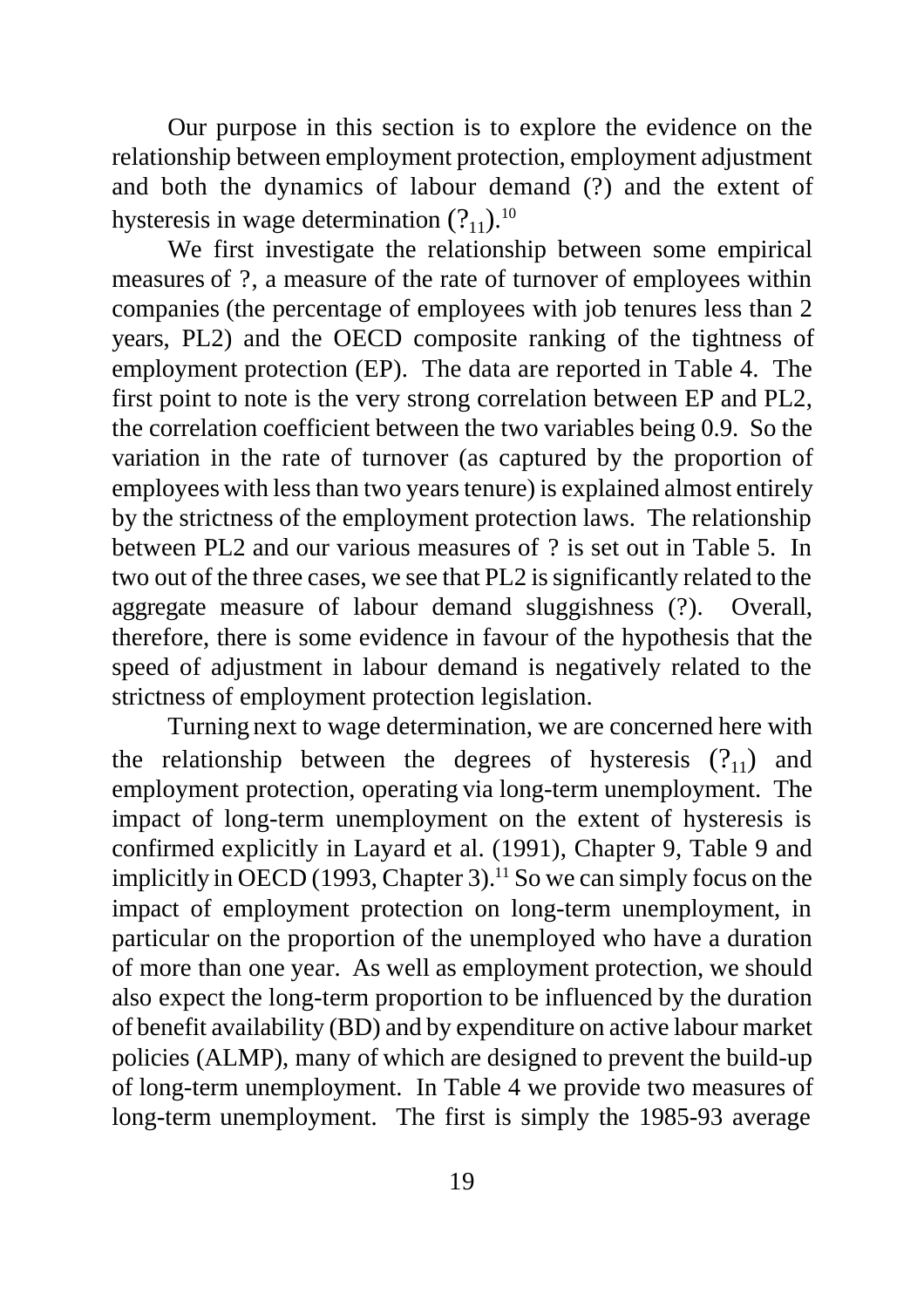proportion of unemployed with durations exceeding one year. The second attempts to standardise this proportion, when possible, by measuring it for each country when unemployment lies between 5 and 7%. The idea here is to focus on the extent of long-term unemployment at given levels of aggregate unemployment. Because the long-term proportion tends to be an increasing function of the overall unemployment rate in the long-run, anything which explains unemployment in general will tend to be correlated with the long-term proportion in a cross-section. The standardised measure will eliminate this problem.

The relevant regressions explaining the two measures of the longterm proportion are:

LTU (standardised) =21.5+0.24BD-0.51ALMP87+0.55EP+13.8IT  $(2.7)$   $(3.2)$   $(1.5)$   $(2.8)$  $N=19$ ,  $R^2=0.55$ 

20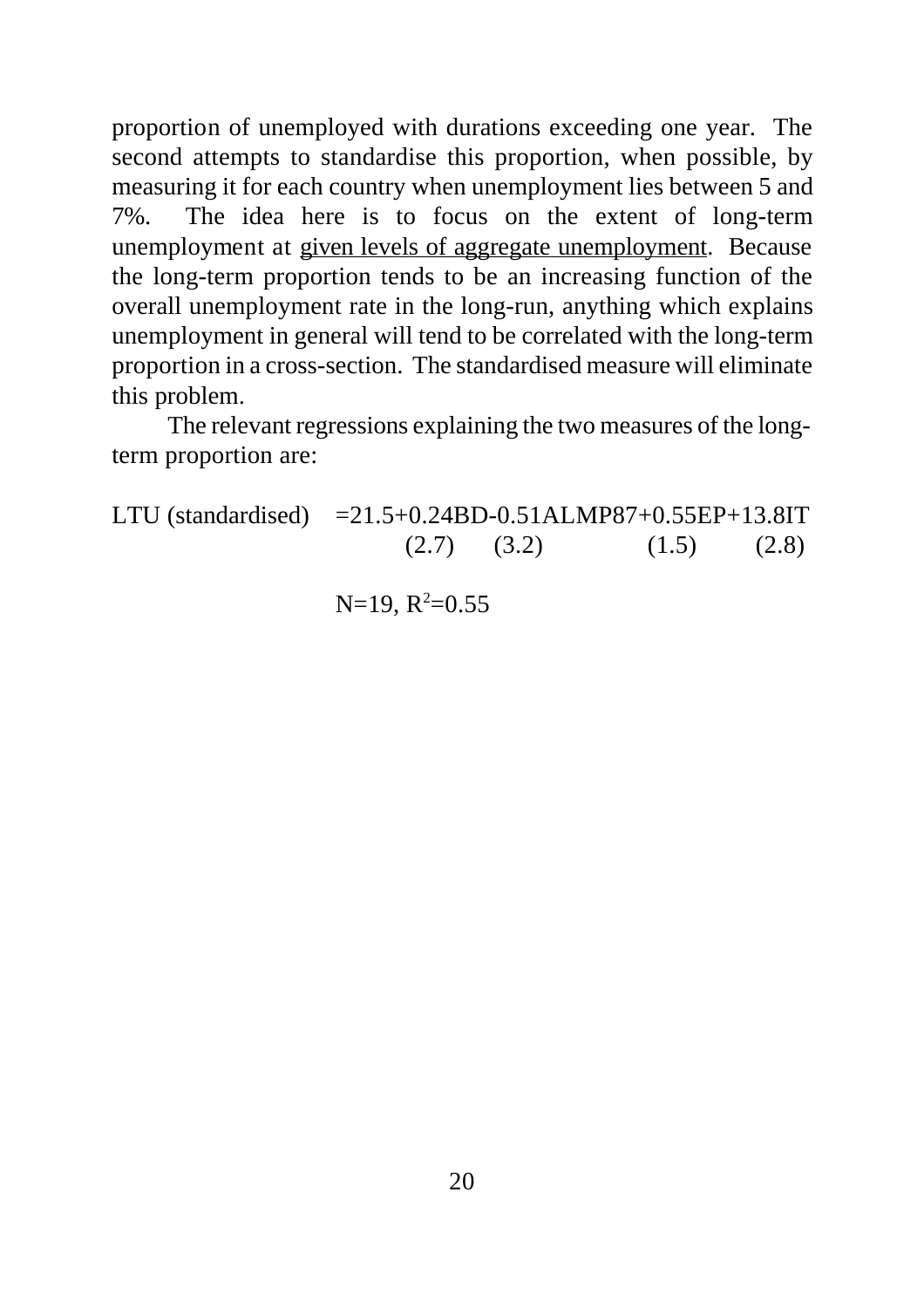LTU 85-93 = 
$$
37.4+0.55BD-0.33ALMP91+1.77EP+30.6IT
$$
  
(3.4) (3.9) (3.3) (3.6)

$$
N=17, R^2=0.82
$$

(IT is a dummy for Italy, which is included because although Italy has only a short benefit duration, the level of benefit is negligible so its duration is irrelevant.) The overall picture is that there is some evidence that stricter employment protection legislation raises longterm unemployment and thus enhances hysteresis in wage-setting. When added to the results on labour demand, we feel that we have some fairly strong and coherent evidence that the strictness of employment protection legislation does influence labour market dynamics by raising unemployment persistence. Whether or not it influences the equilibrium level of unemployment is the issue we consider next.

### **Evidence on equilibrium unemployment**

As we noted earlier, employment protection can influence equilibrium unemployment by directly influencing wage pressure and/or by affecting the impact of unemployment on wages  $(?_1)$ . This latter parameter is crucial in translating wage pressure into unemployment (see equation 11).

We begin by looking at the effect of employment protection on  $?$ <sub>1</sub> and then move onto consider its overall impact on average unemployment. As we argue in Layard et al. (1991), there are a number of other possible factors which can influence  $?_1$ . These include the structure of the benefit system (replacement rates and benefit duration), and the extent of union and employer coordination in wage bargaining. In Table 4, we present estimates of  $?$ <sub>1</sub> from Layard et al. (Chapter 9, Table 7). The relevant regression to explain  $?_1$  is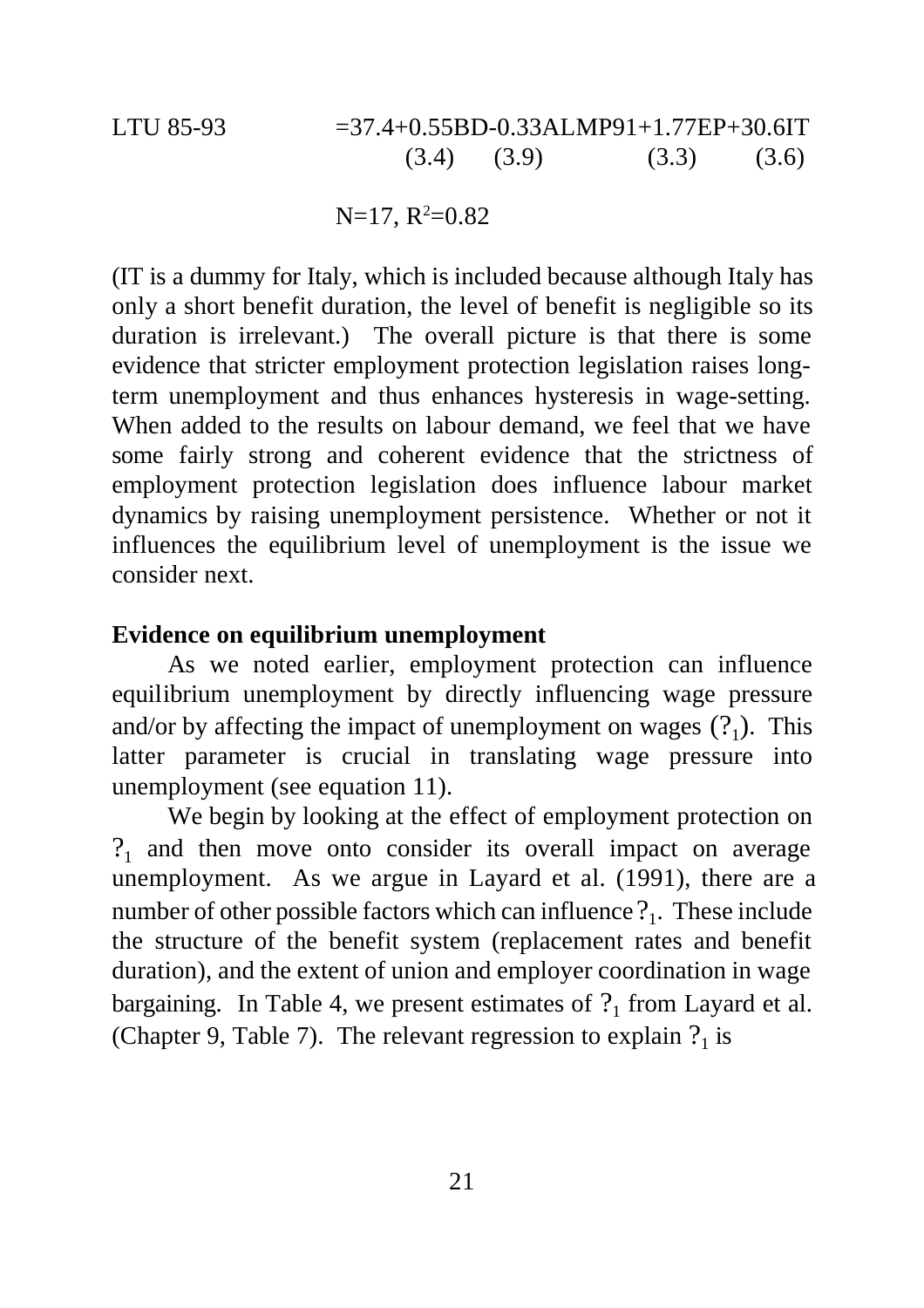# ?1=11.9-0.078RR-2.12BD+1.32(UNCD+EMCD)+0.23EP  $(0.9)$   $(4.8)$   $(2.3)$   $(1.7)$

 $N=19$ ,  $R^2=0.71$ 

This indicates that if employment protection legislation is very strict, this tends to be associated with high values of  $?_1$ . Of course, EP is not significant at conventional levels but it is most unlikely that there is, in reality, a strong effect in the opposite direction. So, from this channel the data indicate, if anything, employment protection reduces unemployment. But, since we know that employment protection can also increase wage pressure, we must also investigate its total impact on unemployment.

This was done in Table 3. As this showed, there is some weak evidence that employment protection tends overall to increase employment. But the t-statistics are never very significant. We ran a large number of further variations using alternative measures of union density and union coverage and also different measures of employment protection. In some eighteen regressions, we were able to obtain only two significant negative coefficients on EP. So there is no strong evidence that employment protection affects equilibrium unemployment. This is, of course, consistent with the fact that while we have good reason to expect employment protection legislation to reduce flows both into and out of unemployment, we have no strong reasons for believing either effect to dominate.

### **Conclusions**

We would expect employment protection legislation to slow down the speed with which the labour market adjusts to shocks but to have only a minor impact on the long-run equilibrium. It may however affect the position of those entering or re-entering the labour market because of the effective restrictions on hiring. In practice, there is considerable evidence that employment protection reduces adjustment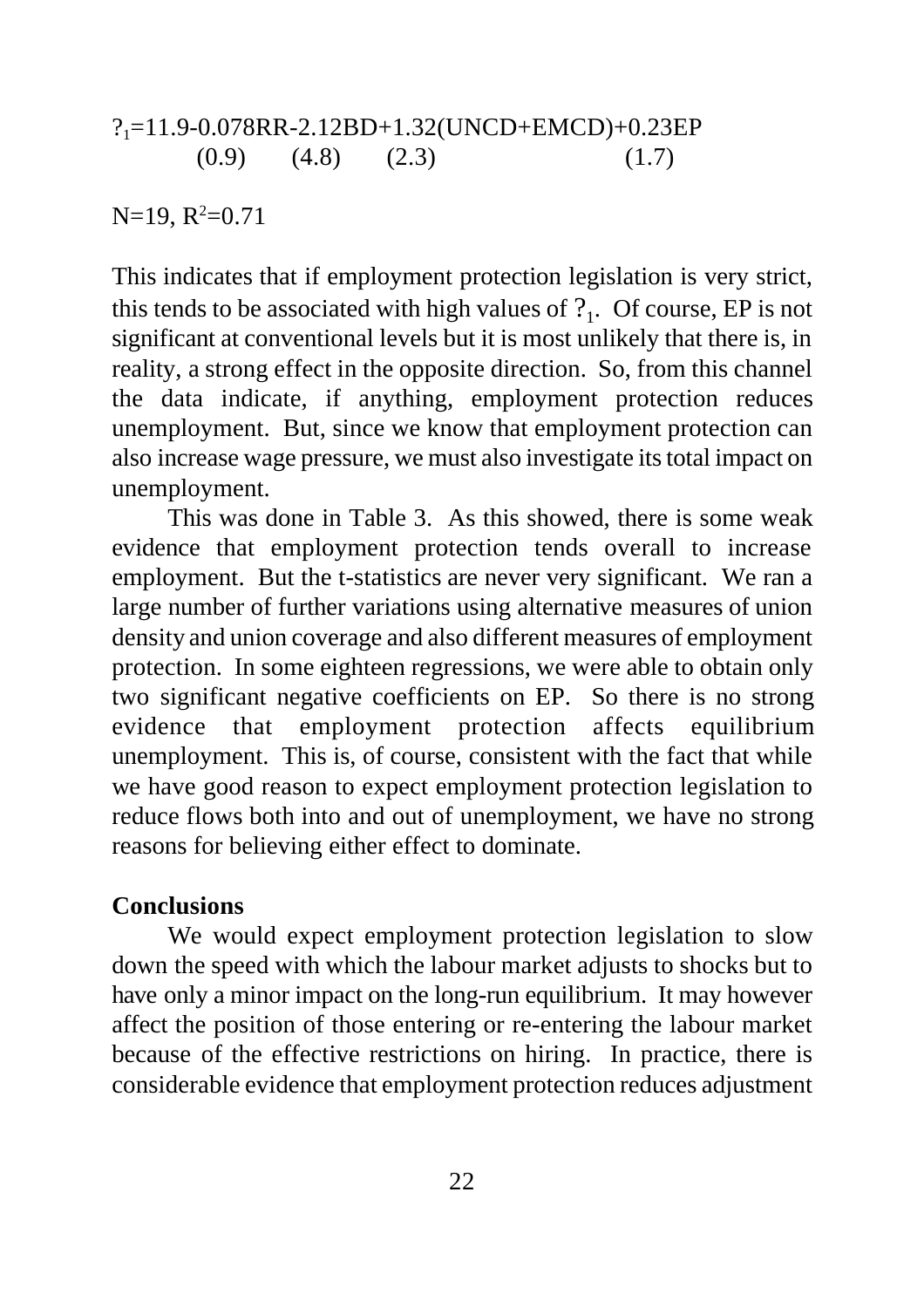speeds in the labour market. But it is hard to find any significant effects on equilibrium unemployment rates.

### **6. TAXES ON EMPLOYMENT**

Lowering payroll taxes is a perennial suggestion by those concerned to reduce unemployment. Thus the OECD Jobs Study (1994) recommends that we should "Reduce non-wage labour costs, especially in Europe, by reducing taxes on labour...." (p.46). The European Commission's White Paper on Employment proposes a reduction in payroll taxes in conjunction with an increase in taxes on energy. Another straightforward policy would be to lower payroll taxes and make up the shortfall by raising consumption taxes. Phelps (1994) argues that "such a substitution of tax instruments would achieve a major gain in employment and some gain in the general level of real wage rates as well" (p.28). Presumably, such a switch would work equally as well in a non-European country, such as the United States, where the sum of payroll and income taxes is substantial.

The general argument for this switch goes as follows.<sup>12</sup> Payroll taxes apply only to labour income; consumption taxes apply to all income (which is spent). So a switch from the former to the latter raises the reward for working relative to not working and thereby reduces unemployment. More formally, we may write total real income in work net of taxes, Y, as

$$
Y' \frac{W(18t_1)(18t_2)}{P(1\%t_3)}\% \frac{Y_n(18t_2)}{P(1\%t_3)}
$$

where W=labour costs, t<sub>1</sub>=payroll tax rate, t<sub>2</sub>=income tax rate, P=output

price at factor cost,  $t_3$ =consumption tax rate,  $Y_n$ =non-labour income. This may be rewritten as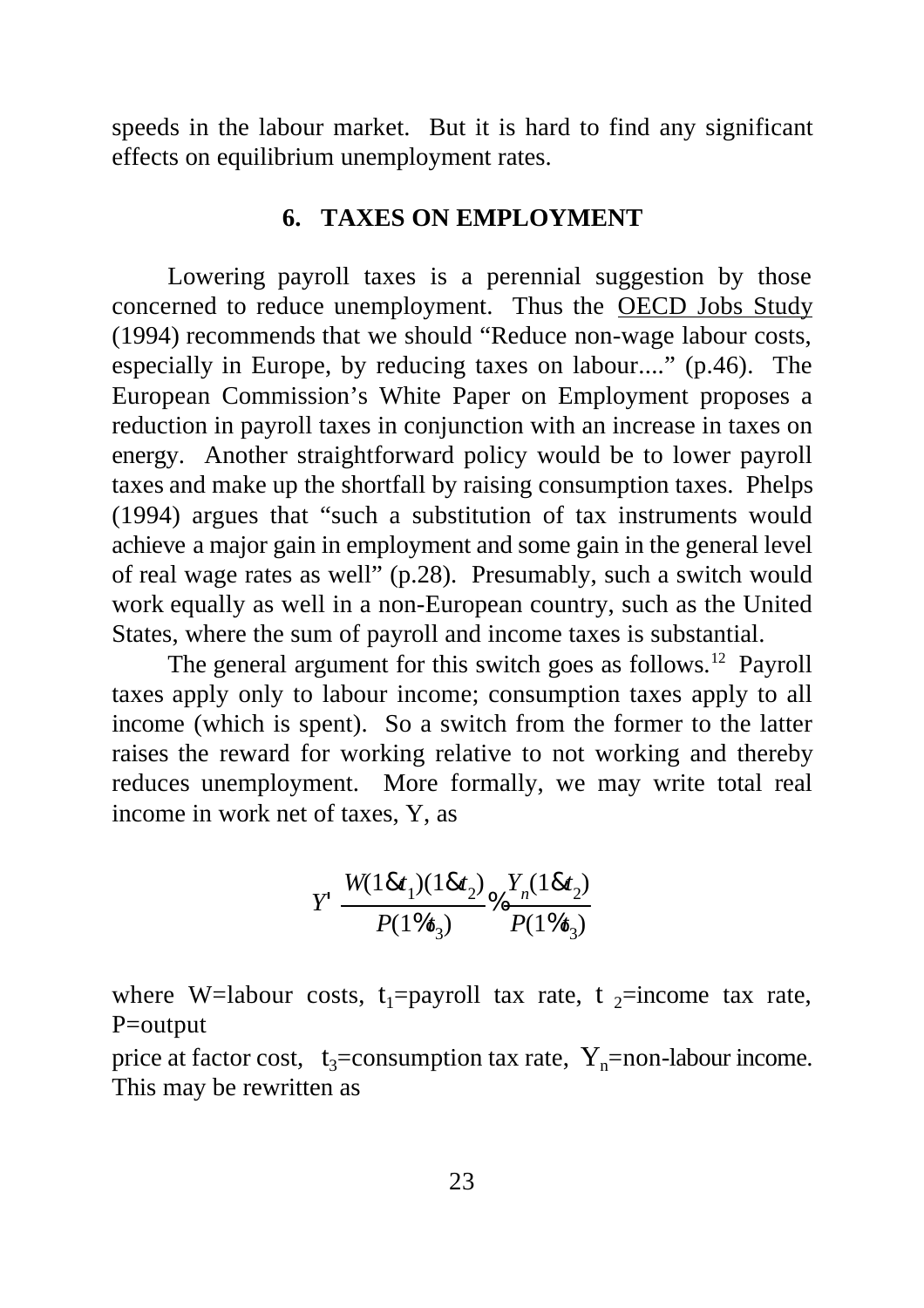$$
Y' \frac{?W}{P} \left( 1\% \frac{y_n}{(18t_1)} \right)
$$

where  $?=(1-t_1)(1-t_2)/(1+t_3) \cdot (1-t_1-t_2-t_3)$ , the tax wedge,  $y_n = Y_n/W$ , the ratio of non-labour income to labour costs. Consider now the real income when unemployed,  $Y^{\text{u}}$ . This may be written as

$$
Y^{u} \frac{B(18t_2)}{P(1\%t_3)} \frac{Y_n(18t_2)}{P(1\%t_3)}
$$

$$
+ \frac{?W}{P} \left(b\% \frac{y_n}{18t_1}\right)
$$

where  $b = B/W(1-t_1)$ =unemployment benefit/wage ratio. The definition of  $Y^{\text{u}}$  assumes that benefits are subject to income tax.

In most theories of wage determination, the wage cost which is set depends on  $Y/Y^u$  which is increasing in b,  $y_n$  and  $t_1$ . Increases in b,  $y_n$ and  $t_1$  will, therefore, automatically raise equilibrium unemployment. So a reduction in  $t_1$  and an equal increase in  $t_3$  will leave the tax wedge, ?, unchanged but will lower equilibrium unemployment so long as  $y_n$  is not zero.<sup>13</sup> How big is this effect? The crucial factor is the extent of non-labour income which is not subject to payroll tax. It is arguable that, for the typical person at risk of unemployment, this nonlabour income is extremely small. For example, in 1987/8, only 7% of unemployment entrants in Britain had savings of more than £3K, a sum which would produce an annual interest income of around 10% of unemployment benefit.<sup>14</sup> So it may be that this tax switching effect is simply too small to have any noticeable effect.

A more fundamental question is whether any of the taxes (payroll, income or consumption) have an impact on labour costs in the long-run, or whether they are all eventually shifted onto labour. An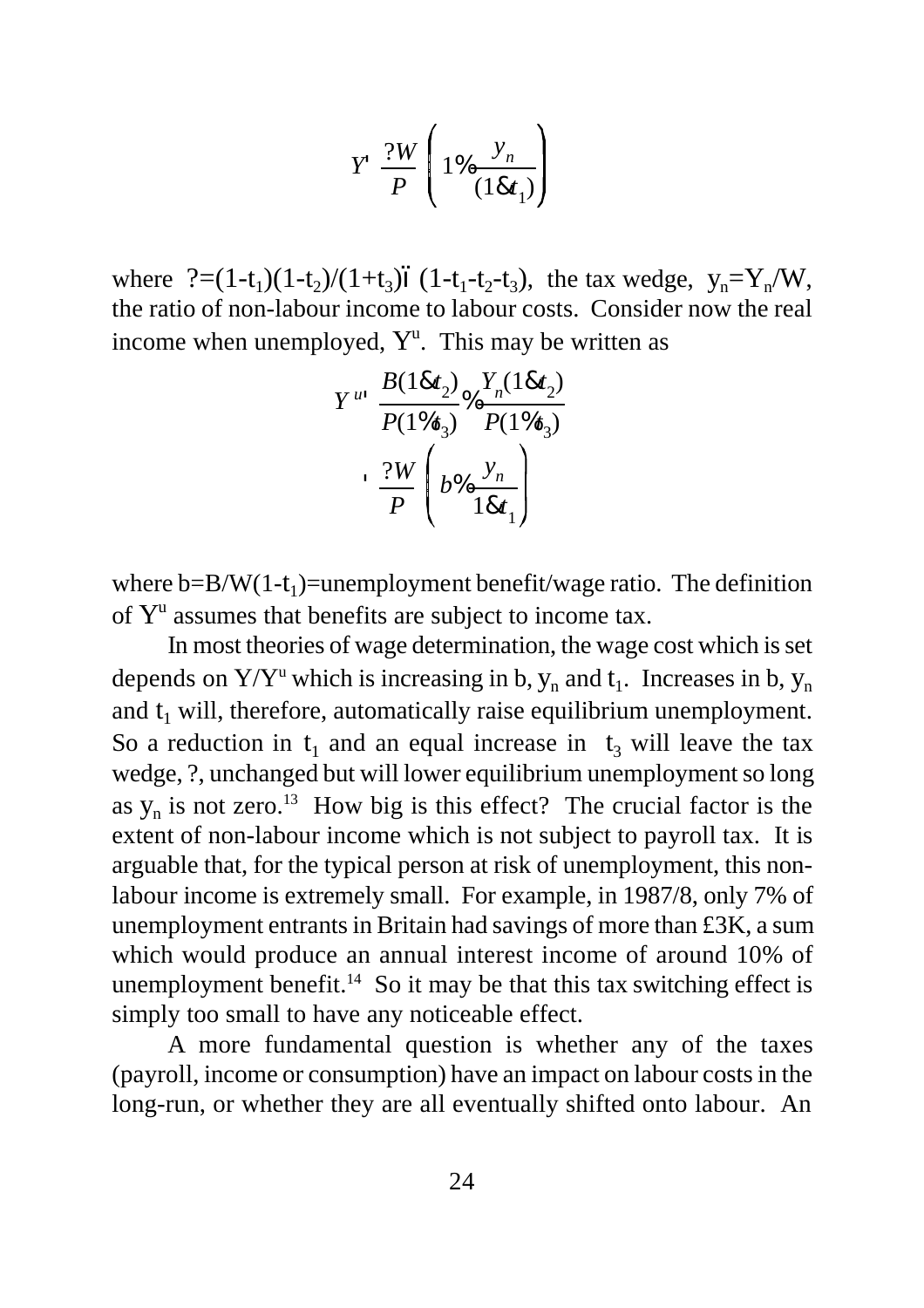obvious first approach to this issue is to see whether countries with high taxes have higher labour costs than those with low taxes. We must obviously correct for productivity which suggests that we

correlate  $\frac{m}{R}$  with tax rates across countries (W=labour costs, *W P* / *Y N*

P=GDP deflator, Y=GDP, N=employment). But this procedure is open to objection. Real labour costs normalised on productivity is precisely equivalent to WN/PY, the share of labour. In a Cobb-Douglas world, for example, an increase in taxes might lead to a rise in W/P and a fall in N, with the share of labour unchanged. The proposed correlation will then understate the true impact of taxes because of the fall in N when labour costs rise. This suggests that we normalise real labour costs on Y/L where L is the labour force.

Taking average values over the period 1980-90 for thirteen OECD countries<sup>15</sup> we obtain

WL/PY=7.06+0.017t1+0.033t<sup>2</sup> -0.12t<sup>3</sup> (0.6) (0.5) (0.9)

 $(R<sup>2</sup>=0.13, N=13, t$  ratios in brackets)

where  $t_1$  is the payroll tax rate,  $t_2$  is the income tax rate,  $t_3$  is the consumption tax rate. Basically there is no relationship between tax rates and labour costs, indicating complete shifting onto labour. A similar result due to James Symons and Donald Robertson and based on changes is reported in OECD (1990), Annex 6A. Using changes between 1974 and 1986 across 16 OECD countries,<sup>16</sup> they obtain

? 
$$
\log W/P = -0.05 + 0.09
$$
?  $t_1 + 0.33$ ?  $t_2 + 0.68$ ?  $t_3 + 0.97$ ?  $\log$  PROD  
(0.3) (0.6) (1.1) (5.3)

 $(R^2=0.80, N=16, t$  ratios in brackets; PROD is labour productivity)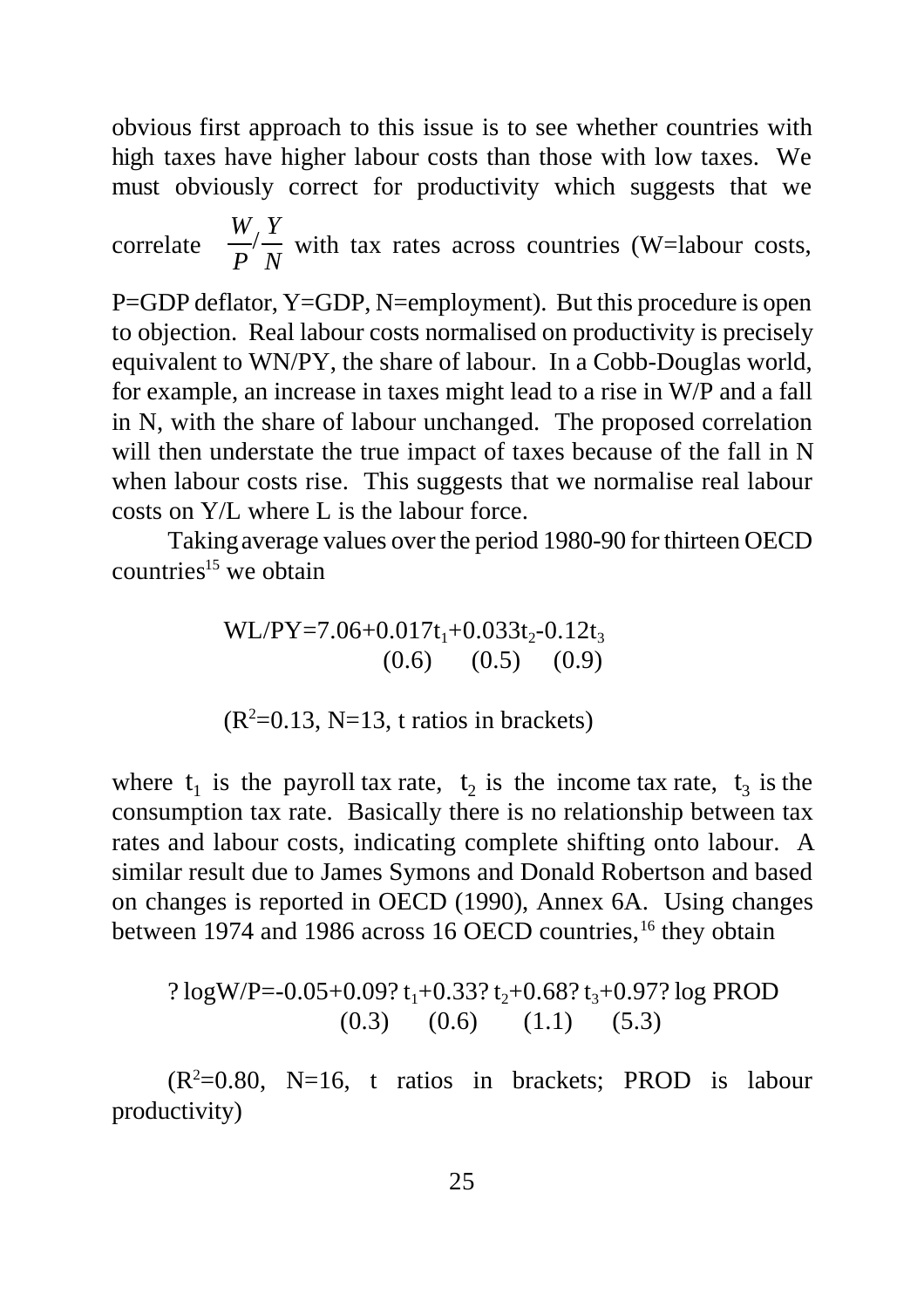Here again we see no significant effects of tax changes on real labour costs although the numbers suggest that consumption taxes have the biggest impact.

While these cross-section regressions are useful for looking at long-run tax shifting, only time- series analysis can shed light on the dynamics. First we report some further results in the same Annex due to Symons and Robertson, which are the average coefficients and t ratios emerging from individual time-series regressions for 16 OECD countries. Thus we have

 $log (W/P)_t =$  $\text{const.} + 0.84 \text{log}(\text{W/P})_{\text{t-1}} + 0.12 \text{log}(\text{K/L})_{\text{t}} + 0.46? (\text{t}_{1} + \text{t}_{2} + \text{t}_{3}) + 0.07 \text{t}_{1}$ - $0.07t_2+0.26t_3$  $(9.6)$   $(1.4)$   $(2.3)$   $(0.3)$   $(0.1)$   $(0.2)$ 

(average t ratios in brackets)

These results suggest there is no systematic long-run impact of taxes on labour costs but that the short-run effects are substantial. A one percentage point increase in the tax wedge (from whatever source) leads to a short-run increase in labour costs of around ½% which takes a long time to fade away. So even after four years, labour costs are still ¼% higher. Such effects will lead to significant and persistent temporary increases in unemployment, particularly in the light of the fact that tax wedges have risen by 10 to 20 percentage points in the last 30 years in most OECD countries. In the long-run, however, these unemployment effects will disappear.

These significant and long-lasting temporary tax effects imply that, when looking at individual country data, it is very difficult to discriminate between the short and long-run impacts of the individual taxes. There is simply not enough information. Consequently, the impression given by the collection of individual country time series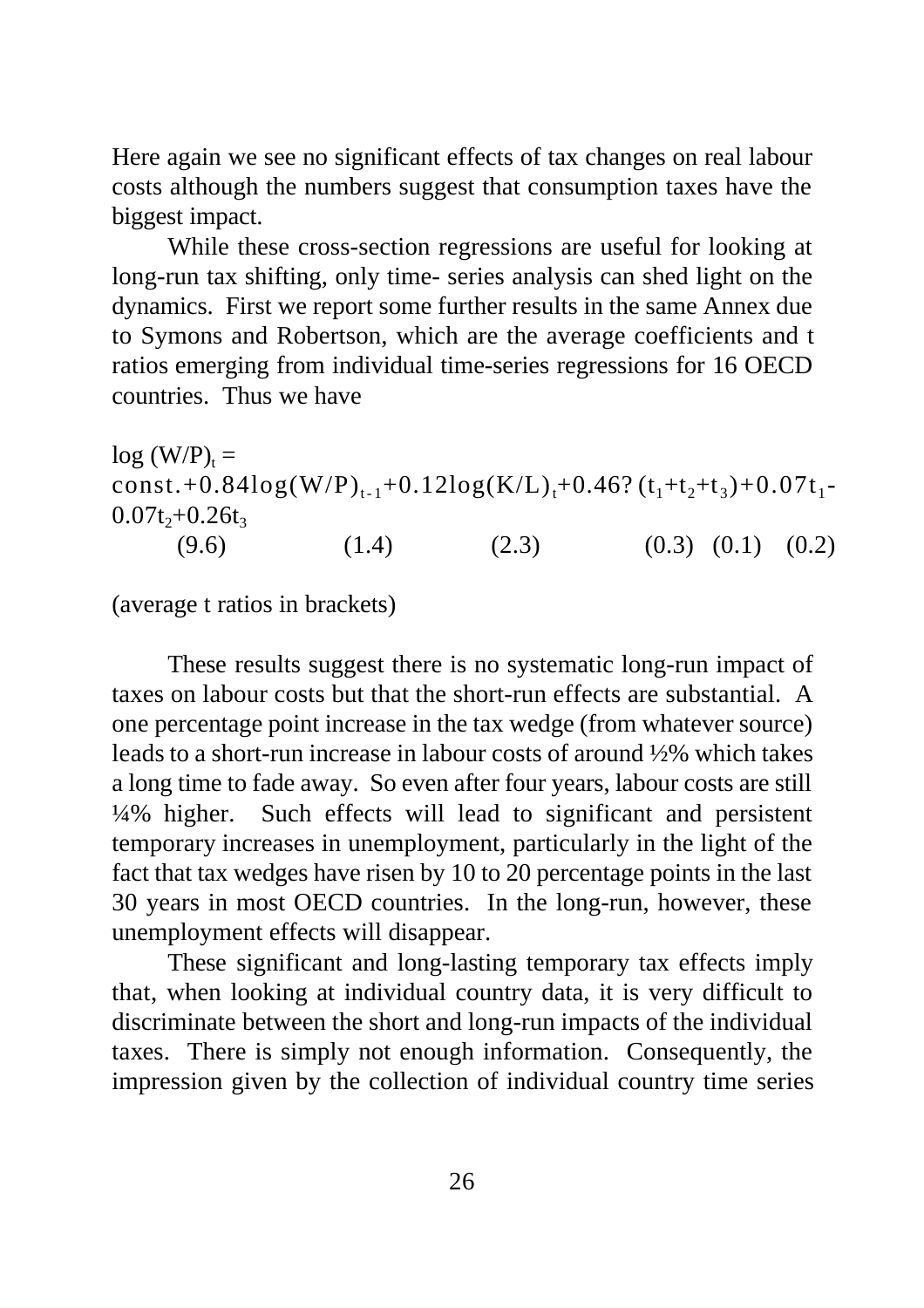studies of wage determination is that the estimated tax effects are all over the place.

It is not worth repeating the summaries in Layard et al. (1991), p.210 and OECD (1994), p.247 but we may consider one recent example, namely the work of Tyrväinen reported in OECD (1994).<sup>17</sup> This work focuses on the long-run effects of taxes by using the Johansen method to estimate long-run cointegrating relationships between labour costs, taxes and other relevant variables. The long-run tax effects he obtains are given in Table 6. The first point that stands out is how big the tax effects are. Whereas our previous evidence indicated zero long-run tax effects, here we have a substantial long-run impact of taxes. Second, in all bar two of the countries, the tax effects are uniform across all taxes. Indeed, in no country is there any advantage in switching from payroll taxes to consumption taxes.<sup>18</sup>

We have investigated these matters further in the context of our pooled regression equation of Table 3. The payroll tax rate, as an additional explanatory variable turns out to be insignificant (with a tstatistic of 0.4) though the total tax burden as % of GDP comes in with a small significant positive coefficient (though no effect on long-term unemployment). These results require further investigation.

On balance, we may perhaps conclude that taxes may have an adverse effect on unemployment in the long run, but any such effect is smallish, and that it relates to the burden of taxation in total and not to payroll taxes in particular.<sup>19</sup>

### **7. WORK-SHARING AND EARLY RETIREMENT**

Two final much-canvassed solutions to unemployment are reduced hours of work and early retirement. Advocates of these measures often seem to believe that there is some exogenous limit to the amount of work to be done. But history shows that, for a given institutional structure, the amount of work tends to adjust in line with the available supply of labour - leaving the equilibrium rate of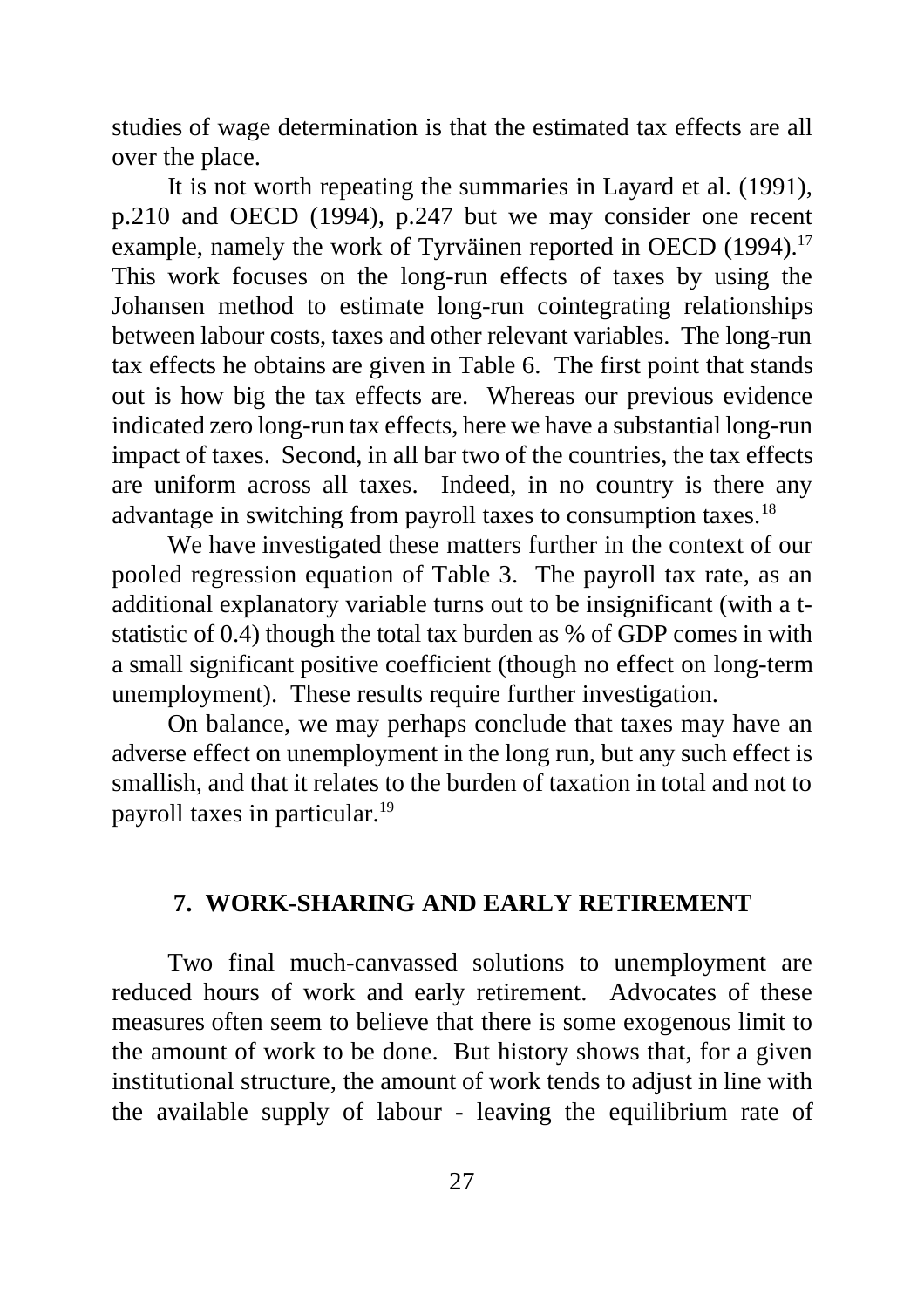unemployment unchanged. We can begin with some theoretical remarks, before supporting them with evidence.

### **Theoretical issues**

We shall first examine the underlying theory in a long-term context, using for illustration a simple efficiency wage model. Efficiency per worker hour is e, which depends on hourly wages  $(W_i)$ relative to the expected wage  $(\hat{w})$  and on the unemployment rate:  $e_i = e(W_i / w, u)$ . Output is given by *f* (eHN) where H is hours per worker, which can be varied exogenously. Then the profits of the representative firm are

$$
p_i^{\ \prime} f(e_i H N_i) \& \frac{W_i}{e_i} e_i H N_i \qquad (f' > 0, f^{i}) < 0)
$$

The problem is recursive and the firm can first choose  $W_i$  to minimise  $W_i / e_i$ . The optimum wage is then given by

$$
e_1\left(\frac{W_i}{\hat{W}},u\right)\cdot e\left(\frac{W_i}{\hat{W}},u\right)
$$

Hence in general equilibrium (with  $W_i = \hat{W}$ ) unemployment is determined by

$$
e_1(1,u)^\mathsf{T} \, e(1,u)
$$

This holds irrespective of hours.

This result arises because the change in hours affects both those making the wage comparison and the reference group with which the comparison is being made. In the long run both groups must be paid the same. However in the short run things could be different, especially if people are comparing their wage with what they think they "ought to" be paid - as in many models of real wage resistance. The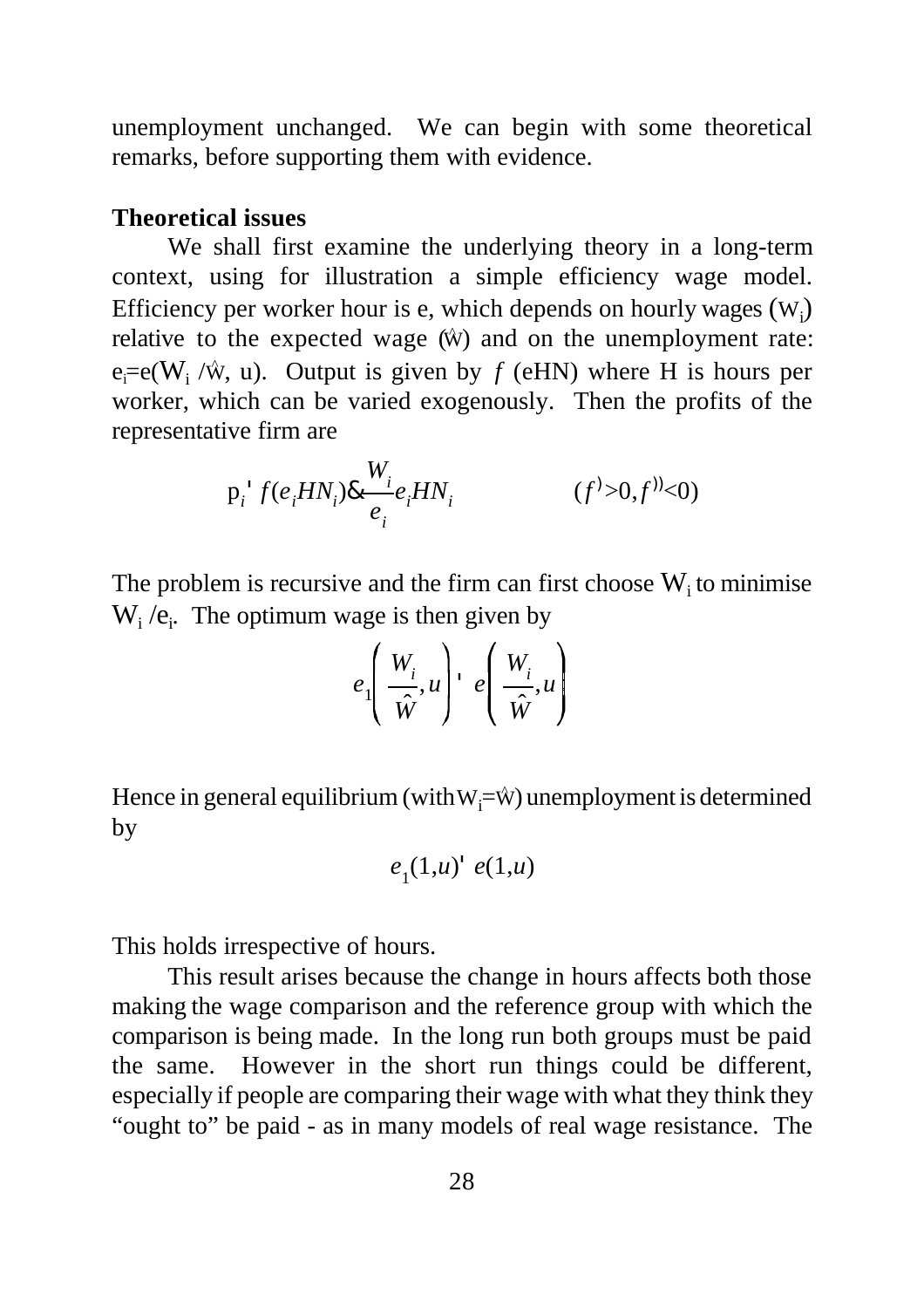problem here is that people's ideas of what they should be paid adjust only gradually to the reality of what they are paid. Thus

$$
? \log \hat{W}^{\bullet} \,\, ?(\log W_{\mathrm{g}_1} \& \log \hat{W}_{\mathrm{g}_1})
$$

Suppose there is now a downwards productivity shock. Sluggish adjustment of the reference wage will for a time prevent actual wages falling as much as is needed to preserve employment. In this case reduced hours can be an appropriate adjustment to temporary shocks. Indeed in general there can be no objection to allowing hours to act as shock-absorbers, as in Japan. But this is quite different from saying that lower hours will secure permanently higher employment. They will not, and they will also reduce the national output.

Similar arguments apply to the use of early retirement. Since labour market equilibrium requires a given unemployment rate, reductions in labour supply will simply reduce equilibrium employment. Employment will of course take a while to adjust down, and, until it does, there will be extra inflationary pressure in the economy - which eventually leads to the necessary fall in real aggregate demand (assuming nominal demand follows a steady path). However again a negative productivity shock together with real wage resistance will lead to less unemployment if the labour force is temporarily reduced.

### **Empirical analysis**

It is fairly simple to check on these basic lines of reasoning. We ran the following wage equation for each of our usual 19 OECD countries for the years 1952 to 1990:

**0**' $a_1 \mathbf{0}_{81}$ % $(18a_1)$  $\mathbf{p}_{81}$ % $a_2(w8p)_{81}$ % $a_3 \log L$ % $a_4 \log N$ % $a_5 \log H$ % $a_6 t$ %const.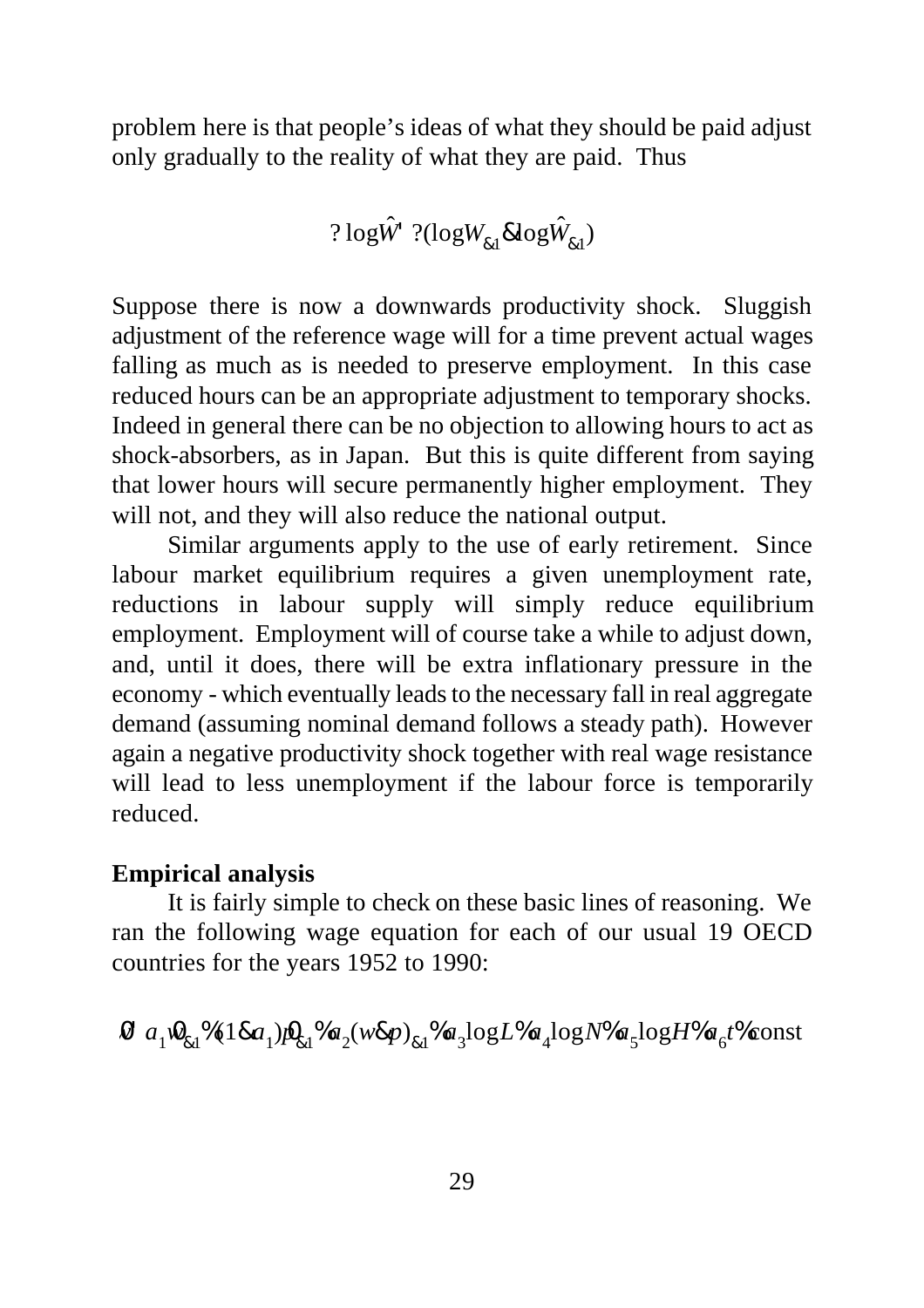where w is log hourly earnings in manufacturing, p is log consumption deflator, L is labour force, N employment, H is average weekly hours in manufacturing and t is time. We then computed the average value of each coefficient (averaged across all countries) and its average tstatistic.

If our reasoning has been correct we would expect

- (i) log H to have no significant effect, and
- $(ii)$ to be insignificantly different from  $(-a_4)$ , indicating that it is the unemployment rate which affects wage pressure and the size of the labour force exerts no independent influence.

Both expectations were born out. The equation looked as follows, with average coefficients and average t-statistics:

 $\mathsf{w}^{\bm{0}} = 0$  . 3 7  $\mathsf{w}^{\bm{0}}$  <sub>- 1</sub> +  $0$  . 6 3  $\mathsf{p}^{\bm{0}}$  <sub>- 1</sub> -  $0$  . 1 2 (  $\mathsf{w}$  -  $\mathsf{p}$  ) <sub>- 1</sub> -  $2$  . 1  $0$   $\log$   $\mathrm{L} + 1$  .  $8$   $2$   $\log$   $\mathrm{N}$  -0.16logH+0.008t+const.

 $(1.8)$   $(0.7)$   $(2.3)$   $(2.8)$   $(0.1)$   $(1.4)$ 

Hours have no significant effect and a cut in the labour force raises wage pressure in a way that can only be offset by an equivalent cut in jobs.

We again examine these effects also in the context of our pooled cross-section regression of Table 3. Average hours worked, as additional explanatory variable, had a small but statistically insignificant  $(t=1.1)$  negative effect on unemployment. A more rapid growth of the labour force was also associated with significantly  $(t=2.4)$ lower unemployment, but this result is not very plausible, and may reflect largely the rapid growth of the labour force in the United States.

#### **8. CONCLUSIONS**

We have found clear evidence that unemployment is strongly affected by how unemployed people are treated and by how wages are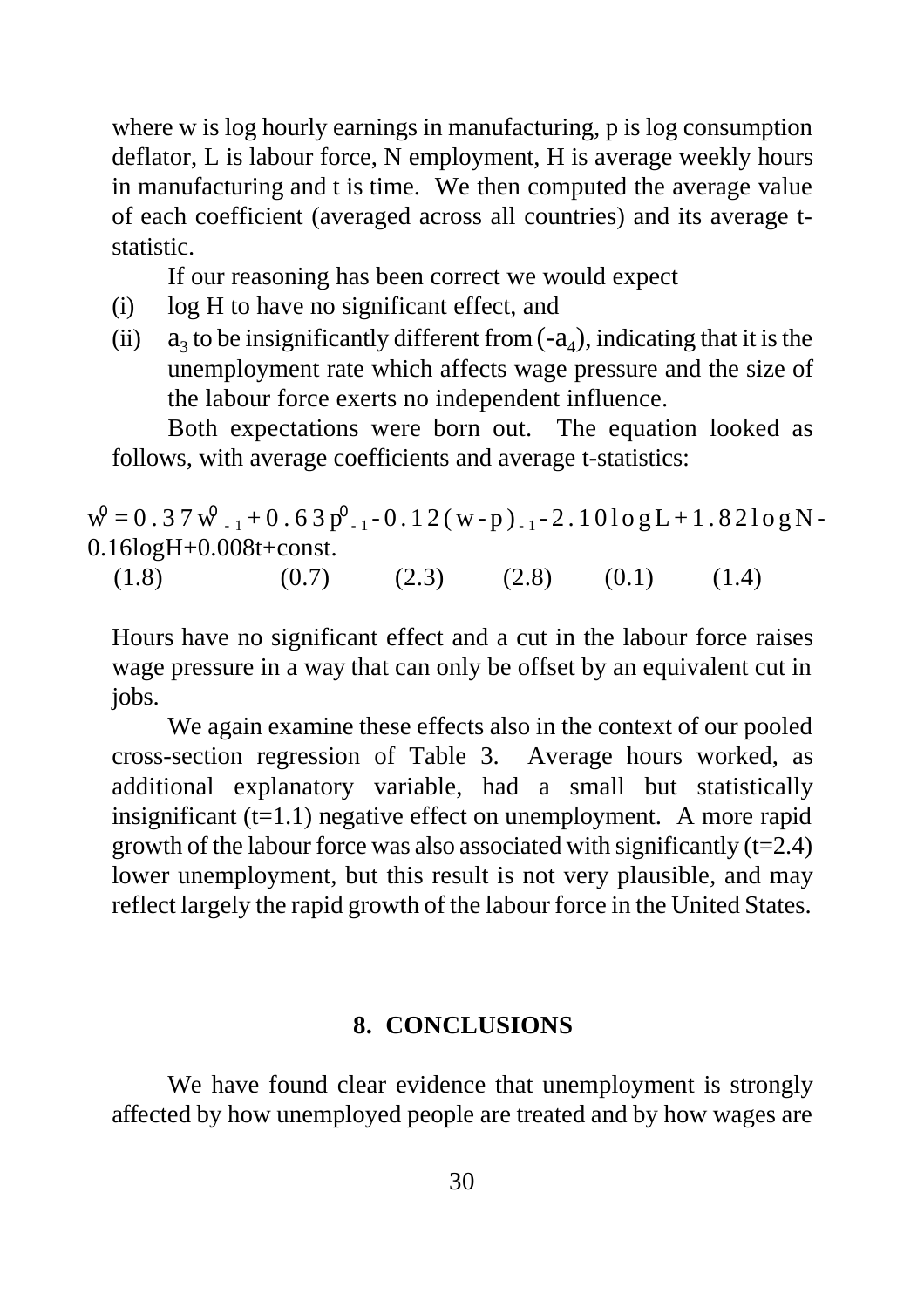determined. There are also indications that problems of skill mismatch have exacerbated European unemployment. As regards employment protection, there is no clear evidence of whether it decreases the outflow rate from unemployment by more or less than it decreases the inflow rate. And there appears to be no long-term effect on unemployment rates from employment taxes or from worksharing/early retirement.

Thus it is unhelpful to focus the discussion of unemployment on the concept of flexibility. Clearly lower benefits and less employment protection are examples of more flexibility. But active labour market policy, coordinated wage bargaining, and skill training are not exactly forms of flexibility.

It seems better to focus on the proper role of government in affecting unemployment. Clearly lower benefits of shorter duration would reduce unemployment, but these policies should be accompanied by more (not less) active labour market policy. Similarly governments would be ill-advised to encourage the dismantling of bargaining structures. And they ought certainly to ensure that most youngsters enter adult life with a basic level of competence.

Indeed if Europe's social chapter is to contribute to lower unemployment in Europe it needs to impose two further obligations on governments: a) to prevent entry to long-term unemployment (by replacing long-term benefits by active labour market policy), and b) to prevent young people ceasing their education (full-time or part-time) until they have acquired basic literacy, numeracy and vocational competence.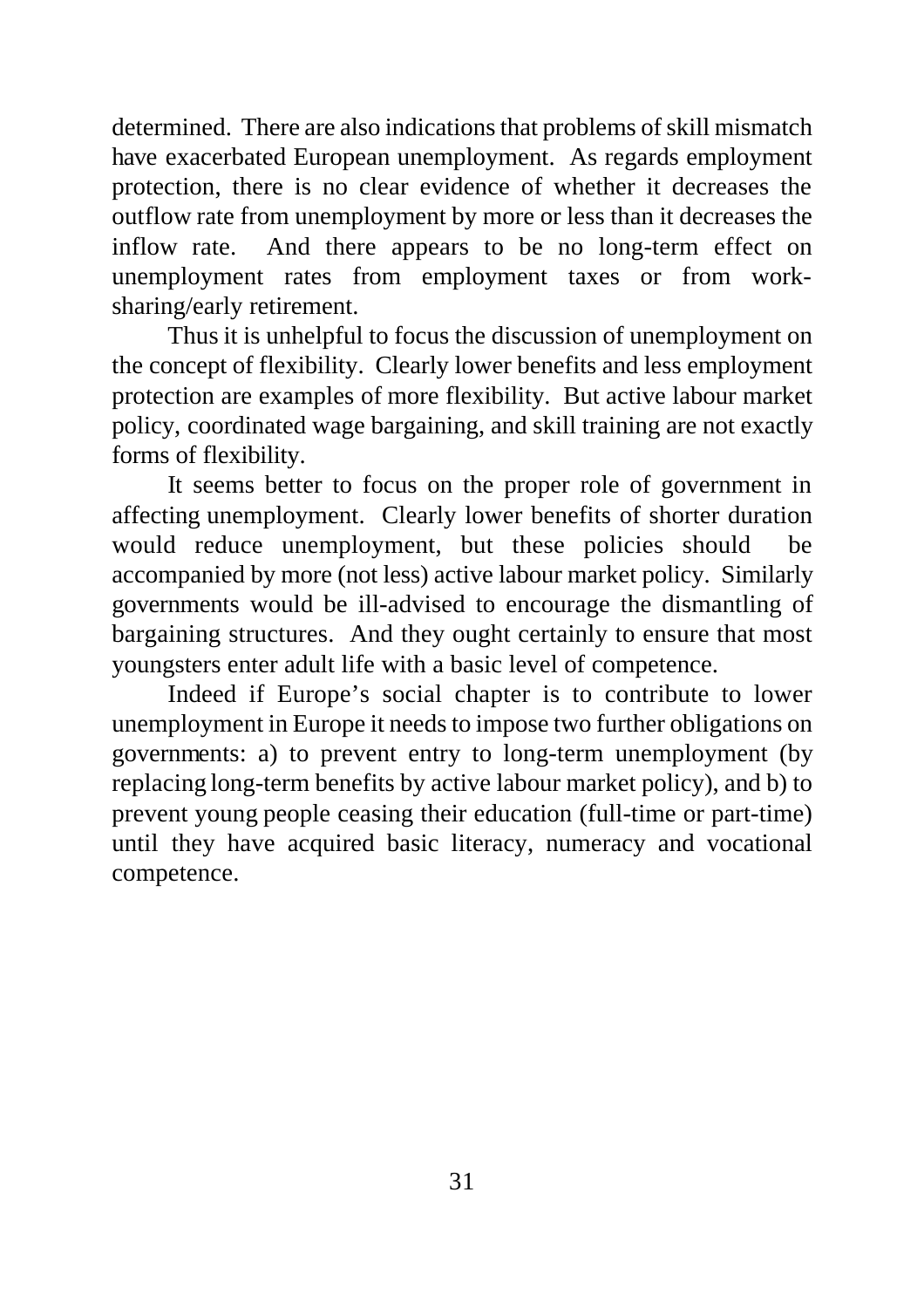## **ENDNOTES**

- 1. We are extremely grateful to Tim Hughes and Jan Eeckhout for help with Sections 1 and 7, to Marco Manacorda and Barbara Petrongolo for allowing us to draw on their work in Section 4, to W. Roëger for helpful comments, and to Philomena McNicholas for typing the paper.
- 2. We also used the less conventional measure of "the change in inflation relative to its initial level" - to allow for the extra difficulty of reducing inflation when it is low. This was only marginally more significant then the conventional measure and barely affected the other coefficients. We also tried including the trade deficit since inflation can always be reduced by a real exchange rate appreciation; but it was insignificant and wrongly signed.
- 3. We are indebted to our discussant, W. Roëger, for emphasising this point.
- 4. The other main influence was coordinated wage-bargaining. We reject the view that high employment was based on money illusion and repeated devaluation.
- 5. Because of cyclical effects on the scale of ALMP it is difficult to study the effect of ALMP on wage pressure (and thus unemployment) from time series data, as has often been tried (Calmfors and Nymoen, 1990; Calmfors and Forslund, 1991). The best evidence must come from cross-sectional comparisons such as our international comparisons in Table 3 or (when available) more microeconomic comparisons of the effects of institutional differences.
- 6. For a full discussion of the degree of coordination in 12 countries see Soskice (1990).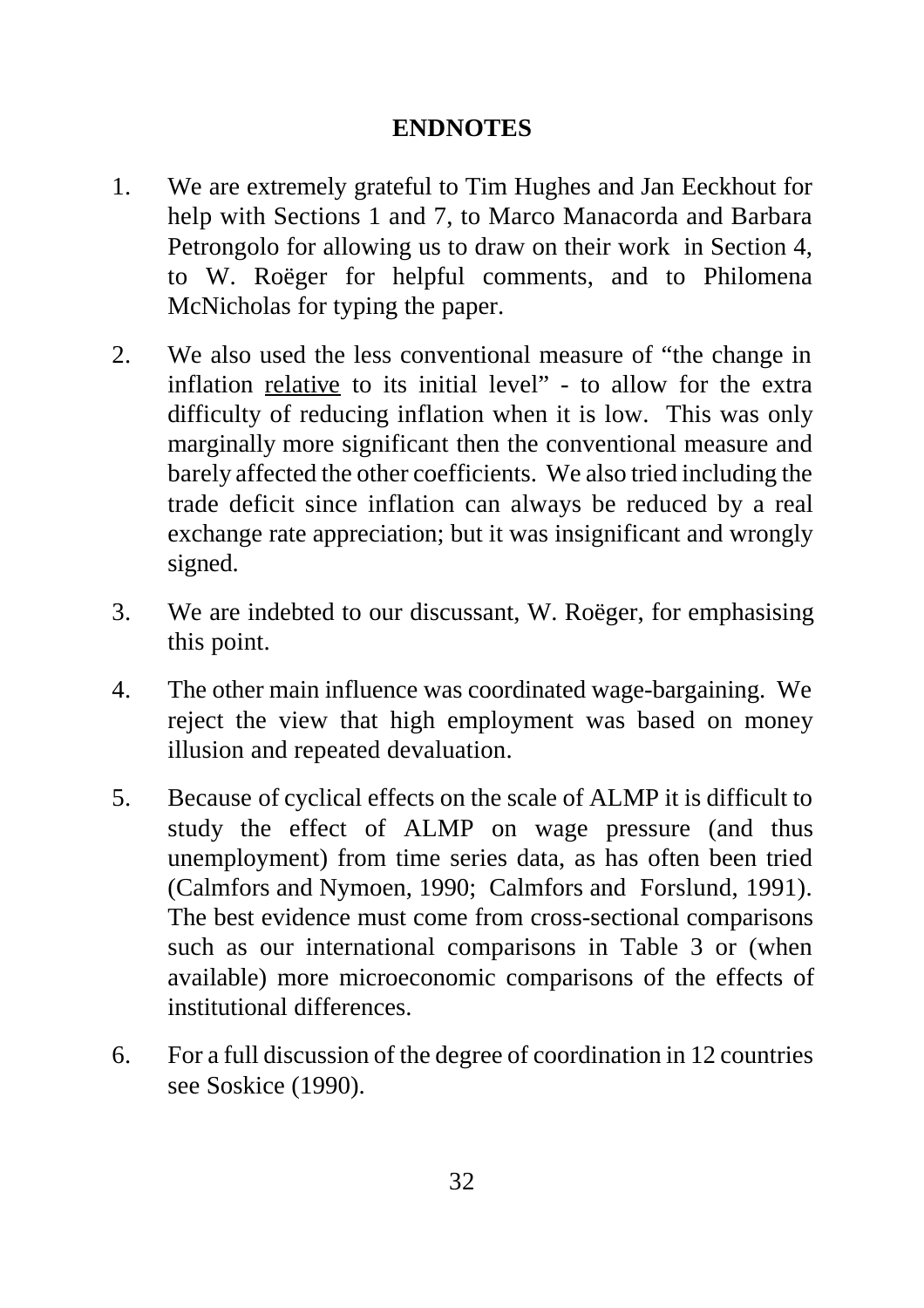7. This draws heavily on the work of our colleagues M. Manacorda and B. Petrongolo (1995).

8. Since 
$$
\ln W_i
$$
  $\log a_i / \log \left( \frac{Y L}{L} \frac{L_i}{L_i} \right)$ 

- 9. There is also an important productivity argument. It is well known that a participatory environment is good for company productivity (see Nickell, 1995a, Chapter 5) and that, as part of this environment, some degree of job security is required. If the remainder of the economy is governed by very loose employment protection laws, any employer who wishes to introduce some degree of job security for the above reasons may be so beset by adverse selection problems that she is unable to operate a participatory system. This mechanism could easily operate to the detriment of national productivity growth.
- 10. When analysing labour demand dynamics on the basis of aggregate data, it is necessary to face up to some criticisms of this activity set out by Kramaz (1991), Caballero (1992) and Hamermesh (1992). Thus Hamermesh argues that "one cannot use aggregate dynamics to examine or compare the structures or sizes of adjustment costs" (p.8). Since we intend to do just this, we must examine the arguments closely.

Hamermesh looks at three types of adjustment cost structures, namely fixed costs, linear costs and asymmetric quadratic costs. In each case he concludes that, in aggregate, the adjustment speed is related both to micro adjustments costs and to the cross-section variance of sectoral shocks. When looking across countries there is, therefore, the danger that any correlation between adjustment speeds and adjustment costs is corrupted by our inability to control for the variance of sectoral shocks. It is more or less impossible to obtain comparable measures of the variance of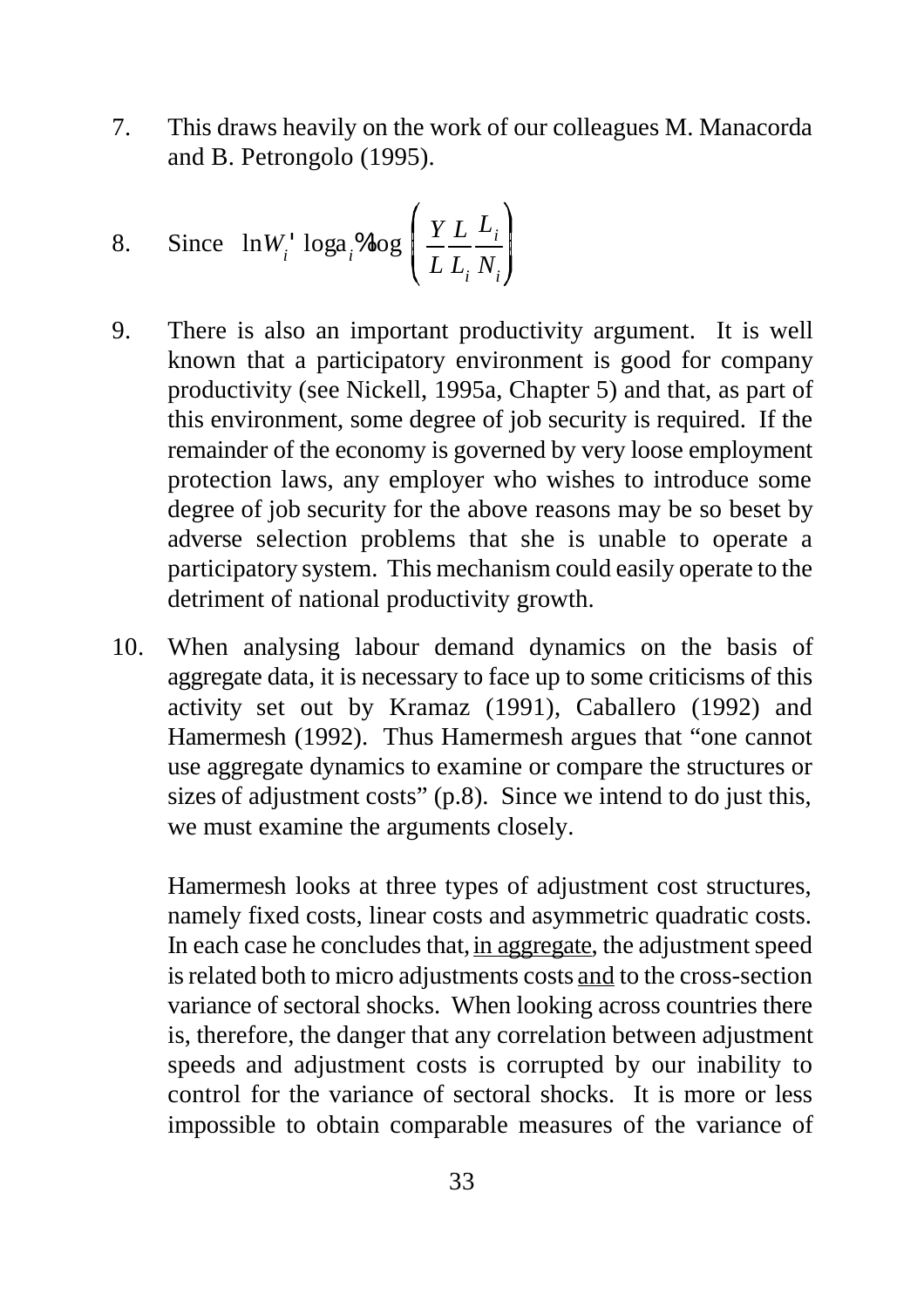sectoral shocks because of the difficulty of obtaining consistent sectoral breakdowns across a large number of countries. However, this corruption will only be serious if the cross-section variance of shocks is strongly correlated with adjustment costs across countries. While we have no evidence on this, there seem to be no strong a priori arguments in favour of such a correlation, in which case the omission of this variable is not a problem. Finally, it is worth remarking that estimated labour market dynamics look very similar at the aggregate and at the firm level. For example, the dynamics of a UK aggregate annual employment equation have the form  $n_t = 1.06n_{t-1} - 0.36n_{t-2} +$  etc., whereas a similar annual equation based on UK company data has dynamics  $n_t = 0.83n_{t-1} - 0.14n_{t-2} + \text{etc.},$ 

(see Layard et al. 1991, Chapter 9, Table 15, and Nickell and Wadhwani, 1991, Table III). Both exhibit a considerable degree of persistence, with shocks dying away at a very similar rate.

- 11. The results in OECD (1993), Table 3.5 indicate a strong positive relationship between wages and long-term unemployment at given unemployment rates. Since long-term unemployment is negatively related to unemployment changes in the short-run, this asserts a positive relationship between long-term unemployment and hysteresis effects (negative effects of unemployment changes on wages).
- 12. This is the non-labour income argument. Hoon and Phelps (1995) also provide a real interest rate argument which we do not consider here.
- 13. The effect will be enhanced if B is exogenous, rather than B/W(1  $t_1$ ). Typically, however, most countries (although not Britain) set the replacement ratio rather than the level of benefit.
- 14. See Layard et al. (1991), Table A6.
- 15. These are Australia, Belgium, Canada, Denmark, France,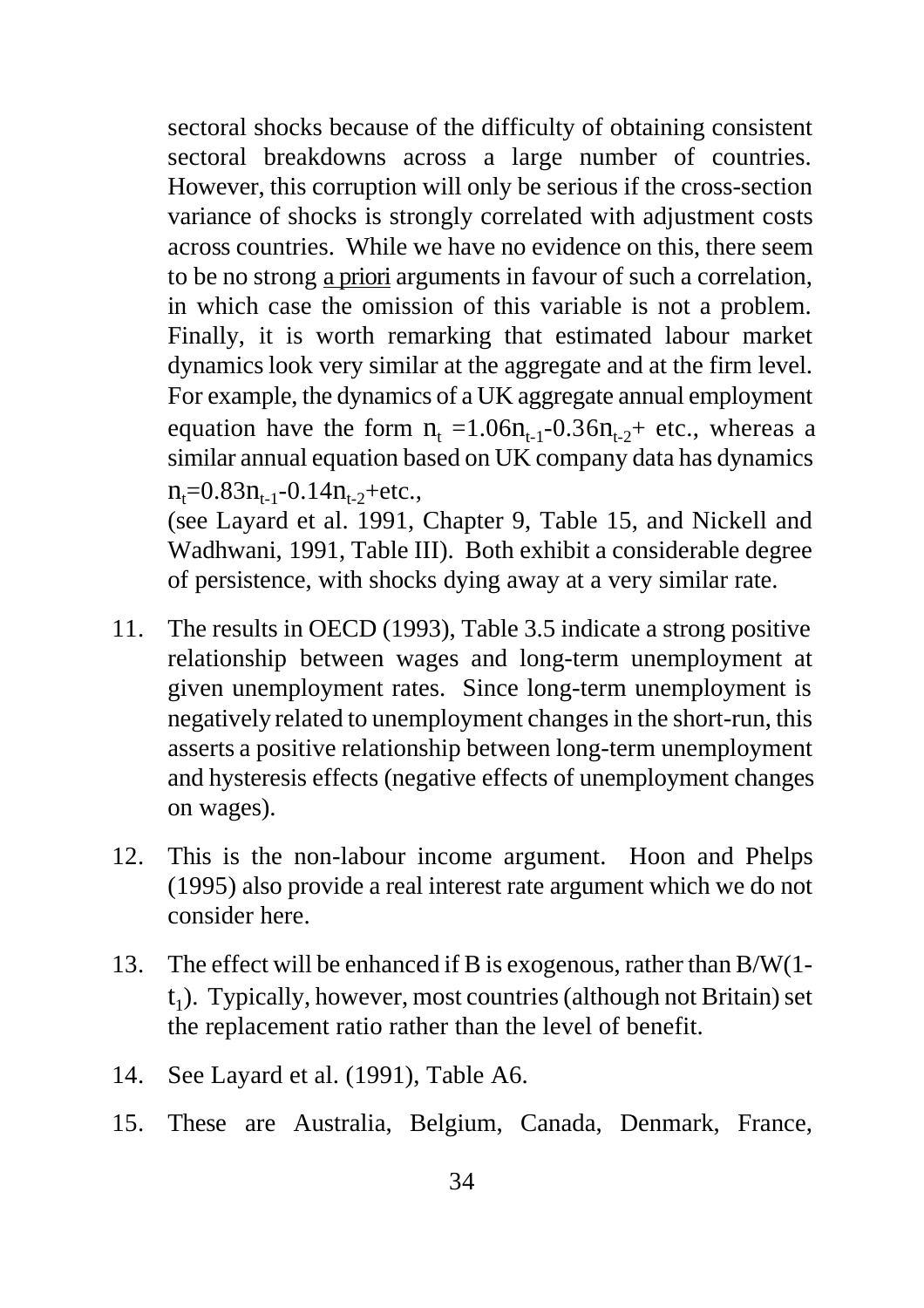Germany, Italy, Japan, Netherlands, Spain, Sweden, UK, US.

- 16. These are those recorded in endnote 15 plus Austria, Finland, Ireland, Norway and Switzerland minus Denmark and Spain.
- 17. See OECD (1994), p.246.
- 18. So long as the tax base for these is the same. If, of course, it happens that the consumption tax base is larger, then a lower consumption tax rate would raise the same revenue and have a lesser impact on labour costs.
- 19. There is a separate question about the effect of changing the progressivity of the employment tax. If skill formation responds very little to relative wages there is a strong case for a fiscally neutral shift towards greater progressivity, raising the demand for unskilled labour and reducing it for skilled (Layard, Nickell and Jackman, Sections 6.5 and 10.3).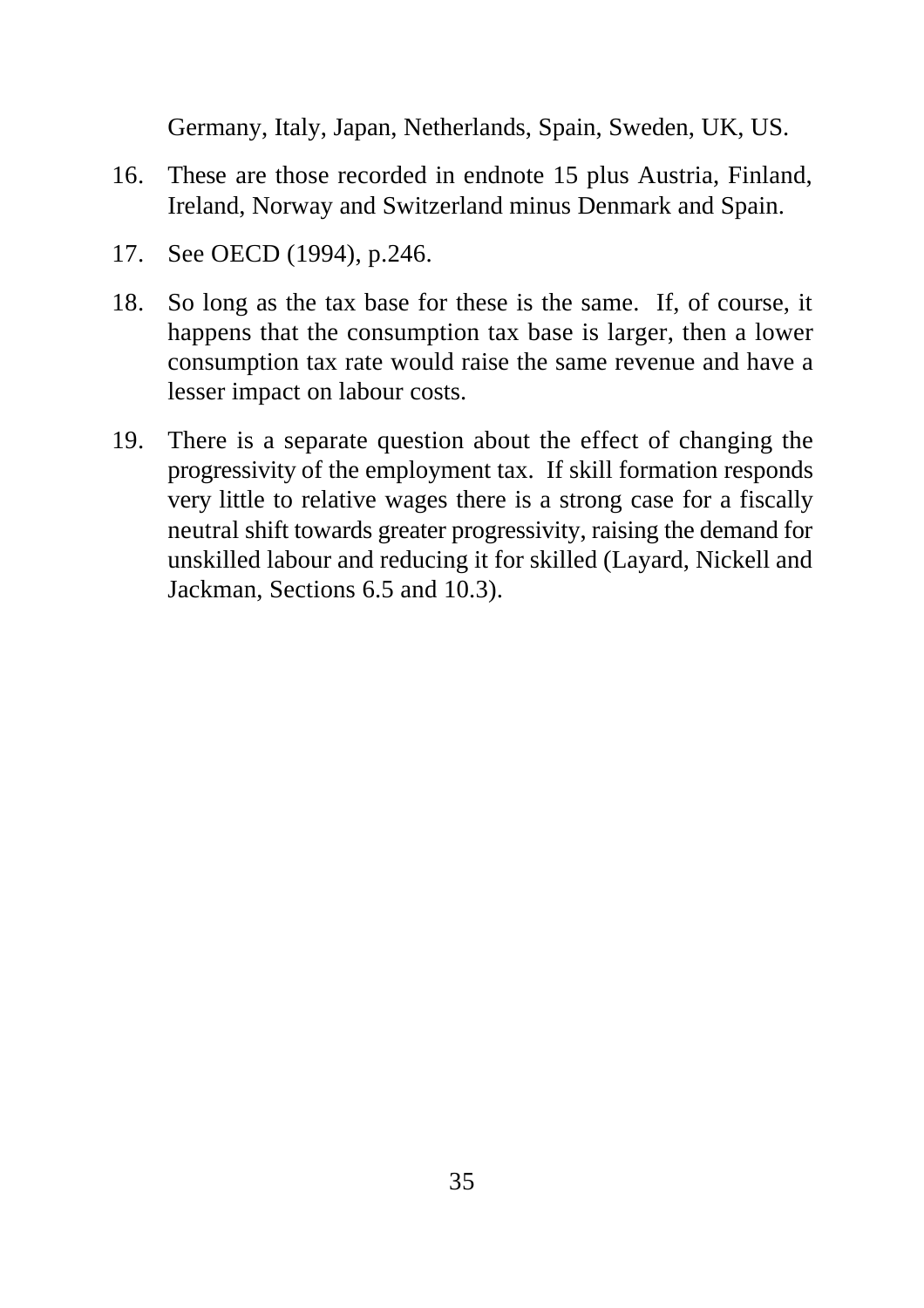# **TABLE 1**

# **Unemployment Rates, Total, Long-Term and Short-Term (%)**

|             |         | 1983-88   |                | 1989-94 |           |                |  |  |
|-------------|---------|-----------|----------------|---------|-----------|----------------|--|--|
|             | Total   | Long-Term | Short-<br>Term | Total   | Long-Term | Short-<br>Term |  |  |
| Belgium     | 11.3    | 8.0       | 3.3            | 8.1     | 5.1       | 2.9            |  |  |
| Denmark     | 9.0     | 3.0       | 6.0            | 10.8    | 3.0       | 7.9            |  |  |
| France      | 9.8     | 4.4       | 5.4            | 10.4    | 3.9       | 6.5            |  |  |
| Germany     | 6.8     | 3.1       | 3.7            | 5.4     | 2.2       | 3.2            |  |  |
| Ireland     | 16.1    | 9.2       | 6.9            | 14.8    | 9.4       | 5.4            |  |  |
| Italy       | 6.9     | 3.8       | 3.1            | 8.2     | 5.3       | 2.9            |  |  |
| Netherlands | 10.5    | 5.5       | 5.0            | 7.0     | 3.5       | 3.5            |  |  |
| Portugal    | 7.6     | 4.2       | 3.5            | 5.0     | 2.0       | 3.0            |  |  |
| Spain       | 19.6    | 11.3      | 8.4            | 18.9    | 9.7       | 9.1            |  |  |
| <b>UK</b>   | 10.9    | 5.1       | 5.8            | 8.9     | 3.4       | 5.5            |  |  |
|             |         |           |                |         |           |                |  |  |
| Australia   | 8.4     | 2.4       | 5.9            | 9.0     | 2.7       | 6.2            |  |  |
| N.Zealand   | 4.9     | 0.6       | 4.3            | 8.9     | 2.3       | 6.6            |  |  |
| Canada      | 9.9     | 0.9       | 9.0            | 9.8     | 0.9       | 8.9            |  |  |
| <b>USA</b>  | 7.1     | 0.7       | 6.4            | 6.2     | 0.6       | 5.6            |  |  |
|             |         |           |                |         |           |                |  |  |
| Japan       | 2.7     | 0.4       | 2.2            | 2.3     | 0.4       | 1.9            |  |  |
|             |         |           |                |         |           |                |  |  |
| Austria     | 3.6     | n.k.      | n.k.           | 3.7     | n.k.      | n.k.           |  |  |
| Finland     | 5.1     | $1.0\,$   | 4.0            | 10.5    | 1.7       | 8.9            |  |  |
| Norway      | 2.7     | 0.2       | 2.5            | 5.5     | 1.2       | 4.3            |  |  |
| Sweden      | 2.6     | 0.3       | 2.3            | 4.4     | 0.4       | 4.0            |  |  |
| Switzerland | $0.8\,$ | 0.1       | 0.7            | 2.3     | 0.5       | 1.8            |  |  |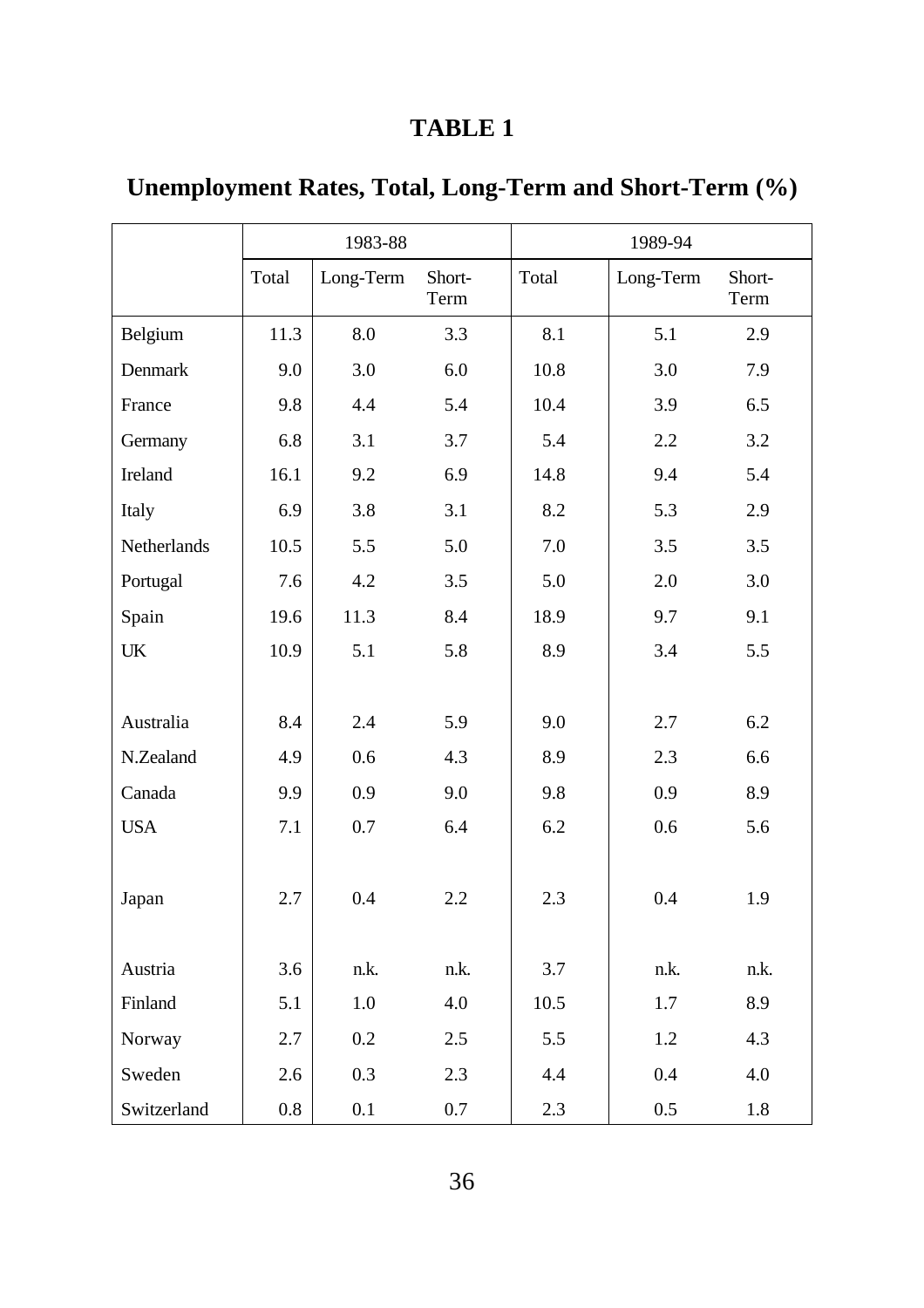Sources and Notes to Table 1

- **Source:** Total: OECD Standardised rates except for Italy (which is the US BLS measure) Long-Term: Total times share of long-term in total (as in OECD Employment Outlook, appendix).
- Note: Long-term means over 1 year.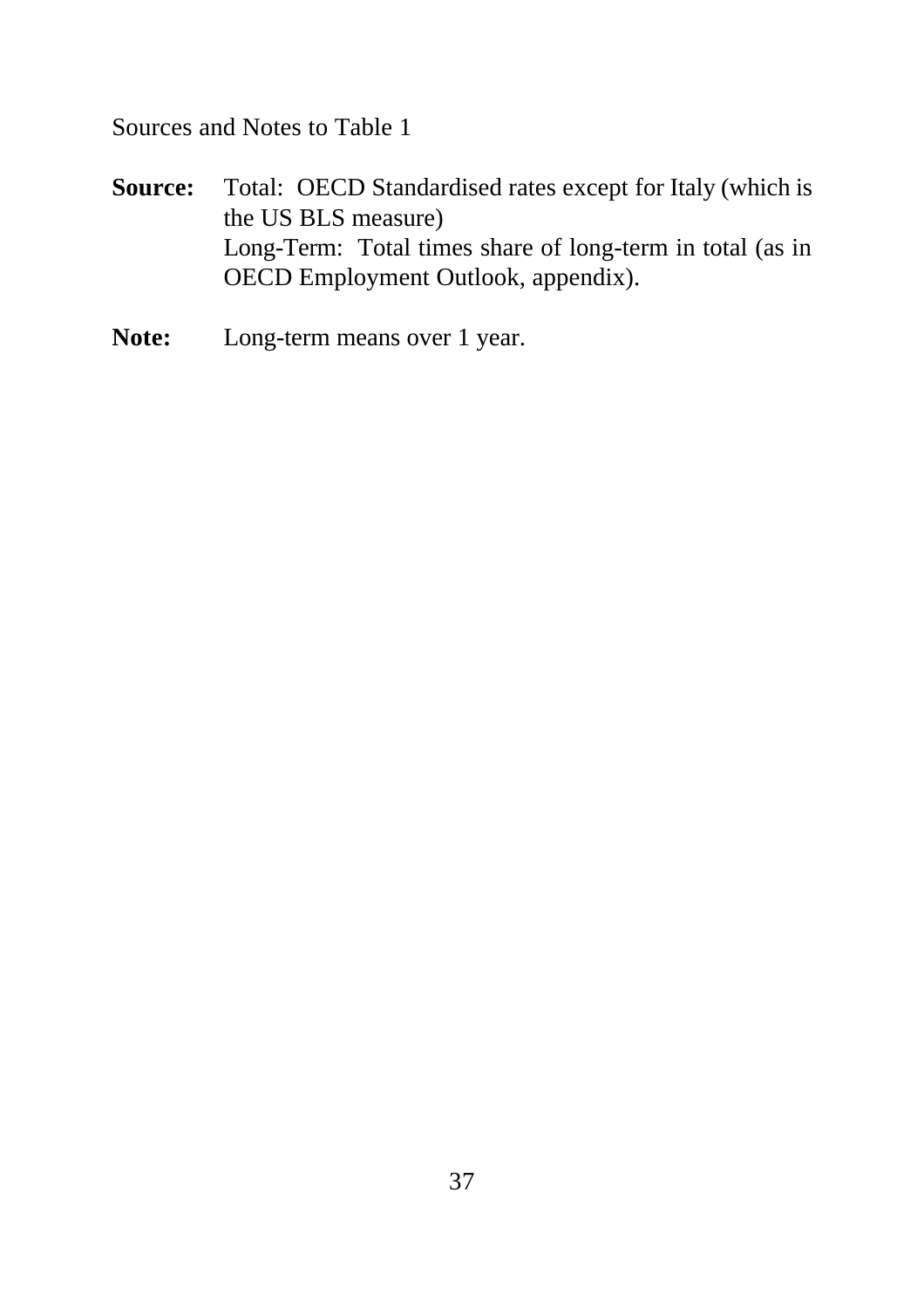### **TABLE 2**

# **Explanatory Variables**

When variable changes between the two sub-periods, the first number is for 1983-88 and the second for 1989-94.

|             | Replacement<br>Rate |    | Benefit<br>Duration |                | <b>ALMP</b> |      | Union<br>Coverage |                |
|-------------|---------------------|----|---------------------|----------------|-------------|------|-------------------|----------------|
| Belgium     | 60                  |    | $\overline{4}$      |                | 10.0        | 14.6 | 3                 |                |
| Denmark     | 90                  |    | 2.5                 |                | 10.6        | 10.3 | 3                 |                |
| France      | 57                  |    | 3.75                | 3              | 7.2         | 8.8  | 3                 |                |
| Germany     | 63                  |    | $\overline{4}$      |                | 12.9        | 25.7 | 3                 |                |
| Ireland     | 50                  | 37 | $\overline{4}$      |                | 9.2         | 9.1  | 3                 |                |
| Italy       | $\overline{2}$      | 20 | 0.5                 |                | 10.1        | 10.3 | 3                 |                |
| Netherlands | 70                  |    | $\overline{4}$      | $\overline{2}$ | 4.0         | 6.9  | 3                 |                |
| Portugal    | 60                  | 65 | 0.5                 | 0.8            | 5.9         | 18.8 | 3                 |                |
| Spain       | 80                  | 70 | 3.5                 |                | 3.2         | 4.7  | 3                 |                |
| UK          | 36                  | 38 | $\overline{4}$      |                | 7.8         | 6.4  | 3                 | $\overline{2}$ |
|             |                     |    |                     |                |             |      |                   |                |
| Australia   | 39                  | 36 | $\overline{4}$      |                | 4.1         | 3.2  | 3                 |                |
| New Zealand | 38                  | 30 | $\overline{4}$      |                | 15.4        | 6.8  | $\mathbf{2}$      |                |
| Canada      | 60                  | 59 | 0.5                 | $\mathbf{1}$   | 6.3         | 5.9  | $\overline{2}$    |                |
| <b>USA</b>  | 50                  |    | 0.5                 |                | 3.9         | 3.0  | $\mathbf{1}$      |                |
|             |                     |    |                     |                |             |      |                   |                |
| Japan       | 60                  |    | 0.5                 |                | 5.4         | 4.3  | $\overline{2}$    |                |
|             |                     |    |                     |                |             |      |                   |                |
| Austria     | 60                  | 50 | $\overline{4}$      |                | 8.7         | 8.3  | 3                 |                |
| Finland     | 75                  | 63 | $\overline{4}$      | $\overline{2}$ | 18.4        | 16.4 | $\mathfrak{Z}$    |                |
| Norway      | 65                  |    | 1.5                 |                | 9.5         | 14.7 | $\mathfrak{Z}$    |                |
| Sweden      | 80                  |    | 1.2                 |                | 59.5        | 59.3 | 3                 |                |
| Switzerland | 70                  |    | $\mathbf{1}$        |                | 23.0        | 8.2  | $\overline{2}$    |                |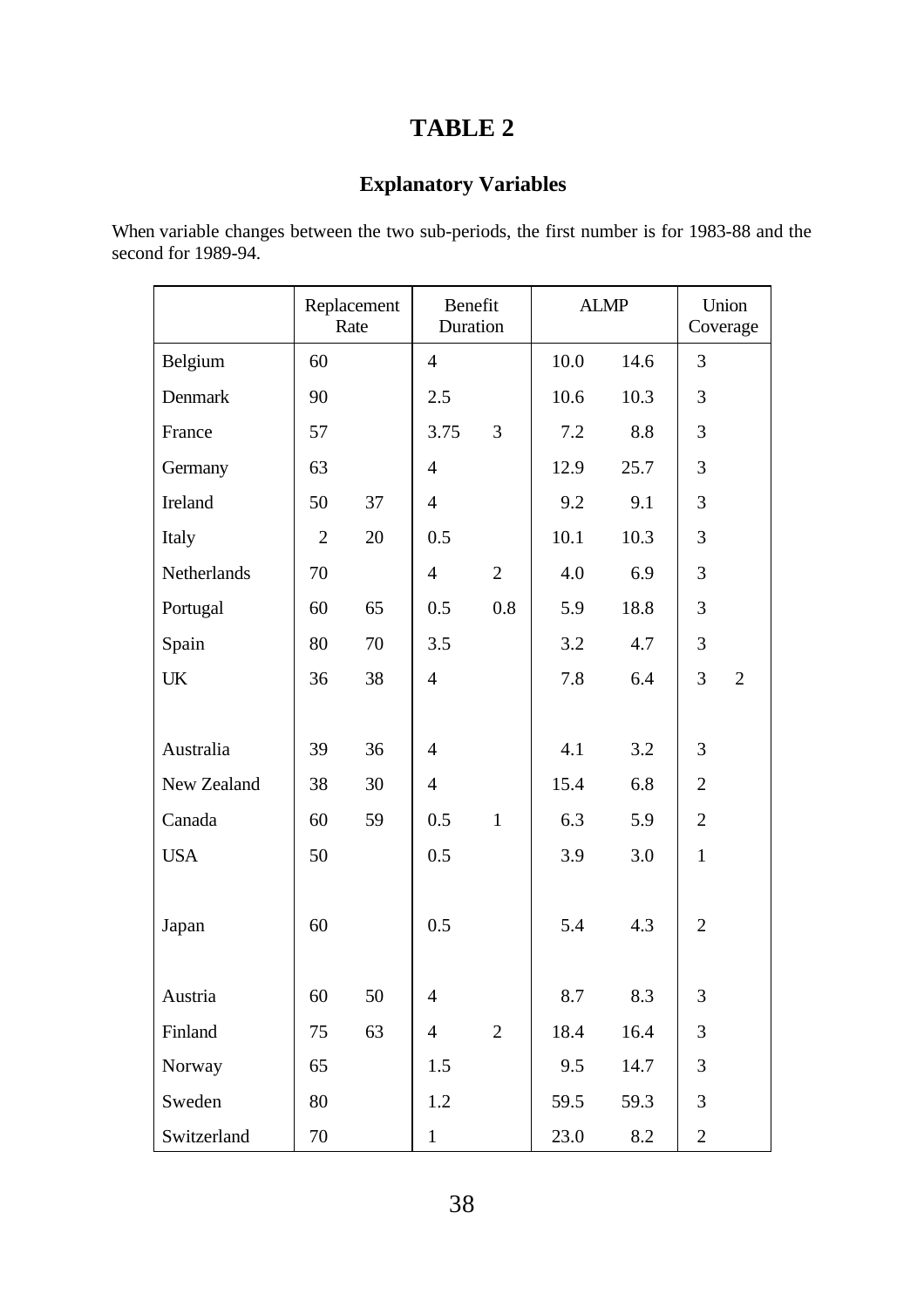|             | Union<br>Coordination          |  | Employer<br>Coordination |                | Employment<br>Protection | Change in<br>Inflation |          |
|-------------|--------------------------------|--|--------------------------|----------------|--------------------------|------------------------|----------|
| Belgium     | $\overline{2}$                 |  | $\mathbf{2}$             |                | 17                       | $-0.76$                | $-0.52$  |
| Denmark     | 3                              |  | 3                        |                | 5                        | $-0.86$                | $-0.46$  |
| France      | $\overline{2}$                 |  | $\overline{2}$           |                | 14                       | $-1.38$                | $-0.30$  |
| Germany     | $\overline{2}$                 |  | 3                        |                | 15                       | $-0.34$                | $-0.04$  |
| Ireland     | $\mathbf{1}$                   |  | $\mathbf{1}$             |                | 12                       | $-1.52$                | $-0.54$  |
| Italy       | $\overline{2}$                 |  | $\mathbf{1}$             | $\overline{2}$ | 20                       | $-1.68$                | $-0.52$  |
| Netherlands | $\overline{2}$                 |  | $\overline{2}$           |                | 9                        | $-0.14$                | 0.14     |
| Portugal    | $\overline{2}$                 |  | $\overline{2}$           |                | 18                       | $-2.74$                | $-1.28$  |
| Spain       | $\overline{2}$                 |  | $\mathbf{1}$             |                | 19                       | $-1.24$                | $-0.60$  |
| <b>UK</b>   | $\mathbf{1}$                   |  | $\mathbf{1}$             |                | $\boldsymbol{7}$         | 0.16                   | $-1.02$  |
|             |                                |  |                          |                |                          |                        |          |
| Australia   | $\overline{2}$                 |  | $\mathbf{1}$             |                | $\overline{4}$           | 0.02                   | $-1.24$  |
| New Zealand | $\overline{2}$<br>$\mathbf{1}$ |  | $\mathbf{1}$             |                | $\overline{2}$           | 0.36                   | $-1.22$  |
| Canada      | $\mathbf{1}$                   |  | $\mathbf{1}$             |                | 3                        | $-0.08$                | $-0.84$  |
| <b>USA</b>  | $\mathbf{1}$                   |  | $\mathbf{1}$             |                | $\mathbf{1}$             | $-0.04$                | $-0.48$  |
|             |                                |  |                          |                |                          |                        |          |
| Japan       | $\overline{2}$                 |  | $\overline{2}$           |                | 8                        | $-0.20$                | $-0.36$  |
|             |                                |  |                          |                |                          |                        |          |
| Austria     | 3                              |  | 3                        |                | 16                       | $-0.46$                | $0.06\,$ |
| Finland     | 3<br>$\mathbf{2}$              |  | 3                        |                | 10                       | $-0.26$                | $-0.72$  |
| Norway      | 3                              |  | 3                        |                | 11                       | $-0.34$                | $-1.12$  |
| Sweden      | 3                              |  | 3                        |                | 13                       | $-0.75$                | $-1.02$  |
| Switzerland | $\mathbf{1}$                   |  | $\mathfrak{Z}$           |                | $\boldsymbol{6}$         | $-0.12$                | $-0.50$  |

# **Table 2** continued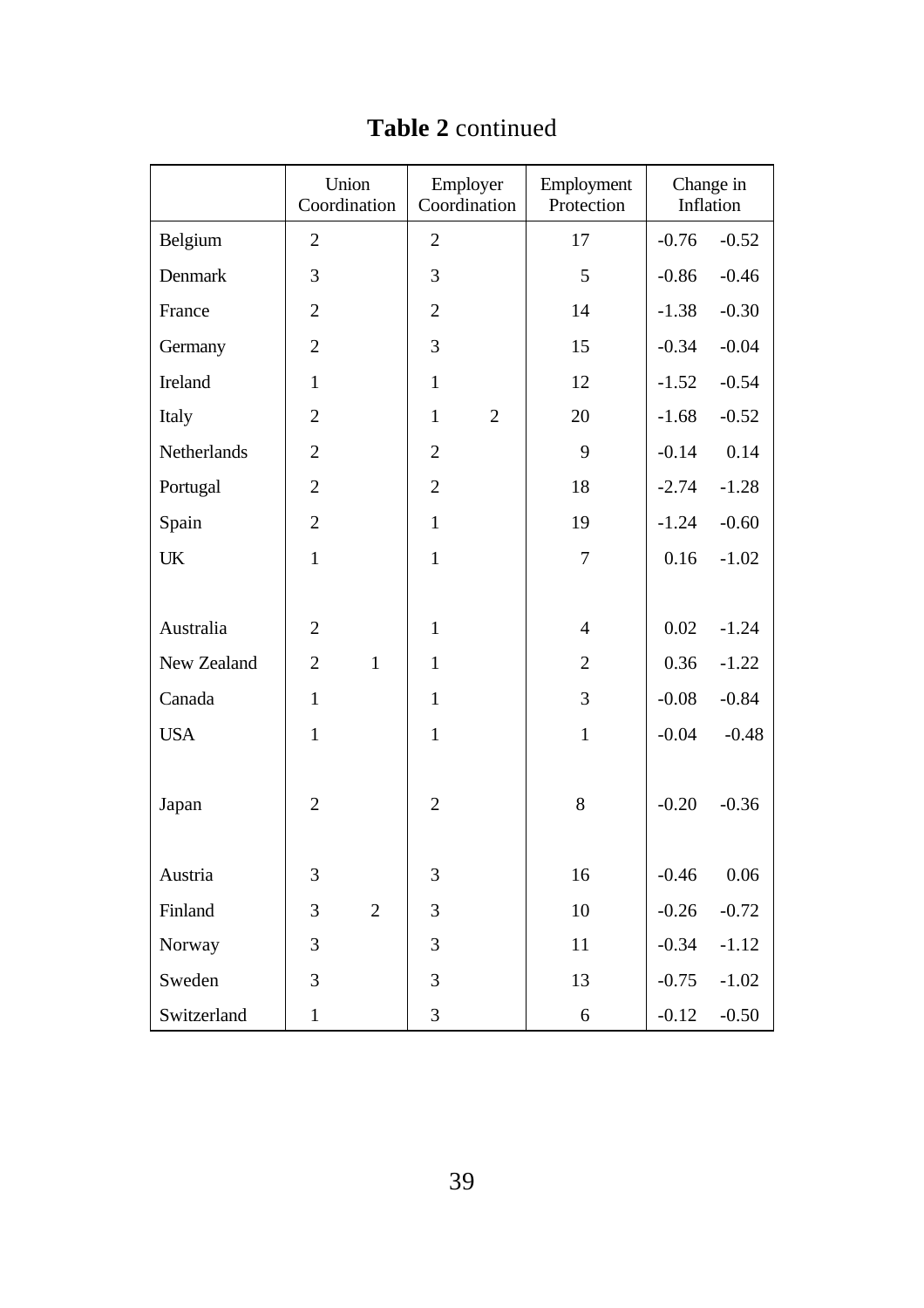Sources to Table 2

**Replacement rate and benefit duration**: Mainly US Department of Health and Social Services, Social Security Programmes throughout the World, 1985 and 1993. See LNJ Annex 1.3

**ALMP**: OECD Employment Outlook, 1988 and 1995. For the first sub-period the data relate to 1987 and for the second to 1991. We include all active spending, except on the disabled.

**Union coverage - union coordination and employer coordination**: See LNJ Annex 1.4 and OECD Employment Outlook 1994 pp.175- 185.

**Employment protection**: OECD Jobs Study (1994) Part II Table 6.7 Col.5 p.74. Country ranking with 20 as the most strictly regulated.

**Inflation**: OECD Economic Outlook